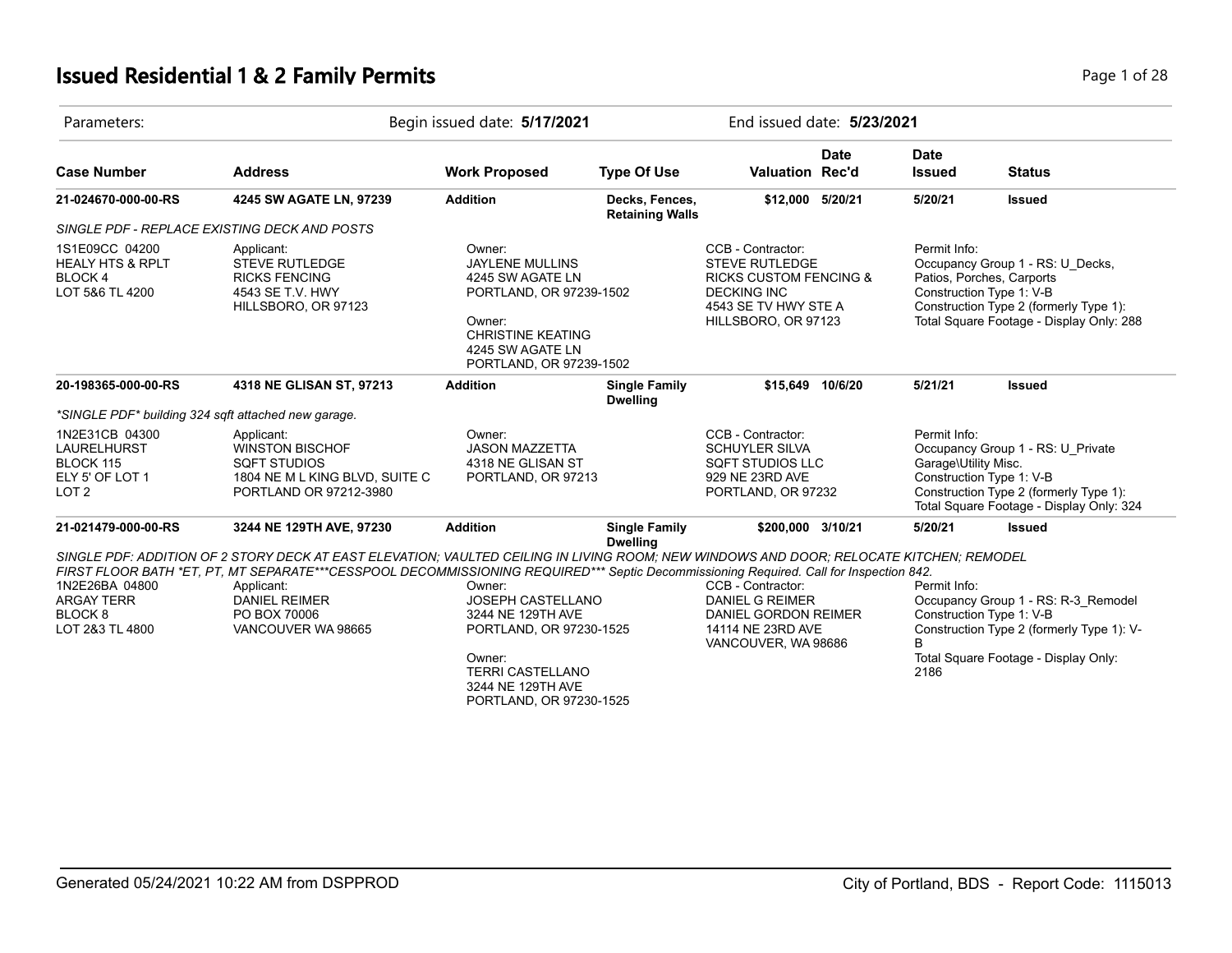# **Issued Residential 1 & 2 Family Permits Page 1 and 20 If the United States 2 of 28**

|                                                                                                                                |                                                                                                          | <b>Type Of Use</b>                                                                                         | <b>Valuation Rec'd</b>                                                                                                                                                                                                                                                                                                                  | <b>Issued</b>                                                                                                                                                                                                                                                                                                                   | <b>Status</b>                                                                                                                                                                                                                                                                                                                                                                                                 |
|--------------------------------------------------------------------------------------------------------------------------------|----------------------------------------------------------------------------------------------------------|------------------------------------------------------------------------------------------------------------|-----------------------------------------------------------------------------------------------------------------------------------------------------------------------------------------------------------------------------------------------------------------------------------------------------------------------------------------|---------------------------------------------------------------------------------------------------------------------------------------------------------------------------------------------------------------------------------------------------------------------------------------------------------------------------------|---------------------------------------------------------------------------------------------------------------------------------------------------------------------------------------------------------------------------------------------------------------------------------------------------------------------------------------------------------------------------------------------------------------|
| 5335 SE 45TH AVE, 97206                                                                                                        | <b>Addition</b>                                                                                          | <b>Single Family</b><br><b>Dwelling</b>                                                                    | \$120,000 2/14/20                                                                                                                                                                                                                                                                                                                       | 5/18/21                                                                                                                                                                                                                                                                                                                         | <b>Issued</b>                                                                                                                                                                                                                                                                                                                                                                                                 |
| LAUNDRY ROOM, ****TRADE PERMITS SEPARATE***                                                                                    |                                                                                                          |                                                                                                            |                                                                                                                                                                                                                                                                                                                                         |                                                                                                                                                                                                                                                                                                                                 |                                                                                                                                                                                                                                                                                                                                                                                                               |
| Applicant:<br>NATHAN ARNOLD<br><b>FASTER PERMITS</b><br>2000 SW 1ST AVE SUITE 420<br>PORTLAND OR 97201                         | Owner:<br><b>MARK BUTCHER</b><br>5335 SE 45TH AVE<br>Owner:<br><b>RYAN HARKRIDER</b><br>5335 SE 45TH AVE |                                                                                                            | CCB - Contractor:<br>AND DESIGN LLC                                                                                                                                                                                                                                                                                                     | Permit Info:<br>B<br>1042                                                                                                                                                                                                                                                                                                       | Occupancy Group 1 - RS: R-<br>3 Residential One and Two Family<br>Construction Type 2 (formerly Type 1): V-<br>Total Square Footage - Display Only:                                                                                                                                                                                                                                                           |
| 954 NE EMERSON ST, 97211                                                                                                       | <b>Addition</b>                                                                                          | <b>Single Family</b><br><b>Dwelling</b>                                                                    |                                                                                                                                                                                                                                                                                                                                         | 5/18/21                                                                                                                                                                                                                                                                                                                         | <b>Issued</b>                                                                                                                                                                                                                                                                                                                                                                                                 |
|                                                                                                                                |                                                                                                          |                                                                                                            |                                                                                                                                                                                                                                                                                                                                         |                                                                                                                                                                                                                                                                                                                                 |                                                                                                                                                                                                                                                                                                                                                                                                               |
| Applicant:<br>TOM DIERINGER<br>STRUXURE OUTDOOR OF<br>PORTLAND METRO<br>PORTLAND OR<br><b>USA</b>                              | Owner:<br><b>LUCAS DUTTON</b><br>954 NE EMERSON ST                                                       |                                                                                                            | CCB - Contractor:<br>PO BOX 23009<br><b>TIGARD, OR 97281</b>                                                                                                                                                                                                                                                                            | Permit Info:                                                                                                                                                                                                                                                                                                                    | Occupancy Group 1 - RS: U_Decks,<br>Construction Type 2 (formerly Type 1):<br>Total Square Footage - Display Only: 275                                                                                                                                                                                                                                                                                        |
| 3432 NW THURMAN ST, 97210                                                                                                      | <b>Addition</b>                                                                                          | <b>Single Family</b><br><b>Dwelling</b>                                                                    |                                                                                                                                                                                                                                                                                                                                         | 5/17/21                                                                                                                                                                                                                                                                                                                         | <b>Issued</b>                                                                                                                                                                                                                                                                                                                                                                                                 |
|                                                                                                                                |                                                                                                          |                                                                                                            |                                                                                                                                                                                                                                                                                                                                         |                                                                                                                                                                                                                                                                                                                                 |                                                                                                                                                                                                                                                                                                                                                                                                               |
| Applicant:<br><b>Scott Wacker</b><br><b>WACKER REMODEL, LLC</b><br>2454 NW WESTOVER RD, UNIT<br>301<br>Portland, OR 97210-3773 | Owner:<br>Owner:                                                                                         |                                                                                                            | CCB - Contractor:<br>#301                                                                                                                                                                                                                                                                                                               | Permit Info:                                                                                                                                                                                                                                                                                                                    | Occupancy Group 1 - RS: R-<br>3 Residential One and Two Family<br>Construction Type 2 (formerly Type 1):<br>Total Square Footage - Display Only: 1                                                                                                                                                                                                                                                            |
| 8621 SW 59TH AVE, 97219                                                                                                        | <b>Addition</b>                                                                                          | <b>Single Family</b>                                                                                       |                                                                                                                                                                                                                                                                                                                                         | 5/17/21                                                                                                                                                                                                                                                                                                                         | <b>Issued</b>                                                                                                                                                                                                                                                                                                                                                                                                 |
|                                                                                                                                |                                                                                                          |                                                                                                            |                                                                                                                                                                                                                                                                                                                                         |                                                                                                                                                                                                                                                                                                                                 |                                                                                                                                                                                                                                                                                                                                                                                                               |
| Applicant:<br><b>ADAM OWENS</b><br>PLIANT PROPERTY SERVICES<br>20372 S BAKERS FERRY RD<br>OREGON CITY, OR 97045                | Owner:<br><b>THOMAS BANTA</b><br>8621 SW 59TH AVE<br>Owner:<br><b>MEGAN BANTA</b>                        |                                                                                                            | CCB - Contractor:<br>Adam Owens<br><b>LLC</b><br>PO BOX 754                                                                                                                                                                                                                                                                             | Permit Info:                                                                                                                                                                                                                                                                                                                    | Occupancy Group 1 - RS: R-<br>3 Residential One and Two Family<br>Construction Type 2 (formerly Type 1):<br>Total Square Footage - Display Only: 270                                                                                                                                                                                                                                                          |
|                                                                                                                                |                                                                                                          | PORTLAND, OR 97211<br>SINGLE PDF - DORMER ADDITION FOR NEW BEDROOM *** TRADES SEPARATE<br>8621 SW 59TH AVE | PORTLAND, OR 97206<br>PORTLAND, OR 97206<br>SINGLE PDF - NEW ATTACHED PERGOLA W/ ADJUSTABLE PATIO COVER *** TRADES SEPARATE<br>ROBIN HOLMES-SULLIVAN<br>3432 NW THURMAN ST<br>PORTLAND, OR 97210<br>KATHLEEN HOLMES-SULLIVAN<br>3432 NW THURMAN ST<br>PORTLAND, OR 97210<br><b>Dwelling</b><br>PORTLAND, OR 97219<br>PORTLAND, OR 97219 | CASCADIA CONSTRUCTION<br>8300 N DWIGHT AVE<br>PORTLAND, OR 97203<br>\$32,676 4/16/21<br>ALL SURFACE ROOFING &<br>MAINTENANCE LLC<br>\$131 4/13/21<br><b>SCOTT A WACKER</b><br><b>WACKER REMODEL LLC</b><br>2454 NW WESTOVER ROAD<br>PORTLAND, OR 97210<br>\$35,258 4/14/21<br>PLIANT PROPERTY SERVICES<br>OREGON CITY, OR 97045 | MRAA - ADDITION OF SECOND STORY DORMERS TO CREATE LIVING SPACE, TO INCLUDE: MASTER BEDROOM AND BATHROOM, BEDROOM, SITTING AREA, AND<br>Construction Type 1: V-B<br>Patios, Porches, Carports<br>Construction Type 1: V-B<br>*SINGLE PDF* NEW SECOND FLOOR DORMER TO EXPAND EXISTING BEDROOM AND CLOSET SPACE. REMODEL EXISTING SECOND FLOOR BATHROOM.<br>Construction Type 1: V-B<br>Construction Type 1: V-B |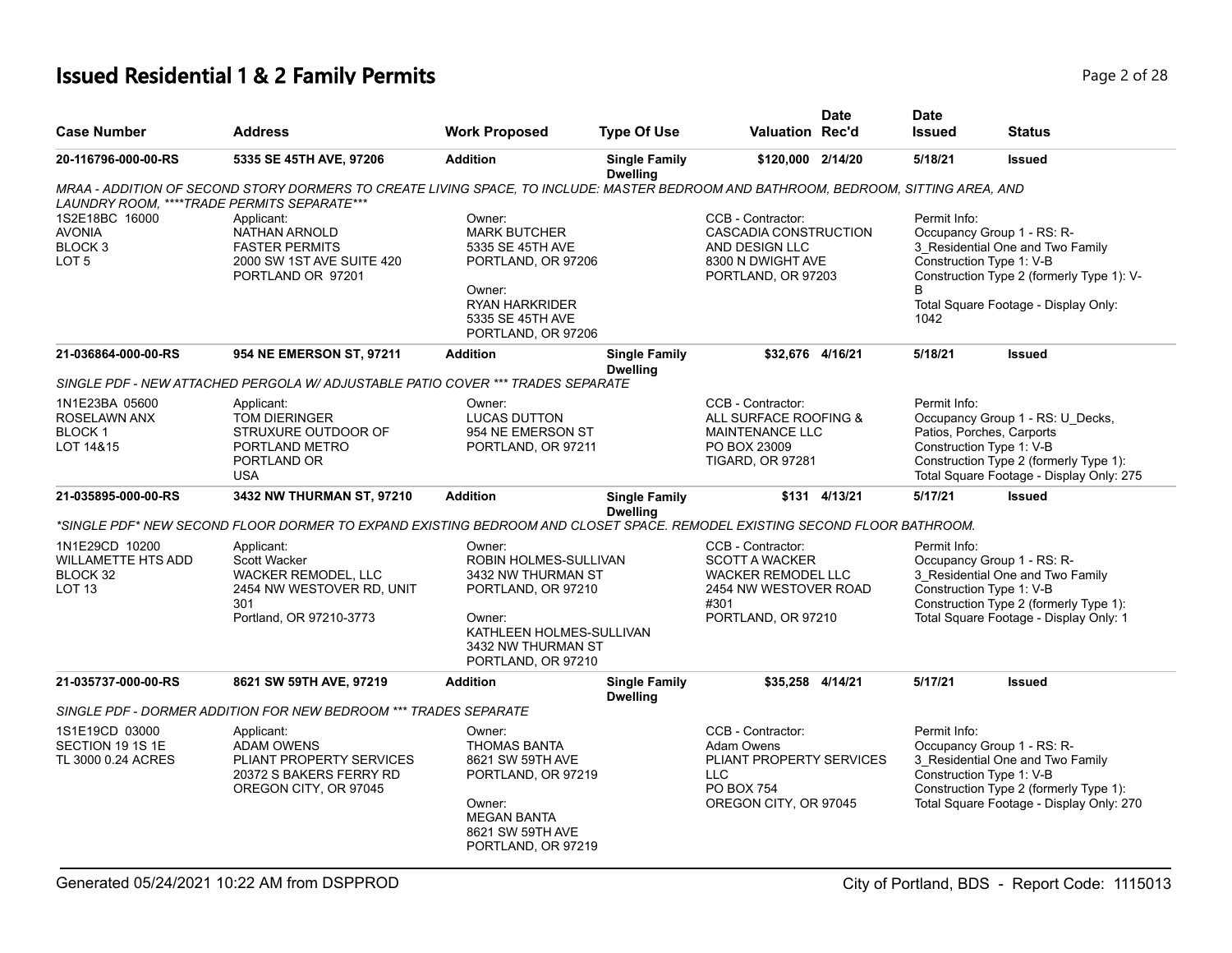# **Issued Residential 1 & 2 Family Permits Page 1 and 28 and 28 and 28 and 28 and 28 and 28 and 28 and 28 and 28 and 28 and 28 and 28 and 28 and 28 and 28 and 28 and 28 and 28 and 28 and 28 and 28 and 28 and 28 and 28 and**

| <b>Case Number</b>                                                                                 | <b>Address</b>                                                                                                                                                                             | <b>Work Proposed</b>                                                                                         | <b>Type Of Use</b>                      | <b>Valuation Rec'd</b>                                                                                   | <b>Date</b> | <b>Date</b><br><b>Issued</b> | <b>Status</b>                                                                                                                                                                   |
|----------------------------------------------------------------------------------------------------|--------------------------------------------------------------------------------------------------------------------------------------------------------------------------------------------|--------------------------------------------------------------------------------------------------------------|-----------------------------------------|----------------------------------------------------------------------------------------------------------|-------------|------------------------------|---------------------------------------------------------------------------------------------------------------------------------------------------------------------------------|
| 20-212416-REV-01-RS                                                                                | 9016 N ENDICOTT AVE, 97217                                                                                                                                                                 | <b>Addition</b>                                                                                              | <b>Single Family</b><br><b>Dwelling</b> | \$4,000 5/4/21                                                                                           |             | 5/19/21                      | <b>Issued</b>                                                                                                                                                                   |
|                                                                                                    | SINGLE PDF - VALUE ADDED REVISION TO ENLARGE HOUSE FOOTPRINT AT SE CORNER BY APPROXIMATELY 150 SF. EXPANDING THE KITCHEN TO THE EAST AND<br>CHANGING THE BREAKFAST NOOK TO A LAUNDRY ROOM. |                                                                                                              |                                         |                                                                                                          |             |                              |                                                                                                                                                                                 |
| 1N1E09BB 03002<br>PENINSULAR ADD 2<br>BLOCK <sub>21</sub><br>LOT 13-15                             | Applicant:<br><b>JOHN CARHART</b><br><b>LOCKWOOD CARHART</b><br><b>ARCHITECTURE</b><br>1017 SW Morrison Suite 409<br>PORTLAND OR 97205                                                     | Owner:<br>ROYAL CREST HOME BUILDERS<br><b>INC</b><br>8960 SW BARNES RD<br>PORTLAND, OR 97225-6529            |                                         | CCB - Contractor:<br>ROYAL CREST HOME BUILDERS<br><b>INC</b><br>8960 SW BARNES RD<br>PORTLAND, OR 97223  |             | Permit Info:<br>B<br>2083    | Occupancy Group 1 - RS: R-<br>3 Residential One and Two Family<br>Construction Type 1: V-B<br>Construction Type 2 (formerly Type 1): V-<br>Total Square Footage - Display Only: |
| Total # of RS Addition permits issued: 8                                                           |                                                                                                                                                                                            |                                                                                                              |                                         |                                                                                                          |             |                              | Total valuation of RS Addition permits issued: \$419,714                                                                                                                        |
| 21-028511-000-00-RS                                                                                | 724 N TOMAHAWK IS DR, 97217<br>SINGLE PDF: REPAIR OF FOUNDATION USING HELICAL PILES                                                                                                        | <b>Alteration</b>                                                                                            | <b>Duplex</b>                           | \$98,500 3/24/21                                                                                         |             | 5/18/21                      | <b>Issued</b>                                                                                                                                                                   |
| 2N1E34CD 80020<br><b>MARINA RIVER HOUSE</b><br><b>CONDOMINIUM</b><br><b>LOT 724</b>                | Applicant:<br><b>KELSEA ROSSOW</b><br><b>RAM JACK WEST</b><br>PO BOX 11701<br>EUGENE, OR 97440                                                                                             | Owner:<br><b>ALISON MAZON</b><br>724 N TOMAHAWK IS DR<br>PORTLAND, OR 97217<br>Owner:<br>ROBERTA BLUMENSHINE |                                         | CCB - Contractor:<br>Abby Drummond<br><b>KEM LLC</b><br>PO BOX 11701<br>EUGENE, OR 97440                 |             | Permit Info:                 | Occupancy Group 1 - RS: R-<br>3 Residential One and Two Family<br>Construction Type 1: V-B<br>Construction Type 2 (formerly Type 1):                                            |
|                                                                                                    |                                                                                                                                                                                            | 724 N TOMAHAWK IS DR<br>PORTLAND, OR 97217                                                                   |                                         |                                                                                                          |             |                              |                                                                                                                                                                                 |
| 21-007060-000-00-RS                                                                                | 2039 N JANTZEN AVE, 97217<br>SINGLE PDF - 5.15KW ROOF TOP MOUNTED PV SYSTEM ON PERGOLA: NON-PRESCRIPTIVE                                                                                   | <b>Alteration</b>                                                                                            | <b>Floating Home</b>                    | \$6,750 2/3/21                                                                                           |             | 5/17/21                      | <b>Issued</b>                                                                                                                                                                   |
| 2N1E33D 00502<br><b>JANTZEN BEACH</b><br><b>MOORAGE</b><br><b>UPLAND# R651707</b><br>MB X # FH2085 | Applicant:<br>Zac Horton<br><b>Faster Permits</b><br>2000 SW 1ST AVE SUITE 420<br>Portland OR 97201                                                                                        | Owner:<br><b>TRACI CHAPMAN</b><br>2039 N JANTZEN AVE<br>PORTLAND, OR 97217                                   |                                         | CCB - Contractor:<br><b>SERVICE ELECTRIC</b><br>NORTHWEST INC<br>PO BOX 55833<br>PORTLAND, OR 97238-5833 |             | Permit Info:                 | Occupancy Group 1 - RS: R-3_Remodel<br>Construction Type 1: V-B<br>Construction Type 2 (formerly Type 1):                                                                       |
| <b>FLOATING</b>                                                                                    |                                                                                                                                                                                            | Owner:<br><b>RANDALL ROY</b><br>2039 N JANTZEN AVE<br>PORTLAND, OR 97217                                     |                                         | Primary Contractor:<br>TO BID<br>PORTLAND OR<br><b>USA</b>                                               |             |                              |                                                                                                                                                                                 |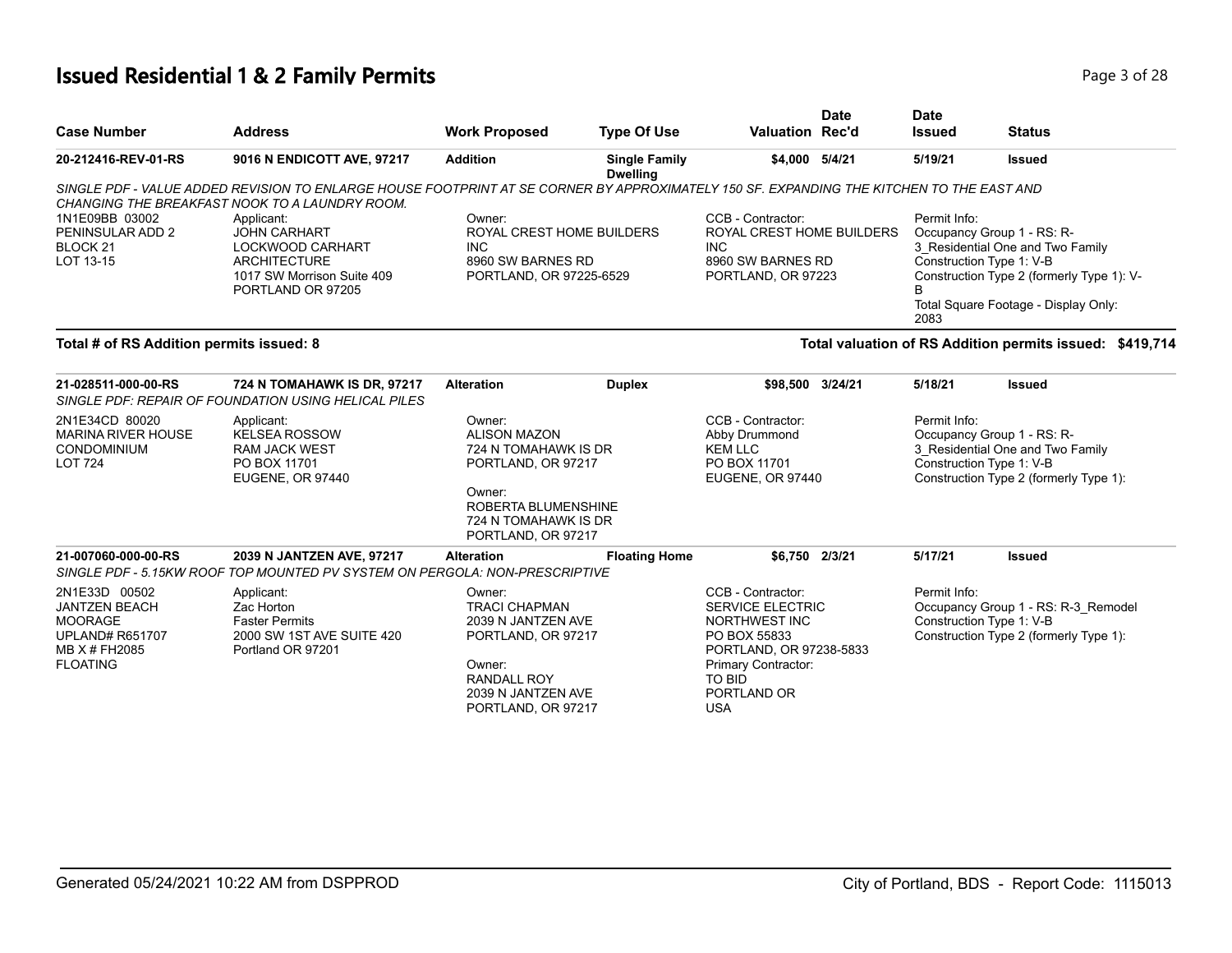# **Issued Residential 1 & 2 Family Permits Page 1 of 28 Page 4 of 28**

| <b>Case Number</b>                                                                                | <b>Address</b>                                                                                                                            | <b>Work Proposed</b>                                                                                                                                           | <b>Type Of Use</b>                      | <b>Valuation Rec'd</b>                                                                                                                     | <b>Date</b>     | <b>Date</b><br><b>Issued</b>                                           | <b>Status</b>                                                                                                          |
|---------------------------------------------------------------------------------------------------|-------------------------------------------------------------------------------------------------------------------------------------------|----------------------------------------------------------------------------------------------------------------------------------------------------------------|-----------------------------------------|--------------------------------------------------------------------------------------------------------------------------------------------|-----------------|------------------------------------------------------------------------|------------------------------------------------------------------------------------------------------------------------|
| 21-012171-DFS-01-RS<br>SINGLE PDF - DFS FOR ROOF TRUSSES                                          | 1825 SE 24TH AVE, 97214                                                                                                                   | <b>Alteration</b>                                                                                                                                              | Garage/Carport                          |                                                                                                                                            | \$5,000 5/19/21 | 5/19/21                                                                | <b>Issued</b>                                                                                                          |
| 1S1E02DA 11500<br><b>COLONIAL HTS</b><br>BLOCK 5<br>E 63' OF LOT 9&10                             | Applicant:<br><b>JEFFERY LEWIS</b><br><b>WEST COAST FORENSICS</b><br>ENGINEERING AND DESIGN<br>3835 SW KELLY AVE<br>PORTLAND OR 97239     | Owner:<br><b>WILSON LEE</b><br>1825 SE 24TH AVE<br>PORTLAND, OR 97214-4859<br>Owner:<br><b>SALLY S K LEE</b><br>1825 SE 24TH AVE<br>PORTLAND, OR 97214-4859    |                                         | CCB - Contractor:<br><b>CRAIG CUSTOM</b><br><b>CONSTRUCTION INC</b><br>PMB 554 12042 SE SUNNYSIDE<br><b>RD</b><br>CLACKAMAS, OR 97015-8382 |                 | Permit Info:<br>Garage\Utility Misc.<br>Construction Type 1: V-B       | Occupancy Group 1 - RS: U Private<br>Construction Type 2 (formerly Type 1):                                            |
| 21-034645-000-00-RS                                                                               | 7233 N NEWELL AVE, 97203<br>SINGLE PDF - SOLAR 6.88KW ROOF TOP MOUNTED PV SYSTEM ON GARAGE: PRESCRIPTIVE                                  | <b>Alteration</b>                                                                                                                                              | Garage/Carport                          |                                                                                                                                            | \$500 5/17/21   | 5/17/21                                                                | <b>Issued</b>                                                                                                          |
| 1N1E07CA 02200<br>NORTHERN HILL ADD<br><b>BLOCK 14</b><br>SLY 17' OF LOT 12<br>LOT 13&14          | Applicant:<br><b>JUSTIN LEE</b><br>SYNCHRO SOLAR<br>2870 NE HOGAN DR<br>GRESHAM, OR 97030                                                 | Owner:<br><b>KENNETH KADERA</b><br>7233 N NEWELL AVE<br>PORTLAND, OR 97203<br>Owner:<br>KATHLEEN KADERA<br>7233 N NEWELL AVE<br>PORTLAND, OR 97203             |                                         | CCB - Contractor:<br><b>SYNCHRO SOLAR LLC</b><br>2870 NE HOGAN DR SUITE E240<br>GRESHAM, OR 97030                                          |                 | Permit Info:<br>Garage\Utility Misc.<br>Construction Type 1: V-B       | Occupancy Group 1 - RS: U_Private<br>Construction Type 2 (formerly Type 1):                                            |
| 20-163668-000-00-RS                                                                               | 3521 N MICHIGAN AVE, 97227                                                                                                                | <b>Alteration</b>                                                                                                                                              | <b>Single Family</b><br><b>Dwelling</b> |                                                                                                                                            | \$5,000 7/16/20 | 5/17/21                                                                | <b>Issued</b>                                                                                                          |
| FULLY ADDRESSING 19-232090 HS)                                                                    | SINGLE PDF. INFILL WALL AT WEST ELEVATION TO INCLUDE RELOCATE DOOR, ENLARGE AND ADD WINDOWS; NEW DECK AND STAIRS AT REAR OF PROPERTY (NOT |                                                                                                                                                                |                                         |                                                                                                                                            |                 |                                                                        |                                                                                                                        |
| 1N1E27BA 01300<br><b>MULTNOMAH</b><br>BLOCK <sub>34</sub><br>N 27.75' OF LOT 19                   | Applicant:<br><b>BENJAMIN POPESCU</b><br>3521 N MICHIGAN AVE<br>PORTLAND OR 97227                                                         | Owner:<br><b>SABRINA NELSON</b><br>3521 N MICHIGAN AVE<br>PORTLAND, OR 97227<br>Owner:<br><b>BENJAMIN POPESCU</b><br>3521 N MICHIGAN AVE<br>PORTLAND, OR 97227 |                                         |                                                                                                                                            |                 | Permit Info:<br>Occupancy Group 1 - RS: R-<br>Construction Type 1: V-B | 3 Residential One and Two Family<br>Construction Type 2 (formerly Type 1):                                             |
| 20-169220-000-00-RS                                                                               | 115 S VERMONT ST, 97219                                                                                                                   | <b>Alteration</b>                                                                                                                                              | <b>Single Family</b><br><b>Dwelling</b> |                                                                                                                                            | \$5,410 9/23/20 | 5/18/21                                                                | <b>Issued</b>                                                                                                          |
|                                                                                                   | SINGLE PDF - ALTERATION TO ADD DECK TO EXTERIOR OF HOME *** TRADE PERMITS TO BE OBTAINED SEPARATELY***                                    |                                                                                                                                                                |                                         |                                                                                                                                            |                 |                                                                        |                                                                                                                        |
| 1S1E15CC 03300<br>SOUTHERN PORTLAND<br><b>BLOCK 26A</b><br>W 35' OF LOT 8&9<br>E 35' OF LOT 10&11 | Applicant:<br><b>AARON BRITTON</b><br>115 S VERMONT ST<br>PORTLAND OR 97219                                                               | Owner:<br>PROPERTY OWNER<br>Owner:<br>PROPERTY OWNER                                                                                                           |                                         | CCB - Contractor:<br>Cory Wantaja<br><b>KASKI INC</b><br>4415 NE MINNEHAHA ST<br>VANCOUVER, WA 98661-1847                                  |                 | Permit Info:<br>Patios, Porches, Carports<br>Construction Type 1: V-B  | Occupancy Group 1 - RS: U_Decks,<br>Construction Type 2 (formerly Type 1):<br>Total Square Footage - Display Only: 224 |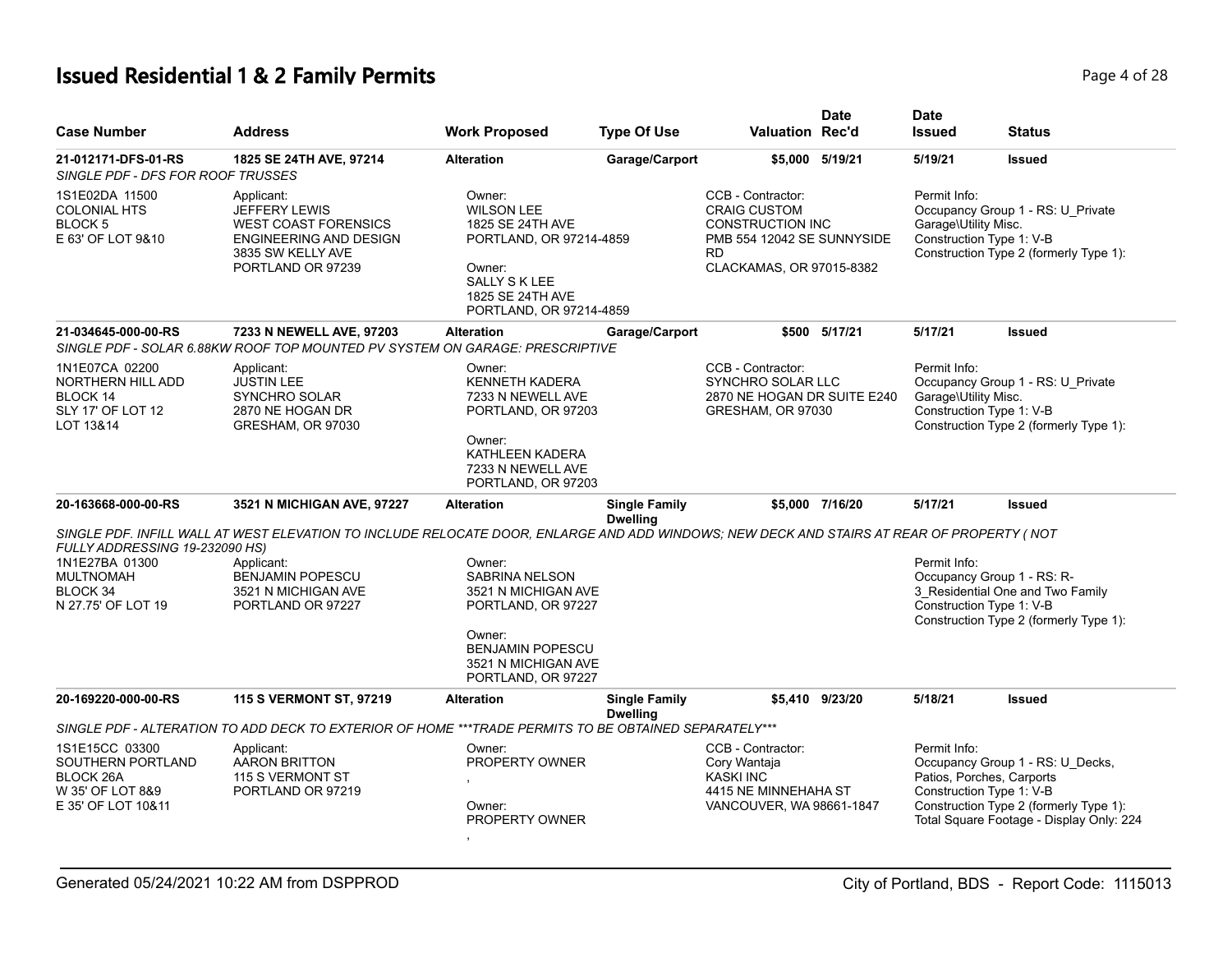# **Issued Residential 1 & 2 Family Permits Page 1 and 28 and 28 and 28 and 28 and 28 and 28 and 28 and 28 and 28 and 28 and 28 and 28 and 28 and 28 and 28 and 28 and 28 and 28 and 28 and 28 and 28 and 28 and 28 and 28 and**

| <b>Case Number</b>                                                                                               | <b>Address</b>                                                                                                                                                                                 | <b>Work Proposed</b>                                                                                                                                                 | <b>Type Of Use</b>                      | <b>Valuation Rec'd</b>                                                                                | <b>Date</b>       | <b>Date</b><br><b>Issued</b> | <b>Status</b>                                                                                                                                                                   |
|------------------------------------------------------------------------------------------------------------------|------------------------------------------------------------------------------------------------------------------------------------------------------------------------------------------------|----------------------------------------------------------------------------------------------------------------------------------------------------------------------|-----------------------------------------|-------------------------------------------------------------------------------------------------------|-------------------|------------------------------|---------------------------------------------------------------------------------------------------------------------------------------------------------------------------------|
| 20-220650-000-00-RS                                                                                              | 2411 SE 157TH AVE, 97233                                                                                                                                                                       | <b>Alteration</b>                                                                                                                                                    | <b>Single Family</b><br><b>Dwelling</b> |                                                                                                       | \$1,500 12/16/20  | 5/20/21                      | <b>Issued</b>                                                                                                                                                                   |
| OBTAINED SEPARATELY***                                                                                           | SINGLE PDF ALTERATION TO ADD WALLS AND WINDOW TO CREATE ADDITIONAL BEDROOM ON MAIN FLOOR. DEMO PATIO COVER. ***TRADE PERMITS TO BE                                                             |                                                                                                                                                                      |                                         |                                                                                                       |                   |                              |                                                                                                                                                                                 |
| 1S2E01DC 01400<br><b>FAIRFIELD ADD</b><br>N 100' OF LOT 1                                                        | Applicant:<br><b>MULUKEN CHERNET</b><br>2411 SE 157TH AVE<br>PORTLAND, OR 97233                                                                                                                | Owner:<br><b>SITINA UMER</b><br>2411 SE 157TH AVE<br>PORTLAND, OR 97233<br>Owner:<br><b>MULUKEN CHERNET</b><br>2411 SE 157TH AVE<br>PORTLAND, OR 97233               |                                         |                                                                                                       |                   | Permit Info:                 | Occupancy Group 1 - RS: R-3 Remodel<br>Construction Type 1: V-B<br>Construction Type 2 (formerly Type 1):<br>Total Square Footage - Display Only: 127                           |
| 20-223465-000-00-RS                                                                                              | 2650 SE 101ST AVE, 97266                                                                                                                                                                       | <b>Alteration</b>                                                                                                                                                    | <b>Single Family</b><br><b>Dwelling</b> | \$15,000 2/18/21                                                                                      |                   | 5/20/21                      | <b>Issued</b>                                                                                                                                                                   |
|                                                                                                                  | SINGLE PDF: CREATE NEW BATHROOM (2 TOILETS) MASTER BEDROOM; AND NEW DECK                                                                                                                       |                                                                                                                                                                      |                                         |                                                                                                       |                   |                              |                                                                                                                                                                                 |
| 1S2E09AA 01100<br>PITTOCK GROVE<br><b>BLOCK1</b><br>LOT 11 EXC E 140' & S 1/2<br>OF LOT 12<br>EXC E 140' THEREOF | Applicant:<br><b>CUONG NGUYEN</b><br><b>SWEET HOME DESIGN</b><br>16125 SE HAWTHORNE CT<br>PORTLAND, OR 97233                                                                                   | Owner:<br>PORTLANDIA CONSTRUCTION LLC<br>6520 SE 43RD AVE<br>PORTLAND, OR 97206                                                                                      |                                         | CCB - Contractor:<br>CONNELLY CONSTRUCTION<br><b>LLC</b><br>6520 SE 43RD AVENUE<br>PORTLAND, OR 97206 |                   | Permit Info:<br><sub>R</sub> | Occupancy Group 1 - RS: R-3_Remodel<br>Construction Type 1: V-B<br>Construction Type 2 (formerly Type 1): V-<br>Total Square Footage - Display Only: 680                        |
| 20-191600-000-00-RS                                                                                              | 9249 N BRISTOL AVE, 97203                                                                                                                                                                      | <b>Alteration</b>                                                                                                                                                    | <b>Single Family</b>                    | \$12,000 3/30/21                                                                                      |                   | 5/17/21                      | <b>Issued</b>                                                                                                                                                                   |
|                                                                                                                  |                                                                                                                                                                                                |                                                                                                                                                                      | <b>Dwelling</b>                         |                                                                                                       |                   |                              |                                                                                                                                                                                 |
|                                                                                                                  | SINGLE PDF - ADD FULL BATHROOM TO UNFINISHED BASEMENT *** ALL TRADE PERMITS TO BE OBTAINED SEPARATELY***                                                                                       |                                                                                                                                                                      |                                         |                                                                                                       |                   |                              |                                                                                                                                                                                 |
| 1N1W01CA 01400<br>OAK PARK ADD<br>BLOCK 4<br>NELY 45.51' OF SWLY 91'<br>OF SELY 1/2 OF LOT 4                     | Applicant:<br><b>ED LANGLOIS</b><br>9249 N Bristol Ave.<br>Portland, OR 97203                                                                                                                  | Owner:<br><b>EDWARD LANGLOIS</b><br>9249 N BRISTOL AVE<br>PORTLAND, OR 97203-2139<br>Owner:<br><b>KAREN MERTENS</b><br>9249 N BRISTOL AVE<br>PORTLAND, OR 97203-2139 |                                         |                                                                                                       |                   | Permit Info:                 | Occupancy Group 1 - RS: R-3_Remodel<br>Construction Type 1: V-B<br>Construction Type 2 (formerly Type 1):                                                                       |
| 20-204571-000-00-RS                                                                                              | 3058 NE 157TH AVE, 97230                                                                                                                                                                       | <b>Alteration</b>                                                                                                                                                    | <b>Single Family</b>                    |                                                                                                       | \$40,000 10/20/20 | 5/19/21                      | <b>Issued</b>                                                                                                                                                                   |
|                                                                                                                  | SINGLE PDF - REMOVE AND REPLACE EXISTING BACK DECK AND STAIRS (10 FT TALL W/ RAILING) - ADDING 24 SQ FT TO EXISTING SIZE. REPAIR AND REFRAME<br>EXISTING FRONT PORCH DECK - NO CHANGE TO SIZE. |                                                                                                                                                                      | <b>Dwelling</b>                         |                                                                                                       |                   |                              |                                                                                                                                                                                 |
| 1N2E25AA 05400<br>SECTION 25 1N 2E<br>TL 5400 0.28 ACRES                                                         | Applicant:<br>PAUL SOKOLOV<br>5017 NE 128TH CT<br>VANCOUVER, WA 98682                                                                                                                          | Owner:<br><b>THOMAS LEMIEUX</b><br>3058 NE 157TH AVE<br>PORTLAND, OR 97230-5109<br>Owner:<br>ARLENE LEMIEUX<br>3058 NE 157TH AVE<br>PORTLAND, OR 97230-5109          |                                         | CCB - Contractor:<br>SOKOL CONSTRUCTION LLC<br>5017 NE 128TH CT<br>VANCOUVER, WA 98682                |                   | Permit Info:                 | Occupancy Group 1 - RS: U Decks,<br>Patios, Porches, Carports<br>Construction Type 1: V-B<br>Construction Type 2 (formerly Type 1):<br>Total Square Footage - Display Only: 622 |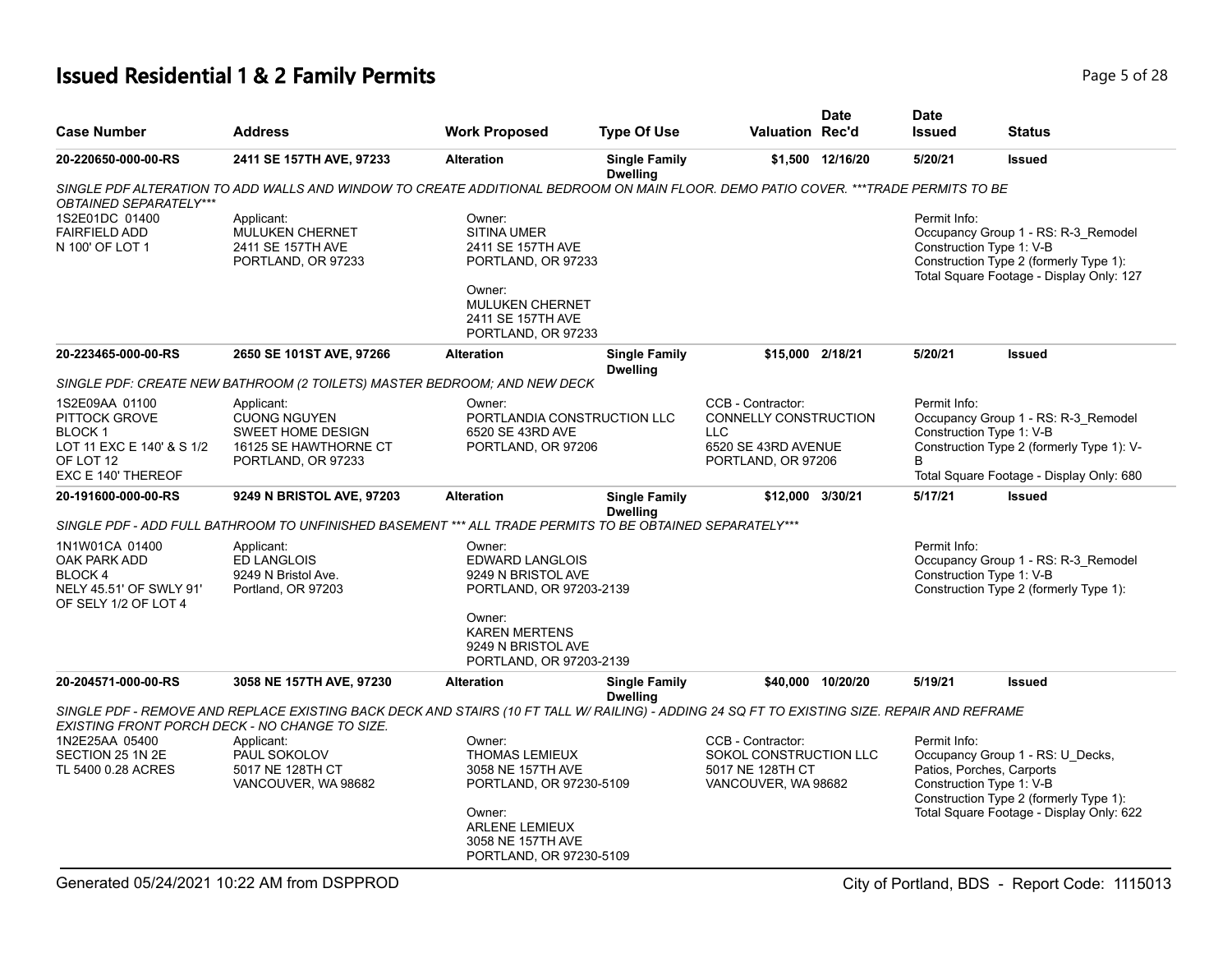# **Issued Residential 1 & 2 Family Permits**

| Page 6 of 28 |  |  |  |
|--------------|--|--|--|
|--------------|--|--|--|

| <b>Case Number</b>                                                                    | <b>Address</b>                                                                                                                                                                                                                                                 | <b>Work Proposed</b>                                                           | <b>Type Of Use</b>                      | Valuation Rec'd                                                                                                           | <b>Date</b>     | <b>Date</b><br><b>Issued</b>                                                                                                                         | <b>Status</b>                                                                                                                        |
|---------------------------------------------------------------------------------------|----------------------------------------------------------------------------------------------------------------------------------------------------------------------------------------------------------------------------------------------------------------|--------------------------------------------------------------------------------|-----------------------------------------|---------------------------------------------------------------------------------------------------------------------------|-----------------|------------------------------------------------------------------------------------------------------------------------------------------------------|--------------------------------------------------------------------------------------------------------------------------------------|
| 21-019393-000-00-RS                                                                   | 12342 SE KELLY ST, 97236                                                                                                                                                                                                                                       | <b>Alteration</b>                                                              | <b>Single Family</b><br><b>Dwelling</b> |                                                                                                                           | \$6,750 5/17/21 | 5/17/21                                                                                                                                              | <b>Issued</b>                                                                                                                        |
|                                                                                       | SINGLE PDF - SOLAR 2.88KW ROOF TOP PV SYSTEM: ENGINEERED                                                                                                                                                                                                       |                                                                                |                                         |                                                                                                                           |                 |                                                                                                                                                      |                                                                                                                                      |
| 1S2E11BC 06200<br>SECTION 11 1S 2E<br>TL 6200 0.21 ACRES                              | Applicant:<br><b>HILARY CONWAY</b><br><b>GREEN RIDGE SOLAR</b><br>19450 SW MOHAVE CT<br>TUALATIN, OR 97062                                                                                                                                                     | Owner:<br><b>JACK KIDNEY</b><br>12342 SE KELLY ST<br>PORTLAND, OR 97236-3234   |                                         | CCB - Contractor:<br><b>GCB SOLAR INC</b><br>19450 SW MOHAVE CT<br>TUALATIN, OR 97062                                     |                 | Permit Info:<br>Occupancy Group 1 - RS: R-<br>3 Residential One and Two Family<br>Construction Type 1: V-B<br>Construction Type 2 (formerly Type 1): |                                                                                                                                      |
| 21-043534-000-00-RS                                                                   | 1619 SE 151ST AVE, 97233                                                                                                                                                                                                                                       | <b>Alteration</b>                                                              | <b>Single Family</b><br><b>Dwelling</b> |                                                                                                                           | \$500 5/18/21   | 5/18/21                                                                                                                                              | <b>Issued</b>                                                                                                                        |
|                                                                                       | SINGLE PDF: SOLAR ROOFTOP INSTALLATION 4.08 KW PRESCRIPTIVE                                                                                                                                                                                                    |                                                                                |                                         |                                                                                                                           |                 |                                                                                                                                                      |                                                                                                                                      |
| 1S2E01CA 01700<br><b>PARKLANE</b><br>BLOCK <sub>1</sub><br><b>LOT 11</b>              | Applicant:<br><b>BONNIE LESLIE</b><br>ION DEVELOPER LLC<br>4801 N UNIVERSITY SUITE 900<br><b>PROVO, UT 84604</b>                                                                                                                                               | Owner:<br><b>MARSHA EHLERS</b><br>1619 SE 151ST AVE<br>PORTLAND, OR 97233-3057 |                                         | CCB - Contractor:<br>ION DEVELOPER LLC<br>3214 NORTH UNIVERSITY AVE<br>#503<br>PROVO, UT 84604                            |                 | Permit Info:                                                                                                                                         | Occupancy Group 1 - RS: R-<br>3_Residential One and Two Family<br>Construction Type 1: V-B<br>Construction Type 2 (formerly Type 1): |
| 21-031332-000-00-RS                                                                   | 8601 N HARTMAN ST, 97203                                                                                                                                                                                                                                       | <b>Alteration</b>                                                              | <b>Single Family</b><br><b>Dwelling</b> | \$100,000 4/7/21                                                                                                          |                 | 5/18/21                                                                                                                                              | <b>Issued</b>                                                                                                                        |
| 1N1W01AC 00400<br>OAK PARK ADD 2<br>BLOCK 3<br><b>LOT 21</b>                          | SINGLE PDF - REMOVE CHIMINEY ABOVE MAIN FLOOR, REMOVE WALLS BETWEEN KITCHEN/LIVING AREA, BEDROOM/CLOSET TO ENLARGE BEDROOM 1, RELOCATE<br>BEDROOM DOORS. *** TRADES TO BE SEPARATE***<br>Applicant:<br><b>JULIANNA ROWE</b><br>2204 SE 35TH PLC<br>PORTLAND OR | Owner:<br>ROWE RESTORATIONS LLC<br>2204 SE 35TH PL<br>PORTLAND, OR 97214       |                                         | CCB - Contractor:<br>APEX C & RG LLC<br>3645 SE MALL ST APT 60<br>PORTLAND, OR 97202                                      |                 | Permit Info:                                                                                                                                         | Occupancy Group 1 - RS: R-3_Remodel<br>Construction Type 1: V-B<br>Construction Type 2 (formerly Type 1):                            |
| 21-032911-000-00-RS                                                                   | 3831 NE WASCO ST, 97232                                                                                                                                                                                                                                        | <b>Alteration</b>                                                              | <b>Single Family</b>                    | \$19,200 4/5/21                                                                                                           |                 | 5/19/21                                                                                                                                              | Total Square Footage - Display Only: 577<br><b>Issued</b>                                                                            |
|                                                                                       |                                                                                                                                                                                                                                                                |                                                                                | <b>Dwelling</b>                         |                                                                                                                           |                 |                                                                                                                                                      |                                                                                                                                      |
|                                                                                       | *SINGLE PDF* VOLUNTARY CHIMNEY UNDERPINNING USING 8 HELICAL PIERS                                                                                                                                                                                              |                                                                                |                                         |                                                                                                                           |                 |                                                                                                                                                      |                                                                                                                                      |
| 1N1E36AA 14500<br>LAURELHURST<br>BLOCK 30<br>LOT <sub>13</sub>                        | Applicant:<br><b>EMILY SINGLETON</b><br><b>TERRAFIRMA FOUNDATION</b><br><b>SYSTEMS</b><br>7910 SW HUNZIKER ST<br>TIGARD OR 97223                                                                                                                               | Owner:<br><b>TODD WALSH</b><br>3831 NE WASCO ST<br>PORTLAND, OR 97232          |                                         | CCB - Contractor:<br>TERRAFIRMA FOUNDATION<br><b>REPAIR INC</b><br>761 NE GARDEN VALLEY BLVD<br>ROSEBURG, OR 97470        |                 | Permit Info:                                                                                                                                         | Occupancy Group 1 - RS: R-<br>3 Residential One and Two Family<br>Construction Type 1: V-B<br>Construction Type 2 (formerly Type 1): |
| 21-042999-000-00-RS                                                                   | 3597 SW COUNCIL CREST DR.<br>97239                                                                                                                                                                                                                             | <b>Alteration</b>                                                              | <b>Single Family</b><br><b>Dwelling</b> | \$9,200 5/3/21                                                                                                            |                 | 5/20/21                                                                                                                                              | <b>Issued</b>                                                                                                                        |
|                                                                                       | *SINGLE PDF* VOLUNTARY UNDERPINNING USING 2 PRECON PIERS                                                                                                                                                                                                       |                                                                                |                                         |                                                                                                                           |                 |                                                                                                                                                      |                                                                                                                                      |
| 1S1E08DA 03100<br><b>COUNCIL CREST PK</b><br>BLOCK <sub>9</sub><br><b>LOT 1&amp;2</b> | Applicant:<br><b>EMILY SINGLETON</b><br><b>TERRAFIRMA FOUNDATION</b><br><b>SYSTEMS</b><br>7910 SW HUNZIKER ST<br><b>TIGARD OR 97223</b>                                                                                                                        | Owner:<br>OTA, EILEEN K TR<br>3597 SW COUNCIL CREST DR<br>PORTLAND, OR 97239   |                                         | CCB - Contractor:<br><b>TERRAFIRMA FOUNDATION</b><br><b>REPAIR INC</b><br>761 NE GARDEN VALLEY BLVD<br>ROSEBURG, OR 97470 |                 | Permit Info:                                                                                                                                         | Occupancy Group 1 - RS: R-<br>3 Residential One and Two Family<br>Construction Type 1: V-B<br>Construction Type 2 (formerly Type 1): |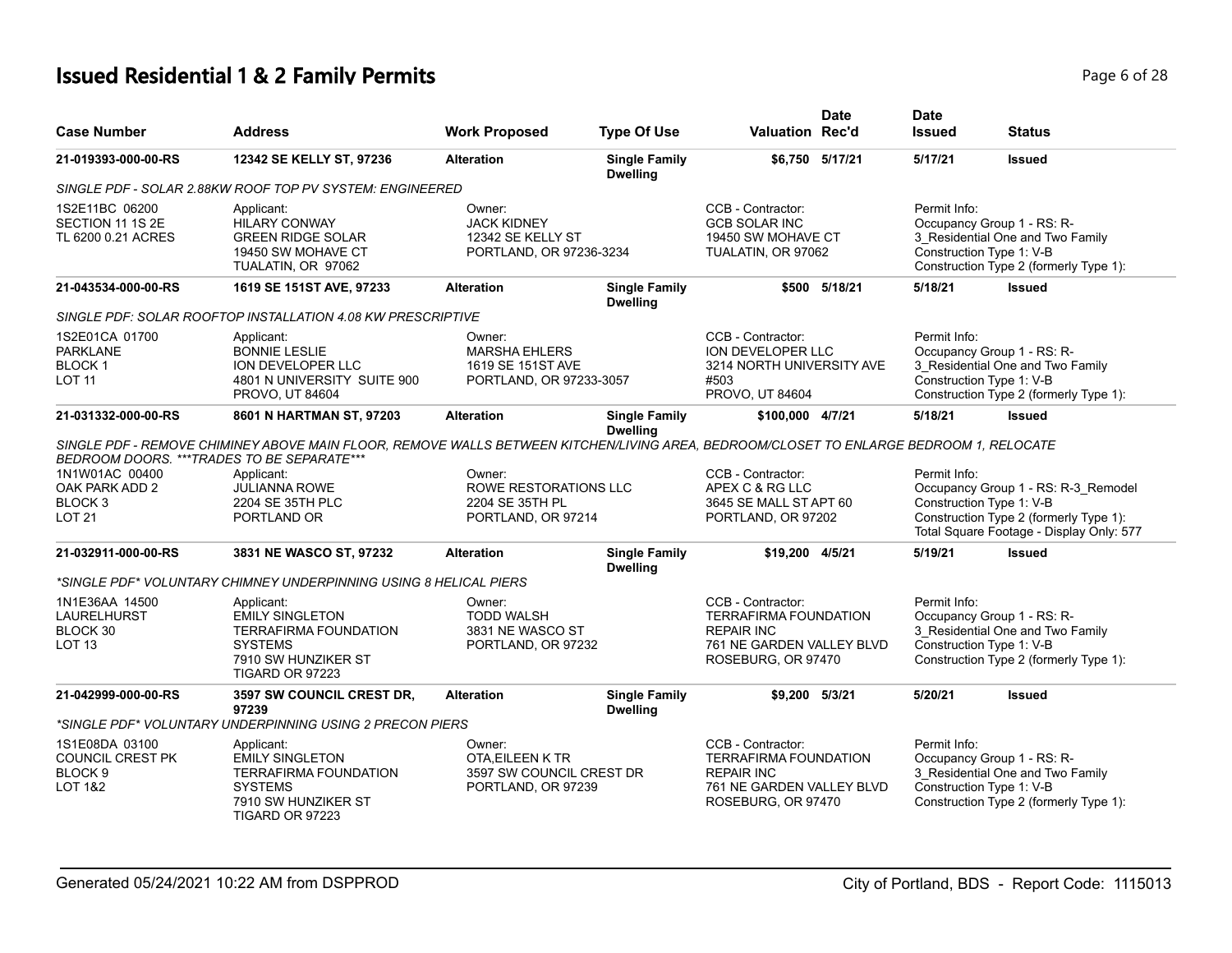# **Issued Residential 1 & 2 Family Permits Page 7 of 28 Page 7 of 28**

| <b>Case Number</b>                                                                    | <b>Address</b>                                                                                                                                                                                                                                                                                                                                              | <b>Work Proposed</b>                                                                                                                                   | <b>Type Of Use</b>                      | <b>Valuation Rec'd</b>                                                                                                | <b>Date</b> | <b>Date</b><br><b>Issued</b>                                                                                                                         | <b>Status</b>                                                                                                                                           |
|---------------------------------------------------------------------------------------|-------------------------------------------------------------------------------------------------------------------------------------------------------------------------------------------------------------------------------------------------------------------------------------------------------------------------------------------------------------|--------------------------------------------------------------------------------------------------------------------------------------------------------|-----------------------------------------|-----------------------------------------------------------------------------------------------------------------------|-------------|------------------------------------------------------------------------------------------------------------------------------------------------------|---------------------------------------------------------------------------------------------------------------------------------------------------------|
| 21-040875-000-00-RS                                                                   | 2965 SE 103RD AVE, 97266                                                                                                                                                                                                                                                                                                                                    | <b>Alteration</b>                                                                                                                                      | <b>Single Family</b><br><b>Dwelling</b> | \$8,000 5/6/21                                                                                                        |             | 5/19/21                                                                                                                                              | <b>Issued</b>                                                                                                                                           |
|                                                                                       | SINGLE PDF - ALTERATION TO ADD A SPIRAL STAIRCASE IN LIVING ROOM IN DAYLIGHT BASEMENT AND MAIN LEVEL                                                                                                                                                                                                                                                        |                                                                                                                                                        |                                         |                                                                                                                       |             |                                                                                                                                                      |                                                                                                                                                         |
| 1S2E10B 00400<br>SECTION 10 1S 2E<br>TL 400 0.30 ACRES                                | Applicant:<br><b>TYLR WAGNER</b><br>2965 SE 103RD AVE<br>PORTLAND, OR 97266                                                                                                                                                                                                                                                                                 | Owner:<br><b>TYLR WAGNER</b><br>2965 SE 103RD AVE<br>PORTLAND, OR 97266                                                                                |                                         |                                                                                                                       |             | Permit Info:<br>Construction Type 1: V-B                                                                                                             | Occupancy Group 1 - RS: R-3_Remodel<br>Construction Type 2 (formerly Type 1):                                                                           |
| 21-048469-000-00-RS                                                                   | 6444 N WILLAMETTE LN, 97203                                                                                                                                                                                                                                                                                                                                 | <b>Alteration</b>                                                                                                                                      | <b>Single Family</b><br><b>Dwelling</b> | \$54,323 5/18/21                                                                                                      |             | 5/18/21                                                                                                                                              | <b>Under Inspection</b>                                                                                                                                 |
| 1N1E07CD 08600<br>SHIP VIEW TERR<br>LOT <sub>7</sub>                                  | *SINGLE PDF* KITCHEN AND MAASTER BATH REMODEL, COVERED PATIO IN AREA OF EXISTING DECK IN BACK, BOX IN FRONT DOOR AREA, NO CHANGE TO<br>LOCATION OF FRONT DOOR. NO ADDED BATHROOMS. DEVELOPMET NOT IN AREA OF ROOT PROTECTION ZONE.<br>Applicant:<br><b>CHARLIE METCALF</b><br>METCALF CONTRACTING LLC<br>3409 NW RALEIGH<br>PORTLAND, OR 97210              | Owner:<br><b>SUSAN SCARLETT</b><br>6444 N WILLAMETTE LN<br>PORTLAND, OR 97203<br>Owner:<br>PAUL SCARLETT<br>6444 N WILLAMETTE LN<br>PORTLAND, OR 97203 |                                         | CCB - Contractor:<br>METCALF CONTRACTING LLC<br>3409 NW RALEIGH<br>PORTLAND, OR 97210                                 |             | Permit Info:<br>Construction Type 1: V-B<br>А                                                                                                        | Occupancy Group 1 - RS: R-<br>3 Residential One and Two Family<br>Construction Type 2 (formerly Type 1): I-<br>Total Square Footage - Display Only: 416 |
| 21-049698-000-00-RS                                                                   | 4205 SE HARRISON ST, 97215                                                                                                                                                                                                                                                                                                                                  | <b>Alteration</b>                                                                                                                                      | <b>Single Family</b><br><b>Dwelling</b> | \$28,000 5/21/21                                                                                                      |             | 5/21/21                                                                                                                                              | <b>Issued</b>                                                                                                                                           |
|                                                                                       | FINISH OUT BASEMENT. ADD BATHROOM, LAUNDRY BEDROOM AND LIVING SPACE.                                                                                                                                                                                                                                                                                        |                                                                                                                                                        |                                         |                                                                                                                       |             |                                                                                                                                                      |                                                                                                                                                         |
| 1S2E06CB 16100<br><b>MALLORY ADD</b><br>BLOCK <sub>3</sub><br>W 1/2 OF S 65' OF LOT 6 | Applicant:<br><b>CLYDE MANCHESTER</b><br><b>HELP GROUP INC</b><br>10006 SW CANYON RD<br>PORTLAND, OR 97225                                                                                                                                                                                                                                                  | Owner:<br>PRUGH REV TR<br>PO BOX 3274<br>JACKSON, WY 83001                                                                                             |                                         | CCB - Contractor:<br><b>HELPHOME ENERGY LIFE</b><br>PERFORMANCE GROUP INC<br>10006 SW CANYON RD<br>PORTLAND, OR 97225 |             | Permit Info:<br>Occupancy Group 1 - RS: R-<br>3 Residential One and Two Family<br>Construction Type 1: V-B<br>Construction Type 2 (formerly Type 1): |                                                                                                                                                         |
| 21-048218-000-00-RS                                                                   | 7000 SW 63RD AVE, 97219                                                                                                                                                                                                                                                                                                                                     | <b>Alteration</b>                                                                                                                                      | <b>Single Family</b><br><b>Dwelling</b> | \$150,000 5/17/21                                                                                                     |             | 5/21/21                                                                                                                                              | <b>Issued</b>                                                                                                                                           |
| 1S1E19BB 06600<br><b>HIDE-AWAY HILL</b><br><b>BLOCK1</b><br><b>LOT 11</b>             | *SINGLE PDF* REMODEL EXISTING MASTER BEDROOM AND REGONFIGURE MASTER BATHROOM. INSTALL NEW LARGE SLIDERS, AND WINDOW CHANGE OUTS IN<br>EXISTING OPENINGS. RELOCATE LIVING ROOM WALL, AND REDO FINISHES.<br>Applicant:<br>Tom Corvi<br>Right Angle Construction, Inc.<br>P.O. Box 587<br>OREGON CITY OR 97045<br>20126 S. Impala Lane<br>20126 S. Impala Lane | Owner:<br><b>EMMA MCILROY</b><br>7000 SW 63RD AVE<br>PORTLAND, OR 97219                                                                                |                                         | CCB - Contractor:<br>RIGHT ANGLE CONSTRUCTION<br><b>INC</b><br>16265 SANDROLL LAND<br>OREGON CITY, OR 97045           |             | Permit Info:<br>Construction Type 1: V-B                                                                                                             | Occupancy Group 1 - RS: R-<br>3_Residential One and Two Family<br>Construction Type 2 (formerly Type 1):                                                |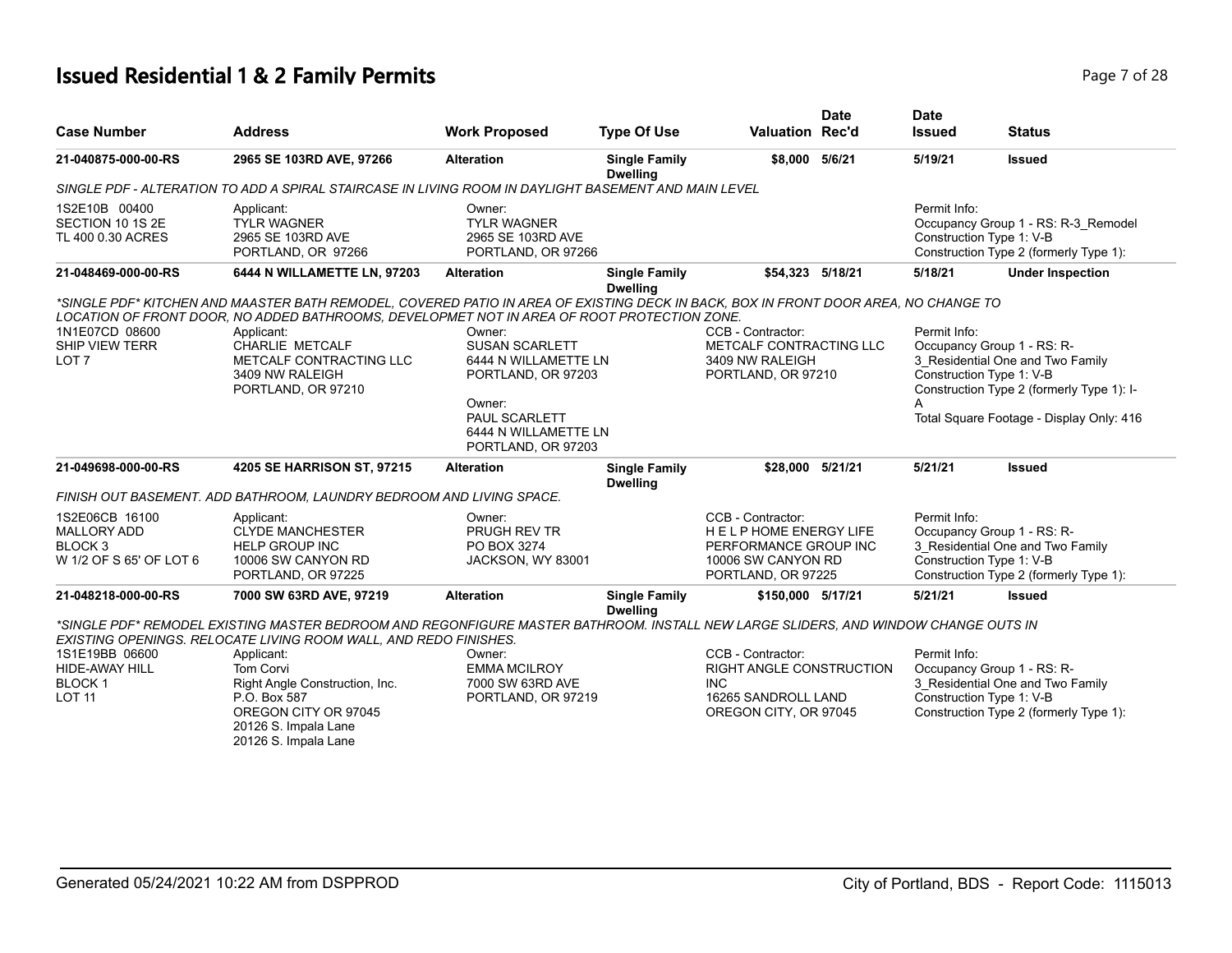# **Issued Residential 1 & 2 Family Permits**

| Page 8 of 28 |
|--------------|
|--------------|

| <b>Case Number</b>                                                                   | <b>Address</b>                                                                                                                                                                                                                                      | <b>Work Proposed</b>                                                                                                                                                                | <b>Type Of Use</b>                      | <b>Valuation Rec'd</b>                                                                                                 | <b>Date</b>   | <b>Date</b><br><b>Issued</b>                                                                                                                         | <b>Status</b>                                                                                                                        |
|--------------------------------------------------------------------------------------|-----------------------------------------------------------------------------------------------------------------------------------------------------------------------------------------------------------------------------------------------------|-------------------------------------------------------------------------------------------------------------------------------------------------------------------------------------|-----------------------------------------|------------------------------------------------------------------------------------------------------------------------|---------------|------------------------------------------------------------------------------------------------------------------------------------------------------|--------------------------------------------------------------------------------------------------------------------------------------|
| 21-048709-000-00-RS                                                                  | 1530 SW ELIZABETH CT, 97201                                                                                                                                                                                                                         | <b>Alteration</b>                                                                                                                                                                   | <b>Single Family</b><br><b>Dwelling</b> | \$35,640 5/19/21                                                                                                       |               | 5/19/21                                                                                                                                              | <b>Issued</b>                                                                                                                        |
|                                                                                      | **NON-PRESCRIPTIVE** 9.9KW ROOF MOUNTED SOLAR PV. 16KW BATTERY, REPLACE EXISTING ELECTRIC PANEL WITH NEW 200A PANEL                                                                                                                                 |                                                                                                                                                                                     |                                         |                                                                                                                        |               |                                                                                                                                                      |                                                                                                                                      |
| 1S1E04CD 01500<br><b>SKYLAND &amp; SUB</b><br><b>BLOCK G</b><br>LOT 5&6 TL 1500      | Applicant:<br><b>ROSS GEORGE</b><br><b>IMAGINE ENERGY</b><br>5506 SE INTERNATIONAL WAY<br>PORTLAND, OR 97222-4622<br>Applicant:<br><b>SHANNON WALL</b><br><b>IMAGINE ENERGY</b><br>5506 SE INTERNATION WAY<br>PORTLAND, OR 97222-4622<br><b>USA</b> | Owner:<br>JOSEPHSON, RICHARD C TR<br>1530 SW ELIZABETH CT<br>PORTLAND, OR 97201<br>Owner:<br>JOSEPHSON, JEAN A TR<br>1530 SW ELIZABETH CT<br>PORTLAND, OR 97201                     |                                         | CCB - Contractor:<br><b>JONATHAN COHEN</b><br><b>IMAGINE ENERGY LLC</b><br>7001 NE COLUMBIA BLVD<br>PORTLAND, OR 97218 |               | Permit Info:<br>Occupancy Group 1 - RS: R-<br>3_Residential One and Two Family<br>Construction Type 1: V-B<br>Construction Type 2 (formerly Type 1): |                                                                                                                                      |
| 21-036072-000-00-RS                                                                  | 5726 SW 42ND AVE, 97221                                                                                                                                                                                                                             | <b>Alteration</b>                                                                                                                                                                   | <b>Single Family</b><br><b>Dwelling</b> |                                                                                                                        | \$500 5/17/21 | 5/17/21                                                                                                                                              | <b>Issued</b>                                                                                                                        |
|                                                                                      | SINGLE PDF - SOLAR 7.92KW ROOFTOP MOUNTED PV SYSTEM: PRESCRIPTIVE                                                                                                                                                                                   |                                                                                                                                                                                     |                                         |                                                                                                                        |               |                                                                                                                                                      |                                                                                                                                      |
| 1S1E17CB 03600<br><b>HARKER AC &amp; PLAT 2</b><br><b>BLOCK D</b><br>S 112' OF LOT 1 | Applicant:<br><b>JUSTIN LEE</b><br><b>SYNCHRO SOLAR</b><br>2870 NE HOGAN DR<br>GRESHAM, OR 97030                                                                                                                                                    | Owner:<br><b>REX CLAUDE BOSSE LVG TR</b><br>5726 SW 42ND AVE<br>PORTLAND, OR 97221-3500<br>Owner:<br><b>GEORGIA B H BOSSE LVG TR</b><br>5726 SW 42ND AVE<br>PORTLAND, OR 97221-3500 |                                         | CCB - Contractor:<br><b>SYNCHRO SOLAR LLC</b><br>2870 NE HOGAN DR SUITE E240<br>GRESHAM, OR 97030                      |               | Permit Info:<br>Occupancy Group 1 - RS: R-<br>3_Residential One and Two Family<br>Construction Type 1: V-B<br>Construction Type 2 (formerly Type 1): |                                                                                                                                      |
| 21-047843-000-00-RS                                                                  | 4336 SW CONDOR AVE, 97239                                                                                                                                                                                                                           | <b>Alteration</b>                                                                                                                                                                   | <b>Single Family</b><br><b>Dwelling</b> | \$150,000 5/17/21                                                                                                      |               | 5/17/21                                                                                                                                              | <b>Issued</b>                                                                                                                        |
|                                                                                      | *SINGLE PDF* INTERIOR REMODEL AND MISCL WINDOW CHANGE OUTS.                                                                                                                                                                                         |                                                                                                                                                                                     |                                         |                                                                                                                        |               |                                                                                                                                                      |                                                                                                                                      |
| 1S1E10CC 04100<br>PORTLAND HMSTD<br>SUB OF LOT 4<br>BLOCK <sub>8</sub><br>LOT E&F    | Applicant:<br><b>JIM KITCHIN</b><br><b>INTERWORKS LLC</b><br>PO BOX 14764<br>PORTLAND OR 97293                                                                                                                                                      | Owner:<br><b>MARY MC ARTHUR</b><br>4336 SW CONDOR AVE<br>PORTLAND, OR 97239                                                                                                         |                                         | CCB - Contractor:<br><b>INTERWORKS LLC</b><br>PO BOX 14764<br>PORTLAND, OR 97293                                       |               | Permit Info:                                                                                                                                         | Occupancy Group 1 - RS: R-<br>3 Residential One and Two Family<br>Construction Type 1: V-B<br>Construction Type 2 (formerly Type 1): |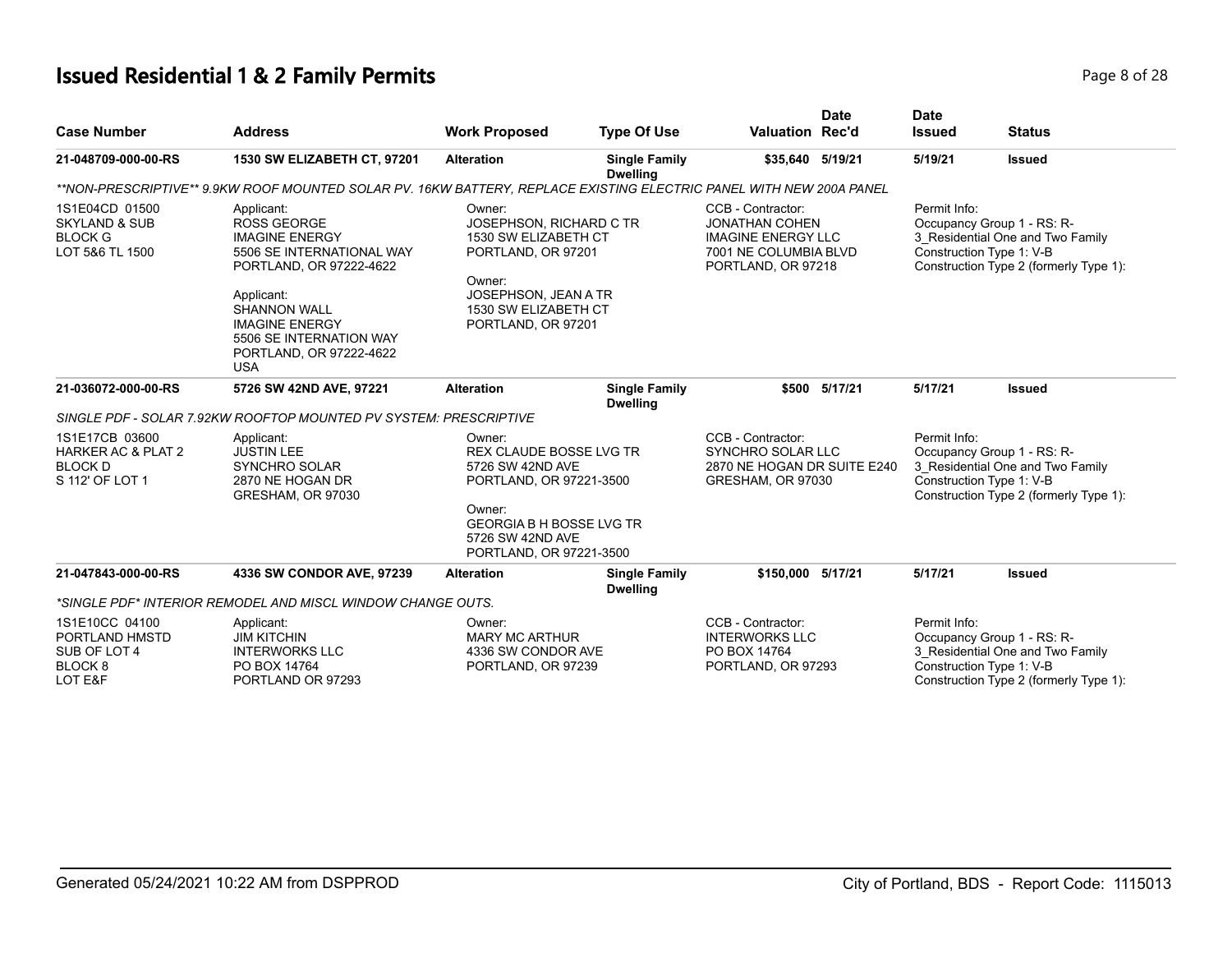# **Issued Residential 1 & 2 Family Permits Page 1 and 28 and 28 and 28 and 28 and 28 and 28 and 28 and 28 and 28 and 28 and 28 and 28 and 28 and 28 and 28 and 28 and 28 and 28 and 28 and 28 and 28 and 28 and 28 and 28 and**

| <b>Case Number</b>                                                                       | <b>Address</b>                                                                                                                                                                                                                                                                                                                                                                | <b>Work Proposed</b>                                                                                                                                  | <b>Type Of Use</b>                      | <b>Valuation Rec'd</b>                                                                                                    | <b>Date</b>     | <b>Date</b><br><b>Issued</b>                                           | <b>Status</b>                                                              |
|------------------------------------------------------------------------------------------|-------------------------------------------------------------------------------------------------------------------------------------------------------------------------------------------------------------------------------------------------------------------------------------------------------------------------------------------------------------------------------|-------------------------------------------------------------------------------------------------------------------------------------------------------|-----------------------------------------|---------------------------------------------------------------------------------------------------------------------------|-----------------|------------------------------------------------------------------------|----------------------------------------------------------------------------|
| 21-030836-000-00-RS                                                                      | 2914 SE 65TH AVE, 97206                                                                                                                                                                                                                                                                                                                                                       | <b>Alteration</b>                                                                                                                                     | <b>Single Family</b><br><b>Dwelling</b> | \$40,000 3/30/21                                                                                                          |                 | 5/18/21                                                                | <b>Issued</b>                                                              |
|                                                                                          | SINGLE PDF - BASEMENT CONVERSION W/ BATH 2 BEDROOMS, NEW EGRESS, REMOVE AND REPLACE STAIRS, SEISMIC STRENGTHENING WITH SIMPSON<br>TIEDOWNS. *** TRADE PERMITS TO BE OBTAINED SEPARATELY***                                                                                                                                                                                    |                                                                                                                                                       |                                         |                                                                                                                           |                 |                                                                        |                                                                            |
| 1S2E08BC 06000<br><b>BONNE HOMES ADD</b><br>BLOCK <sub>2</sub><br>LOT <sub>24</sub>      | Applicant:<br><b>THOMAS GILMAN</b><br>2914 SE 65th Ave<br>Portland, OR 97206                                                                                                                                                                                                                                                                                                  | Owner:<br><b>DEVON ROULETTE</b><br>2914 SE 65TH AVE<br>PORTLAND, OR 97206-1925<br>Owner:                                                              |                                         |                                                                                                                           |                 | Permit Info:<br>Occupancy Group 1 - RS: R-<br>Construction Type 1: V-B | 3 Residential One and Two Family<br>Construction Type 2 (formerly Type 1): |
|                                                                                          |                                                                                                                                                                                                                                                                                                                                                                               | <b>THOMAS GILMAN</b><br>2914 SE 65TH AVE<br>PORTLAND, OR 97206-1925                                                                                   |                                         |                                                                                                                           |                 |                                                                        |                                                                            |
| 21-028988-000-00-RS                                                                      | <b>4355 SW MELVILLE AVE, 97239</b>                                                                                                                                                                                                                                                                                                                                            | <b>Alteration</b>                                                                                                                                     | <b>Single Family</b><br><b>Dwelling</b> | \$23,000 3/24/21                                                                                                          |                 | 5/19/21                                                                | <b>Issued</b>                                                              |
|                                                                                          | *SINGLE PDF* VOLUNTARY UNDERPINNING USING (8) HELICAL PIERS AND INSTALLATION/REPLACEMENT OF GRADE BEAMS.                                                                                                                                                                                                                                                                      |                                                                                                                                                       |                                         |                                                                                                                           |                 |                                                                        |                                                                            |
| 1S1E08DD 04100<br>COUNCIL CREST PK<br>BLOCK 39<br>LOT 5 EXC NWLY 28'<br>LOT <sub>6</sub> | Applicant:<br><b>EMILY SINGLETON</b><br><b>TERRAFIRMA FOUNDATION</b><br><b>SYSTEMS</b><br>7910 SW HUNZIKER ST<br>TIGARD OR 97223                                                                                                                                                                                                                                              | Owner:<br><b>MICHAEL FRANK</b><br>1809 28TH AVE S<br>SEATTLE, WA 98144                                                                                |                                         | CCB - Contractor:<br><b>TERRAFIRMA FOUNDATION</b><br><b>REPAIR INC</b><br>761 NE GARDEN VALLEY BLVD<br>ROSEBURG, OR 97470 |                 | Permit Info:<br>Occupancy Group 1 - RS: R-<br>Construction Type 1: V-B | 3 Residential One and Two Family<br>Construction Type 2 (formerly Type 1): |
| 21-031368-000-00-RS                                                                      | 3127 NE 33RD AVE, 97212                                                                                                                                                                                                                                                                                                                                                       | <b>Alteration</b>                                                                                                                                     | <b>Single Family</b><br><b>Dwelling</b> |                                                                                                                           | \$6,750 5/17/21 | 5/17/21                                                                | <b>Issued</b>                                                              |
|                                                                                          | SINGLE PDF - SOLAR 4.88 ROOF TOP MOUNTED PV SYSTEM: ENGINEERED                                                                                                                                                                                                                                                                                                                |                                                                                                                                                       |                                         |                                                                                                                           |                 |                                                                        |                                                                            |
| 1N1E25BA 18700<br><b>IRVINGWOOD</b><br>BLOCK 6<br>LOT <sub>7</sub>                       | Applicant:<br><b>GARRETT HARTWELL</b><br>POWER NORTHWEST<br>11393 NW ANDERSON<br>PORTLAND OR 97229                                                                                                                                                                                                                                                                            | Owner:<br><b>KYLE COOKE</b><br>3127 NE 33RD AVE<br>PORTLAND, OR 97212<br>Owner:<br>STEPHANIE COOKE<br>3127 NE 33RD AVE<br>PORTLAND, OR 97212          |                                         | CCB - Contractor:<br>POWER NORTHWEST<br><b>INCORPORATED</b><br>11393 NW ANDERSON ST<br>PORTLAND, OR 97229                 |                 | Permit Info:<br>Occupancy Group 1 - RS: R-<br>Construction Type 1: V-B | 3 Residential One and Two Family<br>Construction Type 2 (formerly Type 1): |
| 21-047204-000-00-RS                                                                      | 4646 SE TAYLOR ST, 97215                                                                                                                                                                                                                                                                                                                                                      | <b>Alteration</b>                                                                                                                                     | <b>Single Family</b><br><b>Dwelling</b> | \$148,000 5/13/21                                                                                                         |                 | 5/19/21                                                                | <b>Under Inspection</b>                                                    |
| 1S2E06BD 06400<br>PARADISE SPR TR<br>BLOCK 13<br>LOT 1                                   | GUT REMODEL OF SECON FLOOR AND KITCHEN. MOVE SECON FLOOR BATH. ELIMINATE FIRST FLOOR HALF BATH. NEW WINDOW IN EXISTING OPENINGS. REWORK<br>OF TWO WINDOW OPENINGS ON SECOND FLOOR NORTH WALL. REMOVE KOB AND TUBE. ADD SUB PANEL. ADD FOUNDATION TO EXISTING MUDROOM<br>Applicant:<br>APOLINARIO ANCHETA<br>PURCH AND HOLDING INC<br>11740 SE SALMON ST<br>PORTLAND, OR 97216 | Owner:<br><b>JULIAN PANCOAST</b><br>4646 SE TAYLOR ST<br>PORTLAND, OR 97215<br>Owner:<br>ELIZABETH KRANICH<br>4646 SE TAYLOR ST<br>PORTLAND, OR 97215 |                                         | CCB - Contractor:<br>PURCH AND HOLDING INC<br>11740 SE SALMON ST<br>PORTLAND, OR 97216                                    |                 | Permit Info:<br>Occupancy Group 1 - RS: R-<br>Construction Type 1: V-B | 3_Residential One and Two Family<br>Construction Type 2 (formerly Type 1): |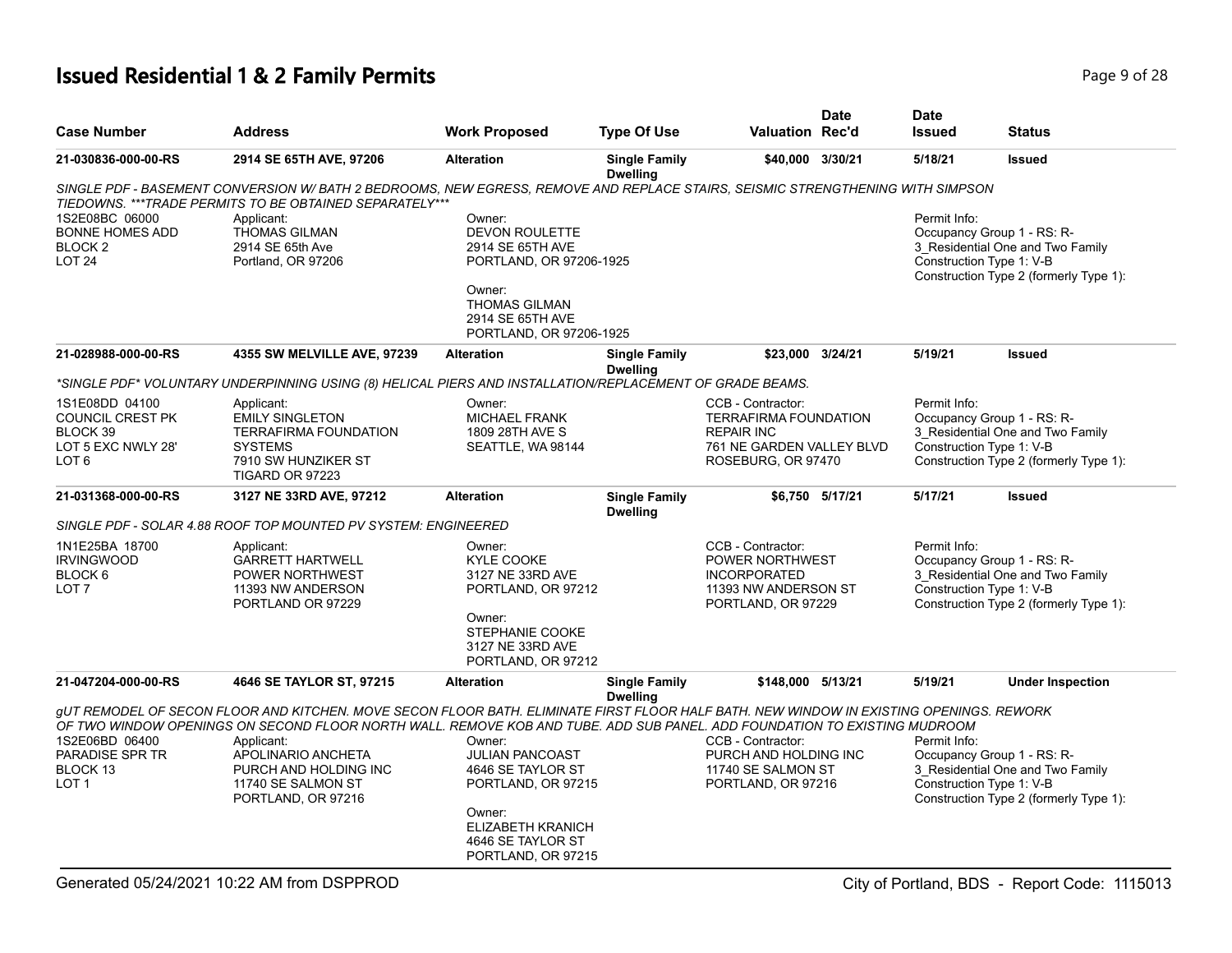# **Issued Residential 1 & 2 Family Permits Page 10 of 28 Page 10 of 28**

| <b>Case Number</b>                                                                      | <b>Address</b>                                                                                                                          | <b>Work Proposed</b>                                                                                                                                            | <b>Type Of Use</b>                                                                                        | <b>Valuation Rec'd</b>                                                                                                                                                                               | Date                                                                                                                                                 | <b>Date</b><br><b>Issued</b>                                                                                                                         | <b>Status</b>                                                                                            |
|-----------------------------------------------------------------------------------------|-----------------------------------------------------------------------------------------------------------------------------------------|-----------------------------------------------------------------------------------------------------------------------------------------------------------------|-----------------------------------------------------------------------------------------------------------|------------------------------------------------------------------------------------------------------------------------------------------------------------------------------------------------------|------------------------------------------------------------------------------------------------------------------------------------------------------|------------------------------------------------------------------------------------------------------------------------------------------------------|----------------------------------------------------------------------------------------------------------|
| 21-043844-000-00-RS                                                                     | 7504 SW 53RD AVE, 97219                                                                                                                 | <b>Alteration</b>                                                                                                                                               | <b>Single Family</b><br><b>Dwelling</b>                                                                   |                                                                                                                                                                                                      | \$500 5/17/21                                                                                                                                        | 5/17/21                                                                                                                                              | <b>Issued</b>                                                                                            |
|                                                                                         | SINGLE PDF - SOLAR 5.18KW ROOF TOP MOUNTED PV INSTALLATION: PRESCRIPTIVE                                                                |                                                                                                                                                                 |                                                                                                           |                                                                                                                                                                                                      |                                                                                                                                                      |                                                                                                                                                      |                                                                                                          |
| 1S1E19AC 03800<br><b>KIRCANNO</b><br>BLOCK <sub>3</sub><br>LOT <sub>18</sub>            | Applicant:<br><b>GARRETT HARTWELL</b><br><b>POWER NORTHWEST</b><br>11393 NW ANDERSON<br>PORTLAND OR 97229                               | Owner:<br><b>ERICKSON REV TR</b><br>7504 SW 53RD AVE<br>PORTLAND, OR 97219                                                                                      | CCB - Contractor:<br>POWER NORTHWEST<br><b>INCORPORATED</b><br>11393 NW ANDERSON ST<br>PORTLAND, OR 97229 |                                                                                                                                                                                                      | Permit Info:<br>Occupancy Group 1 - RS: R-<br>3 Residential One and Two Family<br>Construction Type 1: V-B<br>Construction Type 2 (formerly Type 1): |                                                                                                                                                      |                                                                                                          |
| 21-045746-000-00-RS                                                                     | 10942 SW 59TH AVE, 97219                                                                                                                | <b>Alteration</b>                                                                                                                                               | <b>Single Family</b><br><b>Dwelling</b>                                                                   |                                                                                                                                                                                                      | \$9,377 5/10/21                                                                                                                                      | 5/20/21                                                                                                                                              | <b>Issued</b>                                                                                            |
|                                                                                         | *SINGLE PDF* VOLUNTARY UNDERPINNING USING 4 HELICAL PIERS                                                                               |                                                                                                                                                                 |                                                                                                           |                                                                                                                                                                                                      |                                                                                                                                                      |                                                                                                                                                      |                                                                                                          |
| 1S1E31BA 04900<br>SOUTHWEST OUTLOOK<br><b>BLOCK 5</b><br><b>LOT 12</b>                  | Applicant:<br><b>EMILY SINGLETON</b><br><b>TERRAFIRMA FOUNDATION</b><br><b>SYSTEMS</b><br>7910 SW HUNZIKER ST<br><b>TIGARD OR 97223</b> | Owner:<br><b>DOUGLAS BURKE</b><br>10942 SW 59TH AVE<br>PORTLAND, OR 97219-6648<br>Owner:<br><b>SHARON BURKE</b><br>10942 SW 59TH AVE<br>PORTLAND, OR 97219-6648 |                                                                                                           | CCB - Contractor:<br><b>TERRAFIRMA FOUNDATION</b><br><b>REPAIR INC</b><br>761 NE GARDEN VALLEY BLVD<br>ROSEBURG, OR 97470                                                                            |                                                                                                                                                      | Permit Info:<br>Construction Type 1: V-B                                                                                                             | Occupancy Group 1 - RS: R-<br>3_Residential One and Two Family<br>Construction Type 2 (formerly Type 1): |
| 21-019247-000-00-RS                                                                     | 4025 N HAIGHT AVE, 97227                                                                                                                | <b>Alteration</b>                                                                                                                                               | <b>Single Family</b><br><b>Dwelling</b>                                                                   | \$30,000 2/27/21                                                                                                                                                                                     |                                                                                                                                                      | 5/18/21                                                                                                                                              | <b>Under Inspection</b>                                                                                  |
|                                                                                         | SINGLE PDF RELOCATE EXISTING BATHROOM ON 2ND FLOOR. REMODEL POWDER BATHROOM AND KITCHEN ON MAIN FLOOR.                                  |                                                                                                                                                                 |                                                                                                           |                                                                                                                                                                                                      |                                                                                                                                                      |                                                                                                                                                      |                                                                                                          |
| 1N1E22DB 18400<br><b>CENTRAL ALBINA</b><br>BLOCK 15<br>S 40' OF LOT 6<br>N 10' OF LOT 7 | Applicant:<br><b>JASON RING</b><br><b>CENTER RING CORP</b><br>PO BOX 12665<br>PORTLAND, ORE 97212                                       | Owner:<br>KATHERINE WOLF<br>4025 N HAIGHT AVE<br>PORTLAND, OR 97227                                                                                             |                                                                                                           | CCB - Contractor:<br>MICHAEL MCDONALD<br>PRECISION NW ELECTRICAL<br><b>CONTRACTORS LLC</b><br>12020 SE ANNA CT<br>DAMASCUS, OR 97089<br>CCB - Contractor:<br>CENTER RING CORPORATION<br>PO BOX 12665 |                                                                                                                                                      | Permit Info:<br>Occupancy Group 1 - RS: R-<br>3 Residential One and Two Family<br>Construction Type 1: V-B<br>Construction Type 2 (formerly Type 1): |                                                                                                          |
| 21-036505-000-00-RS                                                                     | 445 SE 67TH AVE, 97215                                                                                                                  | <b>Alteration</b>                                                                                                                                               | <b>Single Family</b><br><b>Dwelling</b>                                                                   | PORTLAND, OR 97212<br>\$10,080 4/14/21                                                                                                                                                               |                                                                                                                                                      | 5/20/21                                                                                                                                              | <b>Issued</b>                                                                                            |
|                                                                                         | *SINGLE PDF* VOLUNTARY SEISMIC RETROFIT AND INSTALLATION OF 5 SMART JACKS - Voluntary Seismic portion not reviewed to any code standard |                                                                                                                                                                 |                                                                                                           |                                                                                                                                                                                                      |                                                                                                                                                      |                                                                                                                                                      |                                                                                                          |
| 1N2E32CC 02900<br><b>BROADVIEW</b><br>BLOCK 3<br>LOT <sub>5</sub>                       | Applicant:<br><b>EMILY SINGLETON</b><br><b>TERRAFIRMA FOUNDATION</b><br><b>SYSTEMS</b><br>7910 SW HUNZIKER ST<br>TIGARD OR 97223        | Owner:<br><b>BUDDS LIV TR</b><br>445 SE 67TH AVE<br>PORTLAND, OR 97215                                                                                          |                                                                                                           | CCB - Contractor:<br><b>TERRAFIRMA FOUNDATION</b><br><b>REPAIR INC</b><br>761 NE GARDEN VALLEY BLVD<br>ROSEBURG, OR 97470                                                                            |                                                                                                                                                      | Permit Info:<br>Construction Type 1: V-B                                                                                                             | Occupancy Group 1 - RS: R-<br>3_Residential One and Two Family<br>Construction Type 2 (formerly Type 1): |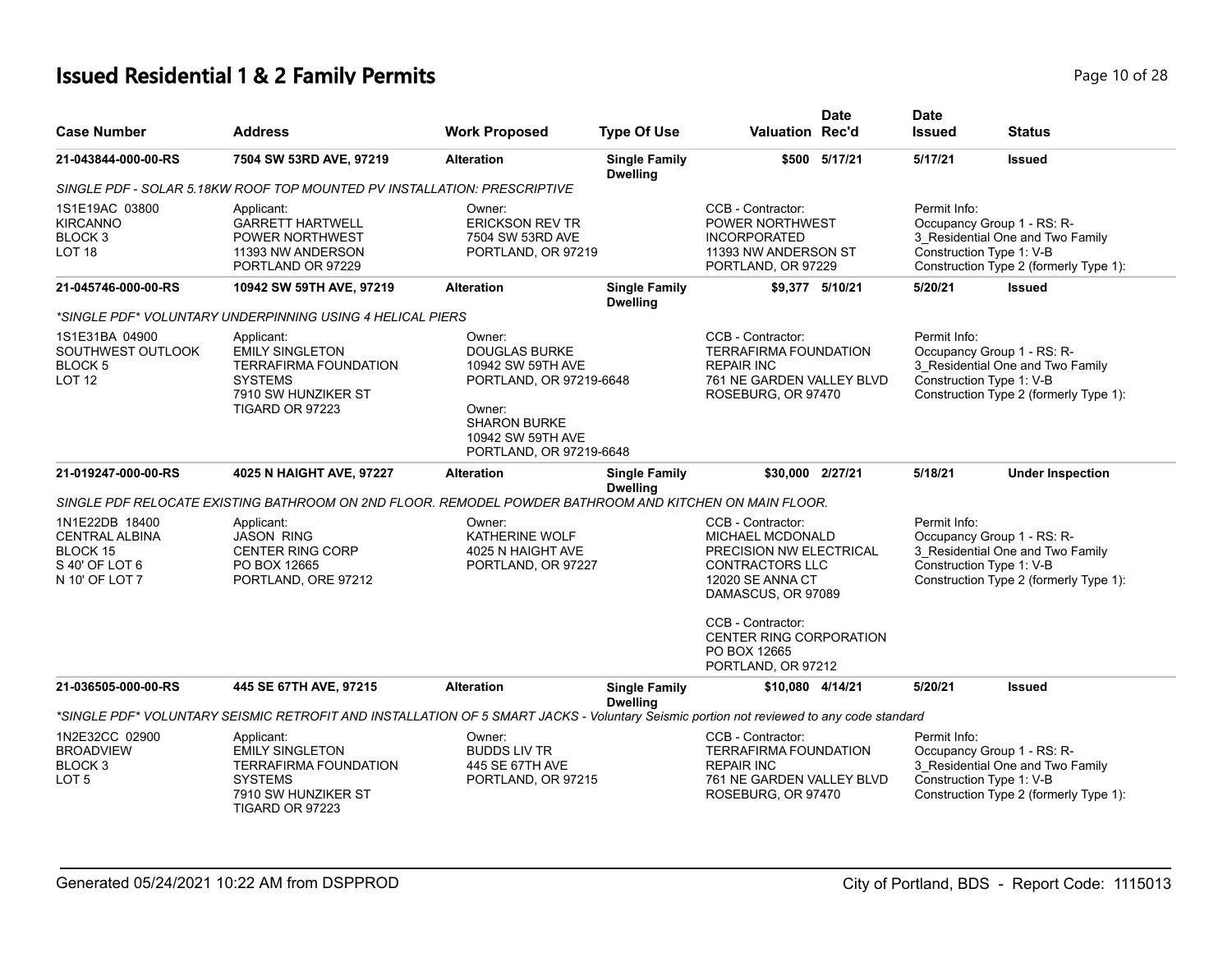# **Issued Residential 1 & 2 Family Permits Page 11 of 28 Page 11 of 28**

| <b>Case Number</b>                                                            | <b>Address</b>                                                                                                                         | <b>Work Proposed</b>                                                                                                                                          | <b>Type Of Use</b>                      | <b>Valuation Rec'd</b>                                                                                     | <b>Date</b>     | <b>Date</b><br><b>Issued</b> | <b>Status</b>                                                                                                                                         |
|-------------------------------------------------------------------------------|----------------------------------------------------------------------------------------------------------------------------------------|---------------------------------------------------------------------------------------------------------------------------------------------------------------|-----------------------------------------|------------------------------------------------------------------------------------------------------------|-----------------|------------------------------|-------------------------------------------------------------------------------------------------------------------------------------------------------|
| 20-167042-REV-02-RS                                                           | 2711 SW MITCHELL ST, 97239                                                                                                             | <b>Alteration</b>                                                                                                                                             | <b>Single Family</b><br><b>Dwelling</b> |                                                                                                            | \$5,000 4/22/21 | 5/21/21                      | <b>Issued</b>                                                                                                                                         |
|                                                                               | SINGLE PDF - VALUE ADDED REVISION TO TREE PROTECTION ZONE FOR EXCAVATION AT NEW BASEMENT ENTRY                                         |                                                                                                                                                               |                                         |                                                                                                            |                 |                              |                                                                                                                                                       |
| 1S1E17AA 11600<br><b>FERNCREST</b><br>BLOCK <sub>3</sub><br>NWLY 75' OF LOT 4 | Applicant:<br><b>ELLEN CUSICK</b><br><b>EMC INTERIOR DESIGN LLC</b><br>PORTLAND OR<br><b>USA</b>                                       | Owner:<br><b>SARA COOK</b><br>2711 SW MITCHELL ST<br>PORTLAND, OR 97239<br>Owner:<br><b>JASON COOK</b><br>2711 SW MITCHELL ST<br>PORTLAND, OR 97239           |                                         | CCB - Contractor:<br><b>ROSS INDUSTRIES LLC</b><br>12185 NW COLEMAN DR<br>PORTLAND, OR 97229               |                 | Permit Info:<br>2690         | Occupancy Group 1 - RS: R-3 Remodel<br>Construction Type 1: V-B<br>Construction Type 2 (formerly Type 1):<br>Total Square Footage - Display Only:     |
| 21-039671-000-00-RS                                                           | 1926 NE 62ND AVE, 97213                                                                                                                | <b>Alteration</b>                                                                                                                                             | <b>Single Family</b><br><b>Dwelling</b> | \$28,728 4/30/21                                                                                           |                 | 5/18/21                      | <b>Issued</b>                                                                                                                                         |
| SINK**TRADES TO BE OBTAINED SEPARATELY                                        | SINGLE PDF - CONVERT UNFINISHED BASEMENT TO HABITABLE SPACE TO INCLUDE NEW BATHROOM, LAUNDRY ROOM AND UTILITY CLOSET; RELOCATE UTILITY |                                                                                                                                                               |                                         |                                                                                                            |                 |                              |                                                                                                                                                       |
| 1N2E29CC 04800<br>LAWNDALE<br><b>BLOCK4</b><br>LOT 9&10 TL 4800               | Applicant:<br><b>ZACH OWEN</b><br>MDS + ARCHITECTURE, LLC<br>5336 N MARYLAND AVE<br>PORTLAND, OR 97217                                 | Owner:<br><b>MARYANNE ADAME</b><br>1926 NE 62ND AVE<br>PORTLAND, OR 97213-4154<br>Owner:<br><b>JAMES ADAME</b><br>1926 NE 62ND AVE<br>PORTLAND, OR 97213-4154 |                                         | CCB - Contractor:<br>ALLEN RENOVATION &<br><b>INTERIORS LLC</b><br>1650 NW 116TH AVE<br>PORTLAND, OR 97229 |                 | Permit Info:                 | Occupancy Group 1 - RS: R-3_Remodel<br>Construction Type 1: V-B<br>Construction Type 2 (formerly Type 1):<br>Total Square Footage - Display Only: 660 |
| 21-045273-000-00-RS                                                           | 5251 SW ALFRED ST, 97219                                                                                                               | <b>Alteration</b>                                                                                                                                             | <b>Single Family</b><br><b>Dwelling</b> | \$22,000 5/7/21                                                                                            |                 | 5/19/21                      | <b>Issued</b>                                                                                                                                         |
|                                                                               | INTERIOR REMODEL CONSISTING OF REMOVAL OF INTERIOR WALLS AND RELOCATING THE KITCHEN.                                                   |                                                                                                                                                               |                                         |                                                                                                            |                 |                              |                                                                                                                                                       |
| 1S1E30DB 07600<br><b>CRESTWOOD</b><br>E 100' OF S 1/2 OF W 200'<br>OF LOT 12  | Applicant:<br><b>BOB MCCURDY</b><br>ALPENGLOW CONSTRUCTION<br><sub>CO</sub><br>8105 SW 71ST AVE<br>PORTLAND, OR 97223                  | Owner:<br><b>JEROME DINES</b><br>5251 SW ALFRED ST<br>PORTLAND, OR 97219-5861<br>Owner:<br><b>RIMA DINES</b><br>5251 SW ALFRED ST<br>PORTLAND, OR 97219-5861  |                                         | CCB - Contractor:<br>ALPENGLOW CONSTRUCTION<br><sub>CO</sub><br>8105 SW 71ST AV<br>PORTLAND, OR 97223-9305 |                 | Permit Info:                 | Occupancy Group 1 - RS: R-<br>3 Residential One and Two Family<br>Construction Type 1: V-B<br>Construction Type 2 (formerly Type 1):                  |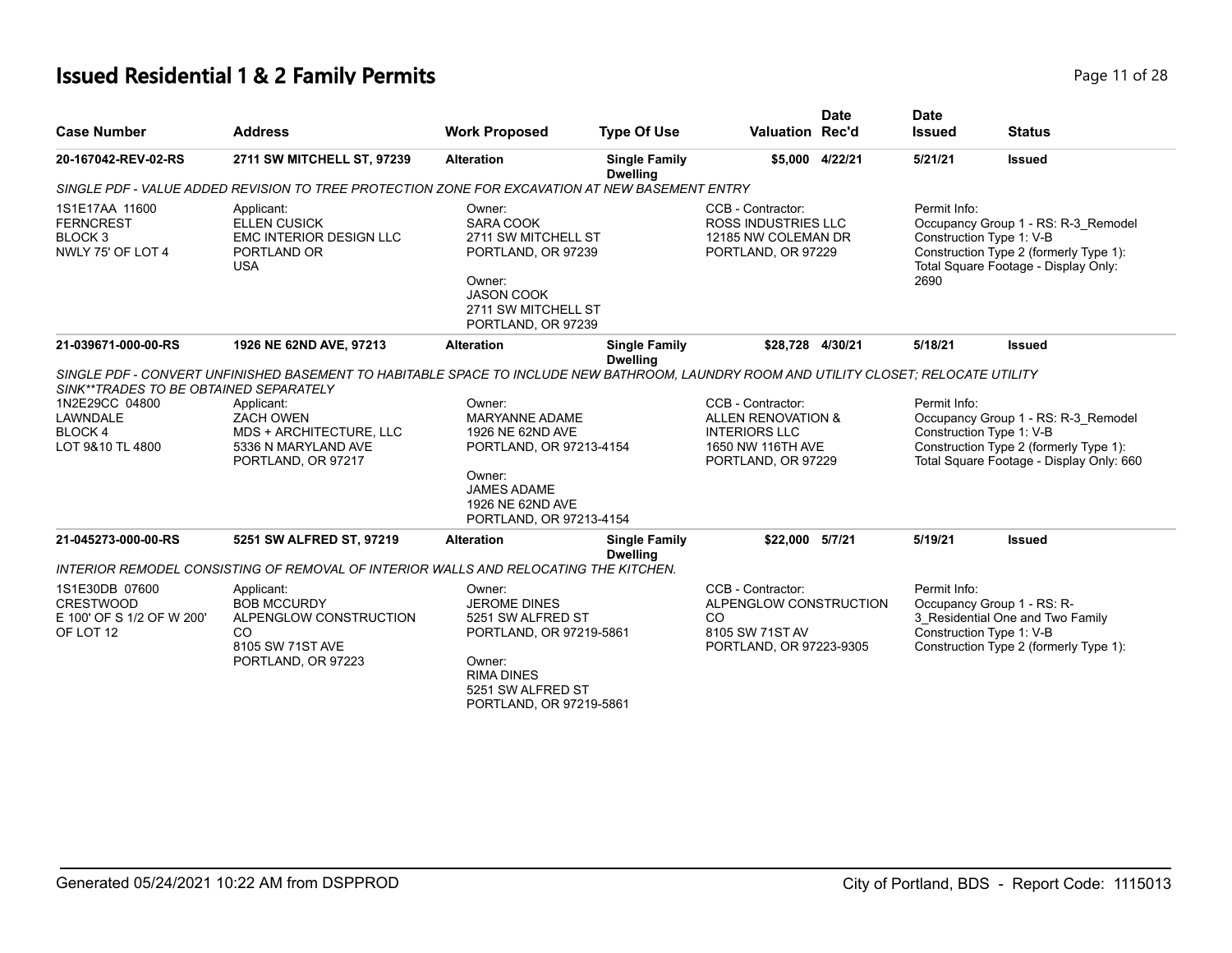# **Issued Residential 1 & 2 Family Permits Page 12 of 28 Page 12 of 28**

| <b>Case Number</b>                                                                             | <b>Address</b>                                                                                                                   | <b>Work Proposed</b>                                                                                                                                              | <b>Type Of Use</b>                      | <b>Valuation Rec'd</b>                                                                                                                                                                              | <b>Date</b> | <b>Date</b><br><b>Issued</b>                                               | <b>Status</b>                                                                                                                                         |
|------------------------------------------------------------------------------------------------|----------------------------------------------------------------------------------------------------------------------------------|-------------------------------------------------------------------------------------------------------------------------------------------------------------------|-----------------------------------------|-----------------------------------------------------------------------------------------------------------------------------------------------------------------------------------------------------|-------------|----------------------------------------------------------------------------|-------------------------------------------------------------------------------------------------------------------------------------------------------|
| 21-028960-000-00-RS                                                                            | 1923 N WATTS ST, 97217                                                                                                           | <b>Alteration</b>                                                                                                                                                 | <b>Single Family</b><br><b>Dwelling</b> | \$7,000 3/24/21                                                                                                                                                                                     |             | 5/20/21                                                                    | <b>Issued</b>                                                                                                                                         |
|                                                                                                | *SINGLE PDF* INSTALLATION OF (5) SMARTJACKS                                                                                      |                                                                                                                                                                   |                                         |                                                                                                                                                                                                     |             |                                                                            |                                                                                                                                                       |
| 1N1E09DA 13500<br><b>KENTON</b><br>BLOCK <sub>21</sub><br>W 1/2 OF LOT 33<br>LOT <sub>34</sub> | Applicant:<br><b>EMILY SINGLETON</b><br><b>TERRAFIRMA FOUNDATION</b><br><b>SYSTEMS</b><br>7910 SW HUNZIKER ST<br>TIGARD OR 97223 | Owner:<br><b>STEPHANIE HENRY</b><br>41 WALTER ST<br>SAN FRANCISCO, CA 94114<br>Owner:<br><b>GREGORY STUKEY</b><br>41 WALTER ST<br>SAN FRANCISCO, CA 94114         |                                         | CCB - Contractor:<br><b>TERRAFIRMA FOUNDATION</b><br><b>REPAIR INC</b><br>761 NE GARDEN VALLEY BLVD<br>ROSEBURG, OR 97470                                                                           |             | Permit Info:                                                               | Occupancy Group 1 - RS: R-<br>3_Residential One and Two Family<br>Construction Type 1: V-B<br>Construction Type 2 (formerly Type 1):                  |
| 21-043094-000-00-RS                                                                            | 1201 SE 71ST AVE, 97215                                                                                                          | <b>Alteration</b>                                                                                                                                                 | <b>Single Family</b><br><b>Dwelling</b> | \$7.600 5/3/21                                                                                                                                                                                      |             | 5/20/21                                                                    | <b>Issued</b>                                                                                                                                         |
|                                                                                                | *SINGLE PDF* VOLUNTARY UNDERPINNING USING 3 PUSH PIERS                                                                           |                                                                                                                                                                   |                                         |                                                                                                                                                                                                     |             |                                                                            |                                                                                                                                                       |
| 1S2E05BD 02700<br><b>BELMONT</b><br><b>BLOCK1</b><br>LOT <sub>5</sub>                          | Applicant:<br><b>EMILY SINGLETON</b><br><b>TERRAFIRMA FOUNDATION</b><br><b>SYSTEMS</b><br>7910 SW HUNZIKER ST<br>TIGARD OR 97223 | Owner:<br><b>JOHN TOMLINSON</b><br>1201 SE 71ST AVE<br>PORTLAND, OR 97215<br>Owner:<br><b>HALLIE GARDNER</b><br>1201 SE 71ST AVE<br>PORTLAND, OR 97215            |                                         | Permit Info:<br>CCB - Contractor:<br><b>TERRAFIRMA FOUNDATION</b><br>Occupancy Group 1 - RS: R-<br><b>REPAIR INC</b><br>Construction Type 1: V-B<br>761 NE GARDEN VALLEY BLVD<br>ROSEBURG, OR 97470 |             | 3 Residential One and Two Family<br>Construction Type 2 (formerly Type 1): |                                                                                                                                                       |
| 21-044579-000-00-RS                                                                            | 5254 N PRINCETON ST, 97203                                                                                                       | <b>Alteration</b>                                                                                                                                                 | <b>Single Family</b><br><b>Dwelling</b> | \$4,570 5/18/21                                                                                                                                                                                     |             | 5/18/21                                                                    | <b>Issued</b>                                                                                                                                         |
|                                                                                                | SINGLE PDF - ENLARGE BEDROOM WINDOW ***NO TRADES***                                                                              |                                                                                                                                                                   |                                         |                                                                                                                                                                                                     |             |                                                                            |                                                                                                                                                       |
| 1N1E07DD 05900<br>UNIVERSITY PK<br><b>BLOCK 44</b><br>ELY 1/2 OF LOT 12<br><b>LOT 13</b>       | Applicant:<br>Peter Whitehead<br>5254 N Princeton St<br>Portland, OR 97203                                                       | Owner:<br>PETER WHITEHEAD<br>5459 PARK RIDGE PL<br>SEDRO WOOLLEY, WA 98284<br>Owner:<br><b>BRITTNI MORTENSEN</b><br>5459 PARK RIDGE PL<br>SEDRO WOOLLEY, WA 98284 |                                         | CCB - Contractor:<br><b>JEFF STERLING</b><br>ALL SEASON WINDOWS LLC<br>PO BOX 6799<br>PORTLAND, OR 97228                                                                                            |             | Permit Info:                                                               | Occupancy Group 1 - RS: R-3 Remodel<br>Construction Type 1: V-B<br>Construction Type 2 (formerly Type 1):<br>Total Square Footage - Display Only: 105 |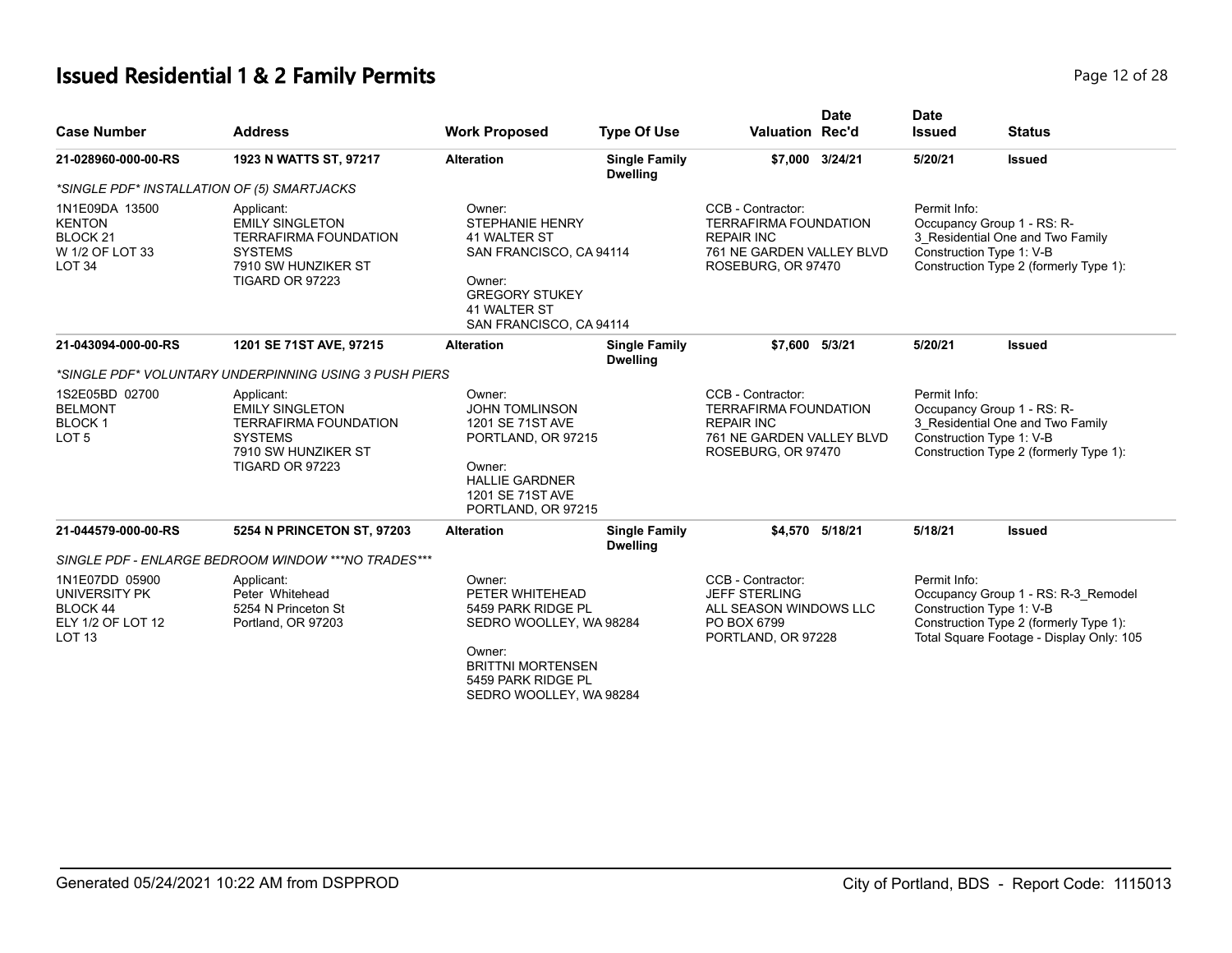# **Issued Residential 1 & 2 Family Permits Page 13 of 28 Page 13 of 28**

| <b>Case Number</b>                                                   | <b>Address</b>                                                                                                                   | <b>Work Proposed</b>                                                                                                                                                      | <b>Type Of Use</b>                      | <b>Valuation Rec'd</b>                                                                                                    | <b>Date</b>   | <b>Date</b><br><b>Issued</b>             | Status                                                                                                   |
|----------------------------------------------------------------------|----------------------------------------------------------------------------------------------------------------------------------|---------------------------------------------------------------------------------------------------------------------------------------------------------------------------|-----------------------------------------|---------------------------------------------------------------------------------------------------------------------------|---------------|------------------------------------------|----------------------------------------------------------------------------------------------------------|
| 21-045274-000-00-RS                                                  | 13912 SE RAYMOND ST, 97236                                                                                                       | <b>Alteration</b>                                                                                                                                                         | <b>Single Family</b><br><b>Dwelling</b> |                                                                                                                           | \$500 5/18/21 | 5/18/21                                  | <b>Issued</b>                                                                                            |
|                                                                      | SINGLE PDF - SOLAR 4.42KW ROOF TOP MOUNTED PV INSTALLATION: PRESCRIPTIVE                                                         |                                                                                                                                                                           |                                         |                                                                                                                           |               |                                          |                                                                                                          |
| 1S2E14AD 01021<br>PHEASANT HOLLOW<br>LOT 1<br>INC UND INT TRACT A    | Applicant:<br><b>BONNIE LESLIE</b><br>ION DEVELOPER LLC<br>4801 N UNIVERSITY SUITE 900<br>PROVO, UT 84604                        | Owner:<br><b>OUPRAVANNA SOMVONG</b><br>13912 SE RAYMOND ST<br>PORTLAND, OR 97236<br>Owner:<br>KHAMSAMONG SOMVONG<br>13912 SE RAYMOND ST<br>PORTLAND, OR 97236             |                                         | CCB - Contractor:<br>ION DEVELOPER LLC<br>3214 NORTH UNIVERSITY AVE<br>#503<br>PROVO, UT 84604                            |               | Permit Info:<br>Construction Type 1: V-B | Occupancy Group 1 - RS: R-<br>3_Residential One and Two Family<br>Construction Type 2 (formerly Type 1): |
| 21-017672-000-00-RS                                                  | 3909 N OVERLOOK TER, 97217                                                                                                       | <b>Alteration</b>                                                                                                                                                         | <b>Single Family</b><br><b>Dwelling</b> | \$48,000 3/3/21                                                                                                           |               | 5/18/21                                  | <b>Under Inspection</b>                                                                                  |
|                                                                      | SINGLE PDF ALTERATION TO STABILIZE HOUSE FOUNDATION WITH UNDERPINNING AND REPAIR EXISTING RETAINING WALL                         |                                                                                                                                                                           |                                         |                                                                                                                           |               |                                          |                                                                                                          |
| 1N1E21DD 05000<br><b>OVERLOOK</b><br>BLOCK D TL 5000                 | Applicant:<br>PETER KARP<br>PLI SYSTEMS<br>3045 SE 61ST CT<br>HILLSBORO OR 97123                                                 | Owner:<br><b>STEVEN HEARD</b><br>3909 N OVERLOOK TER<br>PORTLAND, OR 97227-1052<br>Owner:<br><b>KRISTYN FALKENSTERN</b><br>3909 N OVERLOOK TER<br>PORTLAND, OR 97227-1052 |                                         | CCB - Contractor:<br><b>PETER KARP</b><br>PLI SYSTEMS INC<br>3045 SE 61ST CT<br>HILLSBORO, OR 97123                       |               | Permit Info:<br>Construction Type 1: V-B | Occupancy Group 1 - RS: R-3_Remodel<br>Construction Type 2 (formerly Type 1):                            |
| 21-031761-000-00-RS                                                  | 1012 NE 106TH AVE, 97220                                                                                                         | <b>Alteration</b>                                                                                                                                                         | <b>Single Family</b><br><b>Dwelling</b> | \$38,000 3/31/21                                                                                                          |               | 5/20/21                                  | <b>Issued</b>                                                                                            |
|                                                                      | CONVERT GARAGE TO LIVING SPACE. ADD A BEDROOM AND A BATHROOM.                                                                    |                                                                                                                                                                           |                                         |                                                                                                                           |               |                                          |                                                                                                          |
| 1N2E34BB 08400<br><b>MCBEE PK</b><br><b>BLOCK2</b><br>W 1/2 OF LOT 9 |                                                                                                                                  |                                                                                                                                                                           |                                         |                                                                                                                           |               | Permit Info:<br>Construction Type 1: V-B | Occupancy Group 1 - RS: R-<br>3 Residential One and Two Family<br>Construction Type 2 (formerly Type 1): |
| 21-035582-000-00-RS                                                  | 7531 SE BARBARA WELCH RD,<br>97236                                                                                               | <b>Alteration</b>                                                                                                                                                         | <b>Single Family</b><br><b>Dwelling</b> | \$7,566 4/12/21                                                                                                           |               | 5/19/21                                  | <b>Issued</b>                                                                                            |
|                                                                      | *SINGLE PDF* VOLUNTARY UNDERPINNING USING 3 PUSH PIERS                                                                           |                                                                                                                                                                           |                                         |                                                                                                                           |               |                                          |                                                                                                          |
| 1S2E24CA 00400<br>SECTION 24 1S 2E<br>TL 400 1.85 ACRES              | Applicant:<br><b>EMILY SINGLETON</b><br><b>TERRAFIRMA FOUNDATION</b><br><b>SYSTEMS</b><br>7910 SW HUNZIKER ST<br>TIGARD OR 97223 | Owner:<br><b>MATTHEW SCHNEIDER</b><br>7531 SE BARBARA WELCH RD<br>PORTLAND, OR 97236-4845                                                                                 |                                         | CCB - Contractor:<br><b>TERRAFIRMA FOUNDATION</b><br><b>REPAIR INC</b><br>761 NE GARDEN VALLEY BLVD<br>ROSEBURG, OR 97470 |               | Permit Info:<br>Construction Type 1: V-B | Occupancy Group 1 - RS: R-<br>3 Residential One and Two Family<br>Construction Type 2 (formerly Type 1): |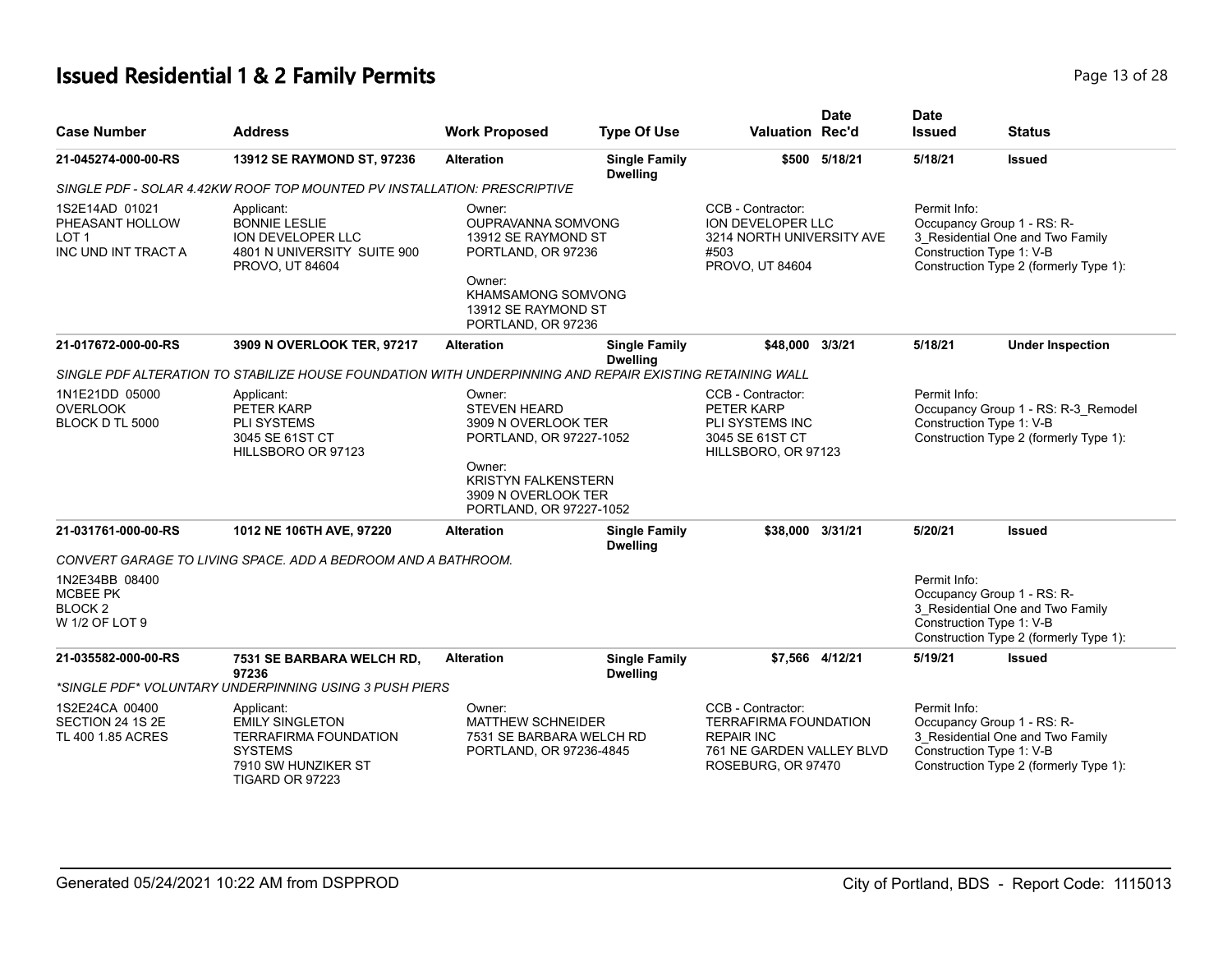# **Issued Residential 1 & 2 Family Permits**

| Page 14 of 28 |  |
|---------------|--|
|---------------|--|

| <b>Case Number</b>                                                          | <b>Address</b>                                                                                                                                         | <b>Work Proposed</b>                                                                                                                                | <b>Type Of Use</b>                      | <b>Valuation Rec'd</b>                                                                                                                         | <b>Date</b>     | <b>Date</b><br><b>Issued</b>                                                                                                                         | <b>Status</b>                                                                                                             |
|-----------------------------------------------------------------------------|--------------------------------------------------------------------------------------------------------------------------------------------------------|-----------------------------------------------------------------------------------------------------------------------------------------------------|-----------------------------------------|------------------------------------------------------------------------------------------------------------------------------------------------|-----------------|------------------------------------------------------------------------------------------------------------------------------------------------------|---------------------------------------------------------------------------------------------------------------------------|
| 21-037026-000-00-RS                                                         | 4836 SE 65TH AVE, 97206                                                                                                                                | <b>Alteration</b>                                                                                                                                   | <b>Single Family</b><br><b>Dwelling</b> | \$10,882 5/17/21                                                                                                                               |                 | 5/17/21                                                                                                                                              | <b>Issued</b>                                                                                                             |
|                                                                             | SINGLE PDF - REMODEL BATHROOM. MOVE WALLS AND ADD SKYLIGHT. *** TRADES SEPARATE                                                                        |                                                                                                                                                     |                                         |                                                                                                                                                |                 |                                                                                                                                                      |                                                                                                                           |
| 1S2E17BB 18400<br>ARLETA PK3<br>BLOCK 5<br><b>LOT 32</b><br>N 15' OF LOT 33 | Applicant:<br><b>BECCA AYON</b><br><b>HARKA ARCHITECTURE</b><br>107 SE WASHINGTON ST, STE<br>740<br>PORTLAND OR 97214                                  | Owner:<br>4836 SE 65TH AVE LLC<br>26 CARLIN ST<br>NORWALK, CT 06851                                                                                 |                                         |                                                                                                                                                |                 | Permit Info:<br>Construction Type 1: V-B                                                                                                             | Occupancy Group 1 - RS: R-3_Remodel<br>Construction Type 2 (formerly Type 1):<br>Total Square Footage - Display Only: 250 |
| 21-048667-000-00-RS                                                         | 3839 NE WEBSTER ST, 97211                                                                                                                              | <b>Alteration</b>                                                                                                                                   | <b>Single Family</b><br><b>Dwelling</b> | \$75,000 5/18/21                                                                                                                               |                 | 5/18/21                                                                                                                                              | <b>Issued</b>                                                                                                             |
|                                                                             | KITCHEN REMODEL, ADD SMALL SITTING NOOK, TO CAPTURE THE SPACE UNDER PATIO INTO KITCHEN SPACE                                                           |                                                                                                                                                     |                                         |                                                                                                                                                |                 |                                                                                                                                                      |                                                                                                                           |
| 1N1E24AA 19000<br><b>HILTON</b><br>BLOCK <sub>2</sub><br>LOT 3&4            | Applicant:<br><b>ANDREW GOLD</b><br>2528 SE SALMON ST<br>PORTLAND OR 97214                                                                             | Owner:<br>STEPHANIE CLARK BENTLEY &<br>KALE TANNER BENTLEY REV LIV<br><b>TR</b><br>3839 NE WEBSTER ST<br>PORTLAND, OR 97211                         |                                         | CCB - Contractor:<br><b>ANDREW GOLD</b><br><b>GOLD STAR DESIGN &amp;</b><br><b>CONSTRUCTION LLC</b><br>2528 SE SALMON ST<br>PORTLAND, OR 97214 |                 | Permit Info:<br>Occupancy Group 1 - RS: R-<br>3 Residential One and Two Family<br>Construction Type 1: V-B<br>Construction Type 2 (formerly Type 1): |                                                                                                                           |
| 21-041932-000-00-RS                                                         | 7430 N FOSS AVE, 97203                                                                                                                                 | <b>Alteration</b>                                                                                                                                   | <b>Single Family</b><br><b>Dwelling</b> |                                                                                                                                                | \$4,000 5/17/21 | 5/18/21                                                                                                                                              | <b>Issued</b>                                                                                                             |
|                                                                             | SINGLE PDF - ADD EGRESS WINDOW TO NONHABITABLE BASEMENT. BASEMENT TO REMAIN UNFNISHED. *** NO TRADES***                                                |                                                                                                                                                     |                                         |                                                                                                                                                |                 |                                                                                                                                                      |                                                                                                                           |
| 1N1E17AB 04500<br><b>MOCK CREST</b><br><b>BLOCK 94</b><br><b>LOT 23</b>     | Applicant:<br><b>BRISELDA RIOS</b><br><b>BUILDING RENOVATION</b><br><b>CONSTRUCTION SOLUTIONS LLC</b><br>11905 SE HOLGATE BLVD #6<br>PORTLAND OR 97266 | Owner:<br><b>MEAGHAN BRADY</b><br>7340 N FOSS AVE<br>PORTLAND, OR 97203<br>Owner:<br><b>JEFFREY SWIRYN</b><br>7340 N FOSS AVE<br>PORTLAND, OR 97203 |                                         | CCB - Contractor:<br><b>BUILDING RENOVATION</b><br>CONSTRUCTION SOLUTIONS<br><b>LLC</b><br>PO BOX 11672<br>PORTLAND, OR 97211-0672             |                 | Permit Info:<br>Construction Type 1: V-B                                                                                                             | Occupancy Group 1 - RS: R-<br>3 Residential One and Two Family<br>Construction Type 2 (formerly Type 1):                  |
| 21-044188-000-00-RS                                                         | 7206 SE 86TH AVE, 97266                                                                                                                                | <b>Alteration</b>                                                                                                                                   | <b>Single Family</b><br><b>Dwelling</b> |                                                                                                                                                | \$6.750 5/18/21 | 5/18/21                                                                                                                                              | <b>Issued</b>                                                                                                             |
|                                                                             | SINGLE PDF - SOLAR 2.38KW ROOFTOP MOUNTED PV SYSTEM: ENGINEERED                                                                                        |                                                                                                                                                     |                                         |                                                                                                                                                |                 |                                                                                                                                                      |                                                                                                                           |
| 1S2E21BC 01100<br><b>GORDON PL</b><br><b>BLOCK 5</b><br><b>LOT 16</b>       | Applicant:<br><b>BONNIE LESLIE</b><br><b>ION DEVELOPER LLC</b><br>4801 N UNIVERSITY SUITE 900<br>PROVO, UT 84604                                       | Owner:<br><b>JULIA GARNER</b><br>7206 SE 86TH AVE<br>PORTLAND, OR 97266                                                                             |                                         | CCB - Contractor:<br>ION DEVELOPER LLC<br>3214 NORTH UNIVERSITY AVE<br>#503<br>PROVO, UT 84604                                                 |                 | Permit Info:<br>Construction Type 1: V-B                                                                                                             | Occupancy Group 1 - RS: R-<br>3 Residential One and Two Family<br>Construction Type 2 (formerly Type 1):                  |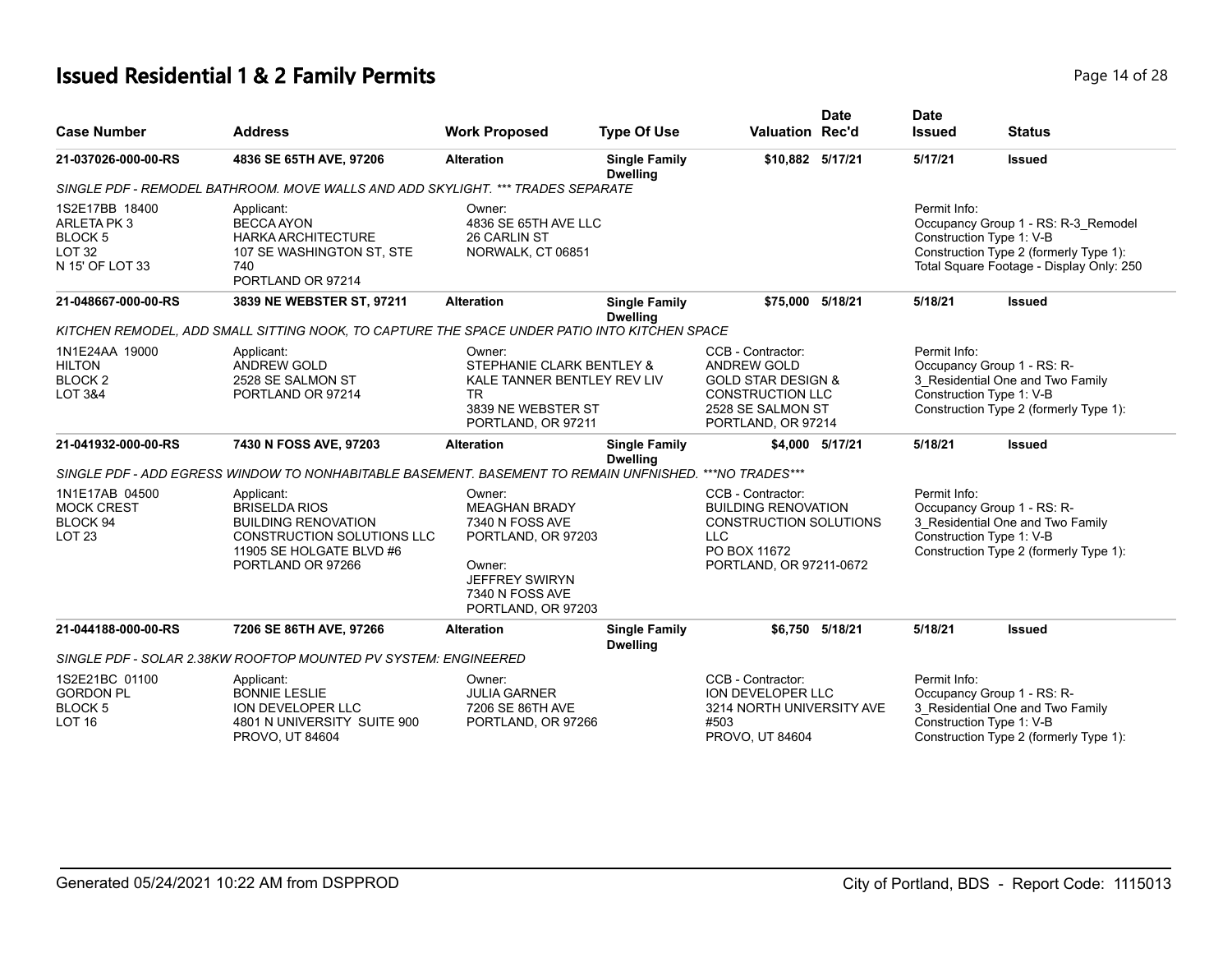# **Issued Residential 1 & 2 Family Permits** Page 15 of 28 of 28 of 28 of 28 of 28 of 28 of 28 of 28 of 28 of 28 of 28 of 28 of 28 of 28 of 28 of 28 of 28 of 28 of 28 of 28 of 28 of 28 of 28 of 28 of 28 of 28 of 28 of 28 of 2

| Page 15 of 28 |  |  |
|---------------|--|--|
|               |  |  |

| <b>Case Number</b>                                                                    | <b>Address</b>                                                                                                                   | <b>Work Proposed</b>                                                                                                                                    | <b>Type Of Use</b>                      | <b>Date</b><br><b>Valuation Rec'd</b>                                                                                     | <b>Date</b><br><b>Issued</b>                                           | <b>Status</b>                                                                                                             |
|---------------------------------------------------------------------------------------|----------------------------------------------------------------------------------------------------------------------------------|---------------------------------------------------------------------------------------------------------------------------------------------------------|-----------------------------------------|---------------------------------------------------------------------------------------------------------------------------|------------------------------------------------------------------------|---------------------------------------------------------------------------------------------------------------------------|
| 20-176079-REV-02-RS                                                                   | 12433 SE HOLGATE BLVD,<br>97236                                                                                                  | <b>Alteration</b>                                                                                                                                       | <b>Single Family</b><br><b>Dwelling</b> | \$0 5/20/21                                                                                                               | 5/20/21                                                                | <b>Issued</b>                                                                                                             |
|                                                                                       | SINGLE PDF - REVISION TO CHANGE LAYOUT OF BASEMENT AND UPSTAIRS BATHROOM                                                         |                                                                                                                                                         |                                         |                                                                                                                           |                                                                        |                                                                                                                           |
| 1S2E11CC 08401<br><b>CABOS CORNER</b><br>LOT <sub>1</sub>                             | Applicant:<br><b>SASHA BECKWITH</b><br>SAB DESIGN & DRAFTING LLC<br>7115 SW Garden Home Rd #28<br>Portland OR 97223              | Owner:<br><b>CKIB INVESTMENTS LLC</b><br>2206 NE 9TH AVE<br>PORTLAND, OR 97212                                                                          |                                         | CCB - Contractor:<br><b>BACHARACH CONSTRUCTION</b><br><b>LLC</b><br>PO BOX 1413<br><b>BORING, OR 97009</b>                | Permit Info:<br>Construction Type 1: V-B                               | Occupancy Group 1 - RS: R-3_Remodel<br>Construction Type 2 (formerly Type 1):<br>Total Square Footage - Display Only: 663 |
| 21-039582-000-00-RS                                                                   | 4100 NE WISTARIA DR, 97212                                                                                                       | <b>Alteration</b>                                                                                                                                       | <b>Single Family</b><br><b>Dwelling</b> | \$46.800 4/22/21                                                                                                          | 5/20/21                                                                | <b>Issued</b>                                                                                                             |
|                                                                                       | *SINGLE PDF* VOLUNTARY UNDERPINNING USING 9 PUSH PIERS, 11 HELICAL PIERS AND 2 GEO LOCK WALL PLATES                              |                                                                                                                                                         |                                         |                                                                                                                           |                                                                        |                                                                                                                           |
| 1N1E25AD 02400<br><b>BEAUMONT</b><br>BLOCK 23<br>WLY 18' OF LOT 3<br>ELY 28' OF LOT 4 | Applicant:<br><b>EMILY SINGLETON</b><br><b>TERRAFIRMA FOUNDATION</b><br><b>SYSTEMS</b><br>7910 SW HUNZIKER ST<br>TIGARD OR 97223 | Owner:<br><b>CARLA FARRELL</b><br>4100 NE WISTARIA DR<br>PORTLAND, OR 97212                                                                             |                                         | CCB - Contractor:<br><b>TERRAFIRMA FOUNDATION</b><br><b>REPAIR INC</b><br>761 NE GARDEN VALLEY BLVD<br>ROSEBURG, OR 97470 | Permit Info:<br>Occupancy Group 1 - RS: R-<br>Construction Type 1: V-B | 3 Residential One and Two Family<br>Construction Type 2 (formerly Type 1):                                                |
| Total # of RS Alteration permits issued: 46                                           |                                                                                                                                  |                                                                                                                                                         |                                         |                                                                                                                           |                                                                        | Total valuation of RS Alteration permits issued: \$1,331,876                                                              |
| 21-007778-000-00-RS                                                                   | 855 N FARRAGUT ST, 97217<br>SB871: DEMOLISH DETACHED FIRE DAMAGED GARAGE. REMOVE ALL DEBRIS, NO PLUMBING FIXTURES                | <b>Demolition</b>                                                                                                                                       | Garage/Carport                          | \$7,262 2/18/21                                                                                                           | 5/17/21                                                                | <b>Issued</b>                                                                                                             |
| 1N1E10CD 06300<br><b>FAIRPORT</b><br>BLOCK <sub>2</sub><br>LOT 11&12                  | Applicant:<br><b>TREVOR STEWART</b><br>JNT DESIGN AND BUILD LLC<br>2414 SE MADISON ST, UNIT B<br>PORTLAND, OR 97214              | Owner:<br><b>STEPHEN JOHNSON</b><br>6215 N ALBINA AVE<br>PORTLAND, OR 97217<br>Owner:<br><b>NIKI JOHNSON</b><br>6215 N ALBINA AVE<br>PORTLAND, OR 97217 |                                         | CCB - Contractor:<br>LOVETT DECONSTRUCTION INC<br>2522 SE 16TH AVE<br>PORTLAND, OR 97202                                  | Permit Info:<br>Garage\Utility Misc.<br>Construction Type 1: V-B       | Occupancy Group 1 - RS: U_Private<br>Construction Type 2 (formerly Type 1):                                               |
| 21-028913-000-00-RS                                                                   | 1925 NE 57TH AVE - UNIT A,<br>97213                                                                                              | <b>Demolition</b>                                                                                                                                       | Garage/Carport                          | \$1.200 3/25/21                                                                                                           | 5/20/21                                                                | <b>Issued</b>                                                                                                             |
|                                                                                       | SINGLE PDF - SB871: DEMOLISH DETACHED GARAGE. CONCRETE SLAB TO REMAIN. REMOVE ALL DEBRIS.                                        |                                                                                                                                                         |                                         |                                                                                                                           |                                                                        |                                                                                                                           |
| 1N2E30DC 00400<br><b>ELMHURST</b><br>BLOCK 12<br>LOT <sub>6</sub>                     | Applicant:<br><b>JOE ROBERTSON</b><br>SHELTER SOLUTION LLC<br>1973 SE DUNCAN DR<br>HILLSBORO OR-97123                            | Owner:<br><b>EDGAR JOINT TR</b><br>1925 NE 57TH AVE<br>PORTLAND, OR 97213                                                                               |                                         | CCB - Contractor:<br><b>JOE ROBERTSON</b><br>SHELTER SOLUTIONS LLC<br>1973 SE DUNCAN DR<br>HILLSBORO, OR 97123            | Permit Info:<br>Garage\Utility Misc.<br>Construction Type 1: V-B       | Occupancy Group 1 - RS: U_Private<br>Construction Type 2 (formerly Type 1):                                               |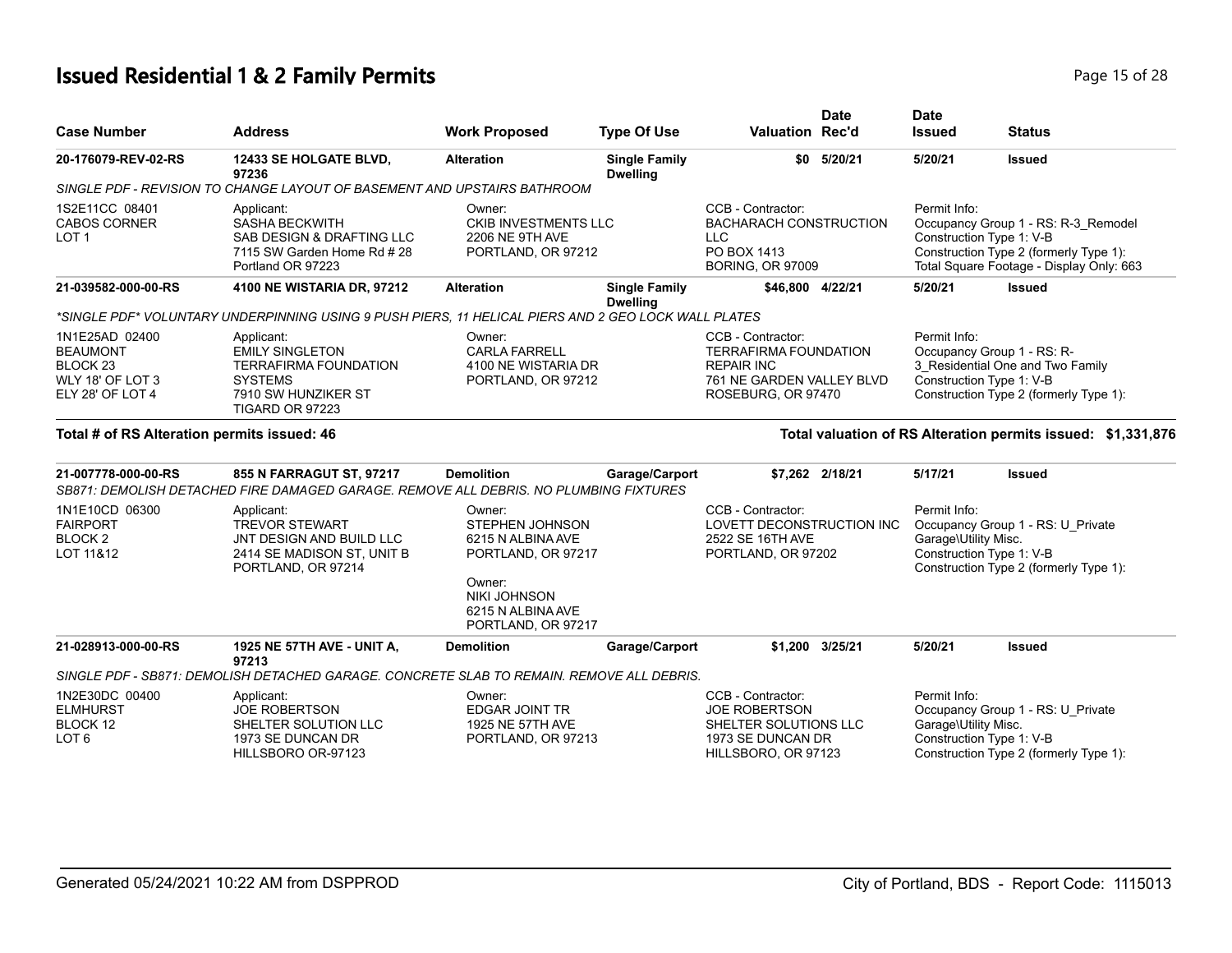# **Issued Residential 1 & 2 Family Permits Page 16 of 28 Page 16 of 28**

| <b>Case Number</b>                                                                              | <b>Address</b>                                                                                                                                                                                                                                                                          | <b>Work Proposed</b>                                                             | <b>Type Of Use</b>                      | <b>Valuation Rec'd</b>                                                                                                    | <b>Date</b> | <b>Date</b><br><b>Issued</b> | <b>Status</b>                                                                                                                        |
|-------------------------------------------------------------------------------------------------|-----------------------------------------------------------------------------------------------------------------------------------------------------------------------------------------------------------------------------------------------------------------------------------------|----------------------------------------------------------------------------------|-----------------------------------------|---------------------------------------------------------------------------------------------------------------------------|-------------|------------------------------|--------------------------------------------------------------------------------------------------------------------------------------|
| 21-032239-000-00-RS                                                                             | 3911 SE 32ND AVE, 97202                                                                                                                                                                                                                                                                 | <b>Demolition</b>                                                                | <b>Single Family</b><br><b>Dwelling</b> | \$33,000 4/5/21                                                                                                           |             | 5/20/21                      | <b>Issued</b>                                                                                                                        |
| APPEAL PERIOD UNTIL 4:30 PM, Monday, May 10, 2021.                                              | SINGLE PDF - SB871: DECONSTRUCT SINGLE FAMILY RESIDENCE WITH BASEMENT. CAVITY TO BE FILLED. CAP SEWER. REMOVE ALL DEBRIS. SPECIAL INSPECTION<br>REQUIRED FOR BASEMENT FILL. SUBJECT TO 35-DAY DEMOLITION DELAY. RESIDENTIAL COMPREHENSIVE PLAN DESIGNATION. *** DEMOLITION DELAY 35-DAY |                                                                                  |                                         |                                                                                                                           |             |                              |                                                                                                                                      |
| 1S1E12CA 09900<br><b>KENILWORTH</b><br>BLOCK <sub>7</sub><br>LOT 17&18                          | Applicant:<br><b>BRADLEE HERSEY</b><br><b>FASTER PERMITS</b><br>2000 SW 1ST AVE SUITE 420<br>PORTLAND OR 97201                                                                                                                                                                          | Owner:<br><b>D.B.S. GROUP LLC</b><br>PO BOX 96<br>TUALATIN, OR 97062             |                                         | CCB - Contractor:<br>CAFFALL CONSTRUCTION CO<br><b>INC</b><br>8575 SW SAGERT ST<br>TUALATIN, OR 97062                     |             | Permit Info:                 | Occupancy Group 1 - RS: R-<br>3 Residential One and Two Family<br>Construction Type 1: V-B<br>Construction Type 2 (formerly Type 1): |
| Total # of RS Demolition permits issued: 3                                                      |                                                                                                                                                                                                                                                                                         |                                                                                  |                                         |                                                                                                                           |             |                              | Total valuation of RS Demolition permits issued: \$41,462                                                                            |
| 21-027789-000-00-RS                                                                             | 2212 NE 11TH AVE, 97212                                                                                                                                                                                                                                                                 | <b>Interior Alteration Only</b>                                                  | <b>Single Family</b><br><b>Dwelling</b> | \$41,705 3/22/21                                                                                                          |             | 5/20/21                      | <b>Issued</b>                                                                                                                        |
|                                                                                                 | *SINGLE PDF* VOLUNTARY WALL STRENTHENING USING NUWALL, INSTALL (4) SMARTJACKS                                                                                                                                                                                                           |                                                                                  |                                         |                                                                                                                           |             |                              |                                                                                                                                      |
| 1N1E26CA 14700                                                                                  | Applicant:<br><b>EMILY SINGLETON</b><br><b>TERRAFIRMA FOUNDATION</b><br><b>SYSTEMS</b><br>7910 SW HUNZIKER ST<br>TIGARD OR 97223                                                                                                                                                        | Owner:<br>LEAM S WILCOX<br>4248 GALEWOOD ST<br>LAKE OSWEGO, OR 97035             |                                         | CCB - Contractor:<br><b>TERRAFIRMA FOUNDATION</b><br><b>REPAIR INC</b><br>761 NE GARDEN VALLEY BLVD<br>ROSEBURG, OR 97470 |             | Permit Info:                 | Occupancy Group 1 - RS: R-<br>3_Residential One and Two Family<br>Construction Type 1: V-B<br>Construction Type 2 (formerly Type 1): |
| 21-049192-000-00-RS                                                                             | 8104 SE 72ND AVE, 97206                                                                                                                                                                                                                                                                 | <b>Interior Alteration Only</b>                                                  | <b>Single Family</b><br><b>Dwelling</b> | \$28,000 5/20/21                                                                                                          |             | 5/20/21                      | <b>Issued</b>                                                                                                                        |
|                                                                                                 | CONVERT BASEMENT TO LIVING SPACE, WITH BEDROOM AND BATHROOM                                                                                                                                                                                                                             |                                                                                  |                                         |                                                                                                                           |             |                              |                                                                                                                                      |
| 1S2E20DC 06700<br>PLEASANT LITTLE HMS<br>NO <sub>2</sub><br><b>BLOCK1</b><br><b>LOT 1&amp;2</b> | Applicant:<br><b>JEREMY GISSEL</b><br>AMERICAN LEGACY HOMES<br>317 N ELLIOTT RD<br>NEWBERG, OR 97152                                                                                                                                                                                    | Owner:<br><b>TAYLOR ANDERSON</b><br>8104 SE 72ND AVE<br>PORTLAND, OR 97206       |                                         | CCB - Contractor:<br>AMERICAN LEGACY HOMES &<br><b>CONSTRUCTION LLC</b><br>1600 NE CHEHALEM DR<br>NEWBERG, OR 97132       |             | Permit Info:                 | Occupancy Group 1 - RS: R-<br>3_Residential One and Two Family<br>Construction Type 1: V-B<br>Construction Type 2 (formerly Type 1): |
| 21-048689-000-00-RS                                                                             | 4447 SE 30TH AVE, 97202                                                                                                                                                                                                                                                                 | <b>Interior Alteration Only</b>                                                  | <b>Single Family</b><br><b>Dwelling</b> | \$20.000 5/19/21                                                                                                          |             | 5/19/21                      | <b>Issued</b>                                                                                                                        |
|                                                                                                 | CONVERT BASEMENT TO NEW LIVING SPAVE, FAMILY ROOM, NEW BATHROOM, BEDROOM AND LAUNDRY ROOM                                                                                                                                                                                               |                                                                                  |                                         |                                                                                                                           |             |                              |                                                                                                                                      |
| 1S1E12CD 14300<br><b>CANONGATE</b><br>BLOCK <sub>5</sub><br><b>LOT 11</b>                       | Applicant:<br><b>EDWIN HOOKER</b><br>ECOCRAFT LLC<br>4408 NE 38TH AVENUE<br>PORTLAND, OR 97211                                                                                                                                                                                          | Owner:<br><b>CHRISTINE CANNISTRACI</b><br>4447 SE 30TH AVE<br>PORTLAND, OR 97202 |                                         | CCB - Contractor:<br><b>ECOCRAFT LLC</b><br>4408 NE 38TH AVE<br>PORTLAND, OR 97211                                        |             | Permit Info:                 | Occupancy Group 1 - RS: R-<br>3_Residential One and Two Family<br>Construction Type 1: V-B<br>Construction Type 2 (formerly Type 1): |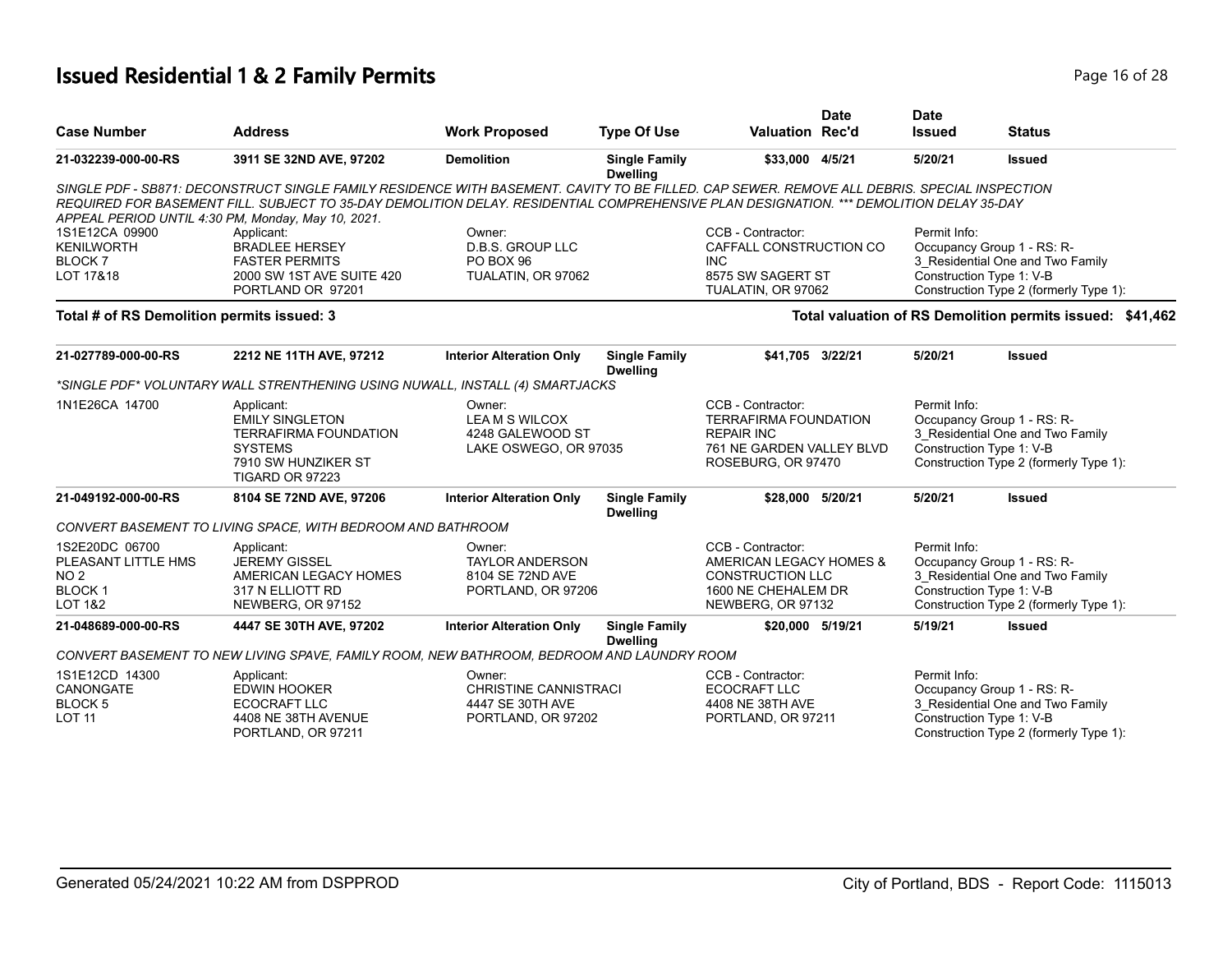# **Issued Residential 1 & 2 Family Permits Page 17 of 28 Page 17 of 28**

| <b>Case Number</b>                                                                     | <b>Address</b>                                                                                                                   | <b>Work Proposed</b>                                                                 | <b>Type Of Use</b>                      | <b>Valuation Rec'd</b>                                                                                                    | <b>Date</b>     | <b>Date</b><br><b>Issued</b>             | <b>Status</b>                                                                                            |
|----------------------------------------------------------------------------------------|----------------------------------------------------------------------------------------------------------------------------------|--------------------------------------------------------------------------------------|-----------------------------------------|---------------------------------------------------------------------------------------------------------------------------|-----------------|------------------------------------------|----------------------------------------------------------------------------------------------------------|
| 21-048342-000-00-RS                                                                    | 7515 SE LOUNSBERRY LN,<br>97206                                                                                                  | <b>Interior Alteration Only</b>                                                      | <b>Single Family</b><br><b>Dwelling</b> | \$24,000 5/18/21                                                                                                          |                 | 5/18/21                                  | <b>Issued</b>                                                                                            |
|                                                                                        | SIMPLE BATHROOM PERMIT - NEW BATHROOM IN BASEMENT. PLUMBING PERMIT SEPARATE.                                                     |                                                                                      |                                         |                                                                                                                           |                 |                                          |                                                                                                          |
| 1S2E17AB 02500<br><b>LOOMIS PK</b><br>BLOCK <sub>3</sub><br>INC PT VAC ST LOT 4        | Applicant:<br><b>SEAN MCCLINTOCK</b><br>7515 SE LOUNSBERRY LN<br>PORTLAND, OR 97206                                              | Owner:<br><b>LISA TRAXLER</b><br>7515 SE LOUNSBERRY LN<br>PORTLAND, OR 97206         |                                         |                                                                                                                           |                 | Permit Info:<br>Construction Type 1: V-B | Occupancy Group 1 - RS: R-<br>3 Residential One and Two Family<br>Construction Type 2 (formerly Type 1): |
|                                                                                        |                                                                                                                                  | Owner:<br><b>SEAN MCCLINTOCK</b><br>7515 SE LOUNSBERRY LN<br>PORTLAND, OR 97206      |                                         |                                                                                                                           |                 |                                          |                                                                                                          |
| 21-048067-000-00-RS                                                                    | 4506 NE 40TH AVE, 97211                                                                                                          | <b>Interior Alteration Only</b>                                                      | <b>Single Family</b><br><b>Dwelling</b> |                                                                                                                           | \$4.000 5/17/21 | 5/21/21                                  | <b>Issued</b>                                                                                            |
|                                                                                        | SIMPLE BATHROOM PERMIT - NEW BATHROOM IN BASEMENT.                                                                               |                                                                                      |                                         |                                                                                                                           |                 |                                          |                                                                                                          |
| 1N1E24AD 14900<br><b>GOING ST ADD</b><br>BLOCK <sub>9</sub><br>LOT 9<br>S 5' OF LOT 10 | Applicant:<br>THOMAS H E ROSEWALL<br>4506 NE 40TH AVE<br>PORTLAND, OR 97211-8133                                                 | Owner:<br>MADDELYN HIGH<br>4506 NE 40TH AVE<br>PORTLAND, OR 97211-8133<br>Owner:     |                                         |                                                                                                                           |                 | Permit Info:<br>Construction Type 1: V-B | Occupancy Group 1 - RS: R-<br>3_Residential One and Two Family<br>Construction Type 2 (formerly Type 1): |
|                                                                                        |                                                                                                                                  | <b>THOMAS H E ROSEWALL</b><br>4506 NE 40TH AVE<br>PORTLAND, OR 97211-8133            |                                         |                                                                                                                           |                 |                                          |                                                                                                          |
| 21-048762-000-00-RS                                                                    | 11501 SE FLAVEL ST, 97266                                                                                                        | <b>Interior Alteration Only</b>                                                      | <b>Single Family</b><br><b>Dwelling</b> | \$15,000 5/19/21                                                                                                          |                 | 5/19/21                                  | <b>Issued</b>                                                                                            |
|                                                                                        | REPLACE EXTING WINDOW WITH A FRENCH DOOR FOR ACCESS TO THE DECK                                                                  |                                                                                      |                                         |                                                                                                                           |                 |                                          |                                                                                                          |
| 1S2E22AC 11300<br>PORTNOMAH PARK<br><b>BLOCK1</b><br>LOT <sub>34</sub>                 | Applicant:<br><b>MICK MILLER</b><br>MICK MILLER CONSTRUCTION<br>6928 NE ALBERTA ST<br>PORTLAND OR 97218                          | Owner:<br>OUSAMA LAKHDAR-GHAZAL<br>11501 SE FLAVEL ST<br>PORTLAND, OR 97266          |                                         | CCB - Contractor:<br>MICK MILLER CONSTRUCTION<br><b>LLC</b><br>6928 NE ALBERTA ST<br>PORTLAND, OR 97218                   |                 | Permit Info:<br>Construction Type 1: V-B | Occupancy Group 1 - RS: R-<br>3 Residential One and Two Family<br>Construction Type 2 (formerly Type 1): |
| 21-025247-000-00-RS                                                                    | 6126 SE CESAR E CHAVEZ<br><b>BLVD, 97202</b>                                                                                     | <b>Interior Alteration Only</b>                                                      | <b>Single Family</b><br><b>Dwelling</b> |                                                                                                                           | \$4,800 3/15/21 | 5/20/21                                  | <b>Issued</b>                                                                                            |
|                                                                                        | *SINGLE PDF* VOLUNTARY RETROFIT USING NUWAL, INSTALL 1 SMART JACK                                                                |                                                                                      |                                         |                                                                                                                           |                 |                                          |                                                                                                          |
| 1S1E13DD 05100<br><b>WOODSTOCK</b><br><b>BLOCK 74</b><br>N 1/2 OF LOT 3                | Applicant:<br><b>EMILY SINGLETON</b><br><b>TERRAFIRMA FOUNDATION</b><br><b>SYSTEMS</b><br>7910 SW HUNZIKER ST<br>TIGARD OR 97223 | Owner:<br><b>DANIEL MCGRATH</b><br>6126 SE CESAR E CHAVEZ BLVD<br>PORTLAND, OR 97202 |                                         | CCB - Contractor:<br><b>TERRAFIRMA FOUNDATION</b><br><b>REPAIR INC</b><br>761 NE GARDEN VALLEY BLVD<br>ROSEBURG, OR 97470 |                 | Permit Info:<br>Construction Type 1: V-B | Occupancy Group 1 - RS: R-<br>3_Residential One and Two Family<br>Construction Type 2 (formerly Type 1): |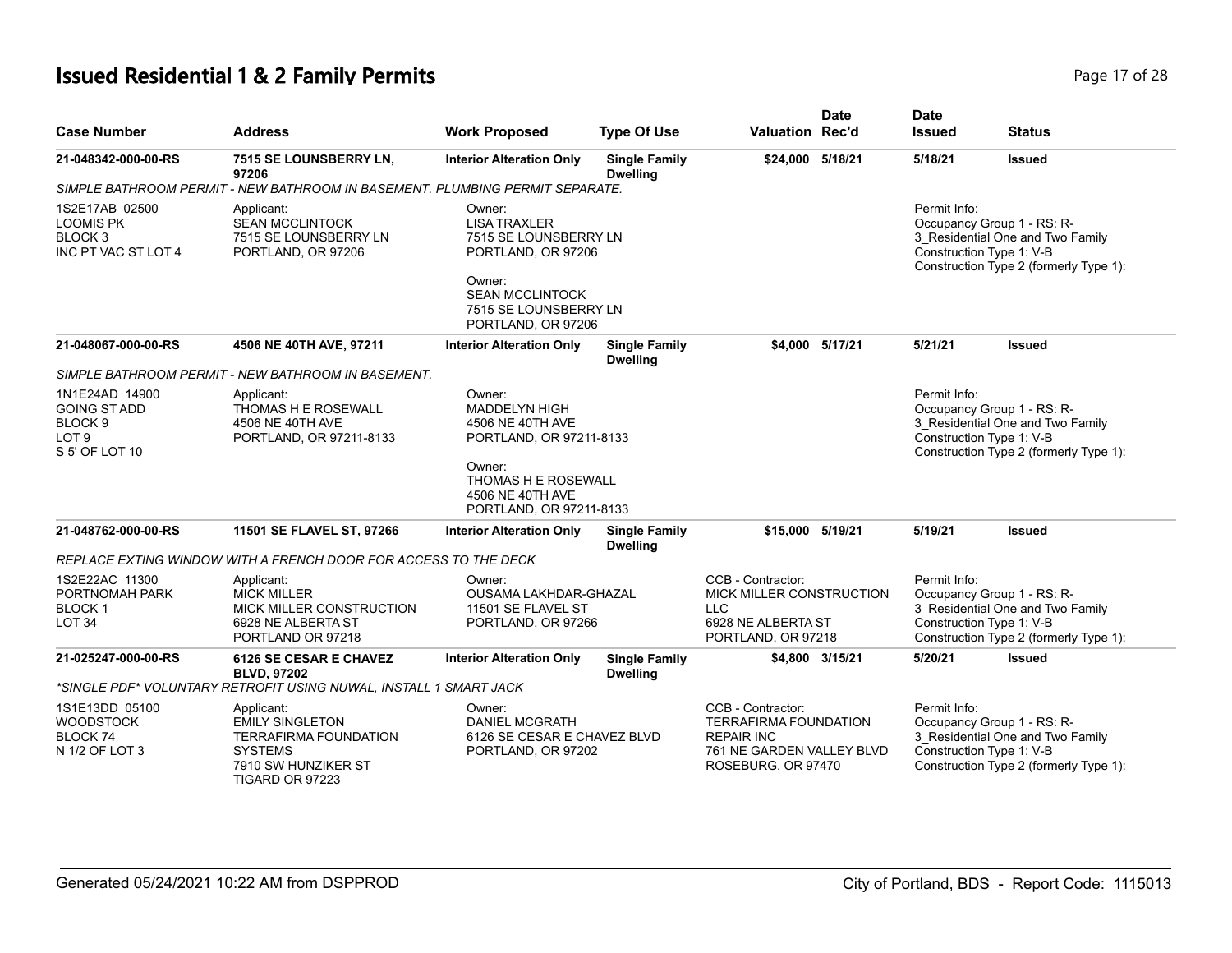# **Issued Residential 1 & 2 Family Permits Page 18 of 28 Page 18 of 28**

| <b>Case Number</b>                                                                   | <b>Address</b>                                                                                                              | <b>Work Proposed</b>                                                                                                                                      | <b>Type Of Use</b>                      | <b>Date</b><br><b>Valuation Rec'd</b>                                                                                                   | <b>Date</b><br><b>Issued</b> | <b>Status</b>                                                                                                                        |  |
|--------------------------------------------------------------------------------------|-----------------------------------------------------------------------------------------------------------------------------|-----------------------------------------------------------------------------------------------------------------------------------------------------------|-----------------------------------------|-----------------------------------------------------------------------------------------------------------------------------------------|------------------------------|--------------------------------------------------------------------------------------------------------------------------------------|--|
| 21-049432-000-00-RS                                                                  | 4155 SE TAGGART ST - UNIT A,<br>97202                                                                                       | <b>Interior Alteration Only</b>                                                                                                                           | <b>Single Family</b><br><b>Dwelling</b> | \$7,255 5/20/21                                                                                                                         | 5/20/21                      | <b>Issued</b>                                                                                                                        |  |
| <b>VOLUNTARY ERATHQUAKE RETRO FIT</b>                                                |                                                                                                                             |                                                                                                                                                           |                                         |                                                                                                                                         |                              |                                                                                                                                      |  |
| 1S2E07BB 19000<br><b>RICHMOND ADD</b><br>BLOCK 9<br>LOT 12&14                        | Applicant:<br><b>STEVE GEMMELL</b><br><b>GEMMELL CONSTRUCTION LLC</b><br>2310 N KERBY AVE<br>PORTLAND, OR 97227             | Owner:<br><b>ANDREI KLIMENKO</b><br>4155 SE TAGGART ST<br>PORTLAND, OR 97202<br>Owner:<br><b>RUTA STABINA</b><br>4155 SE TAGGART ST<br>PORTLAND, OR 97202 |                                         | CCB - Contractor:<br><b>STEVE GEMMELL</b><br><b>GEMMELL CONSTRUCTION LLC</b><br>2310 N KERBY AVE<br>PORTLAND, OR 97227                  | Permit Info:                 | Occupancy Group 1 - RS: R-<br>3_Residential One and Two Family<br>Construction Type 1: V-B<br>Construction Type 2 (formerly Type 1): |  |
| 21-049627-000-00-RS                                                                  | 3282 SW FAIRMOUNT BLVD,<br>97239                                                                                            | <b>Interior Alteration Only</b>                                                                                                                           | <b>Single Family</b><br><b>Dwelling</b> | \$25.000 5/21/21                                                                                                                        | 5/21/21                      | <b>Issued</b>                                                                                                                        |  |
|                                                                                      | REPAIR WATER DAMAGED WOOD FLOOR FRAMING, WITH LIKE FOR LIKE                                                                 |                                                                                                                                                           |                                         |                                                                                                                                         |                              |                                                                                                                                      |  |
| 1S1E08DA 08600<br><b>COUNCIL CREST PK</b><br>BLOCK <sub>28</sub><br>LOT <sub>7</sub> | Applicant:<br><b>ANDREW GOLD</b><br>2528 SE SALMON ST<br>PORTLAND OR 97214                                                  | Owner:<br><b>RAY FRAZIER</b><br>3282 SW FAIRMOUNT BLVD<br>PORTLAND, OR 97239<br>Owner:<br><b>ATHENA FRAZIER</b>                                           |                                         | CCB - Contractor:<br>ANDREW GOLD<br><b>GOLD STAR DESIGN &amp;</b><br><b>CONSTRUCTION LLC</b><br>2528 SE SALMON ST<br>PORTLAND, OR 97214 | Permit Info:                 | Occupancy Group 1 - RS: R-<br>3_Residential One and Two Family<br>Construction Type 1: V-B<br>Construction Type 2 (formerly Type 1): |  |
|                                                                                      |                                                                                                                             | 3282 SW FAIRMOUNT BLVD<br>PORTLAND, OR 97239                                                                                                              |                                         |                                                                                                                                         |                              |                                                                                                                                      |  |
| 20-155047-000-00-RS                                                                  | 5324 SE 34TH AVE, 97202                                                                                                     | <b>Interior Alteration Only</b>                                                                                                                           | <b>Single Family</b><br><b>Dwelling</b> | \$95.000<br>6/15/20                                                                                                                     | 5/17/21                      | <b>Under Inspection</b>                                                                                                              |  |
| <b>BATHROOMS.</b>                                                                    | INTERIOR REMODEL FOR BATHROOM ADDITION, RELOCATING EXISTING BATHROOM AND RELOCATING LAUNDRY. NO GROUND DISTURBANCE. TOTAL 2 |                                                                                                                                                           |                                         |                                                                                                                                         |                              |                                                                                                                                      |  |
| 1S1E13AC 09000<br><b>REED COLLEGE HTS</b><br>BLOCK <sub>2</sub><br><b>LOT 11</b>     | Applicant:<br><b>LLOYD WOLFE</b><br>WOLFE DESIGN WORKS LLC<br>3115 SE LAKE RD<br>MILWAUKIE, OR 97222-6835                   | Owner:<br>ROBERT SCAROLA<br>5324 SE 34TH AVE<br>PORTLAND, OR 97202<br>Owner:<br>NANCY SCAROLA<br>5324 SE 34TH AVE<br>PORTLAND, OR 97202                   |                                         | CCB - Contractor:<br>WOLFE DESIGN WORKS LLC<br>3115 SE LAKE RD<br>MILWAUKIE, OR 97222                                                   | Permit Info:                 | Occupancy Group 1 - RS: R-<br>3 Residential One and Two Family<br>Construction Type 1: V-B<br>Construction Type 2 (formerly Type 1): |  |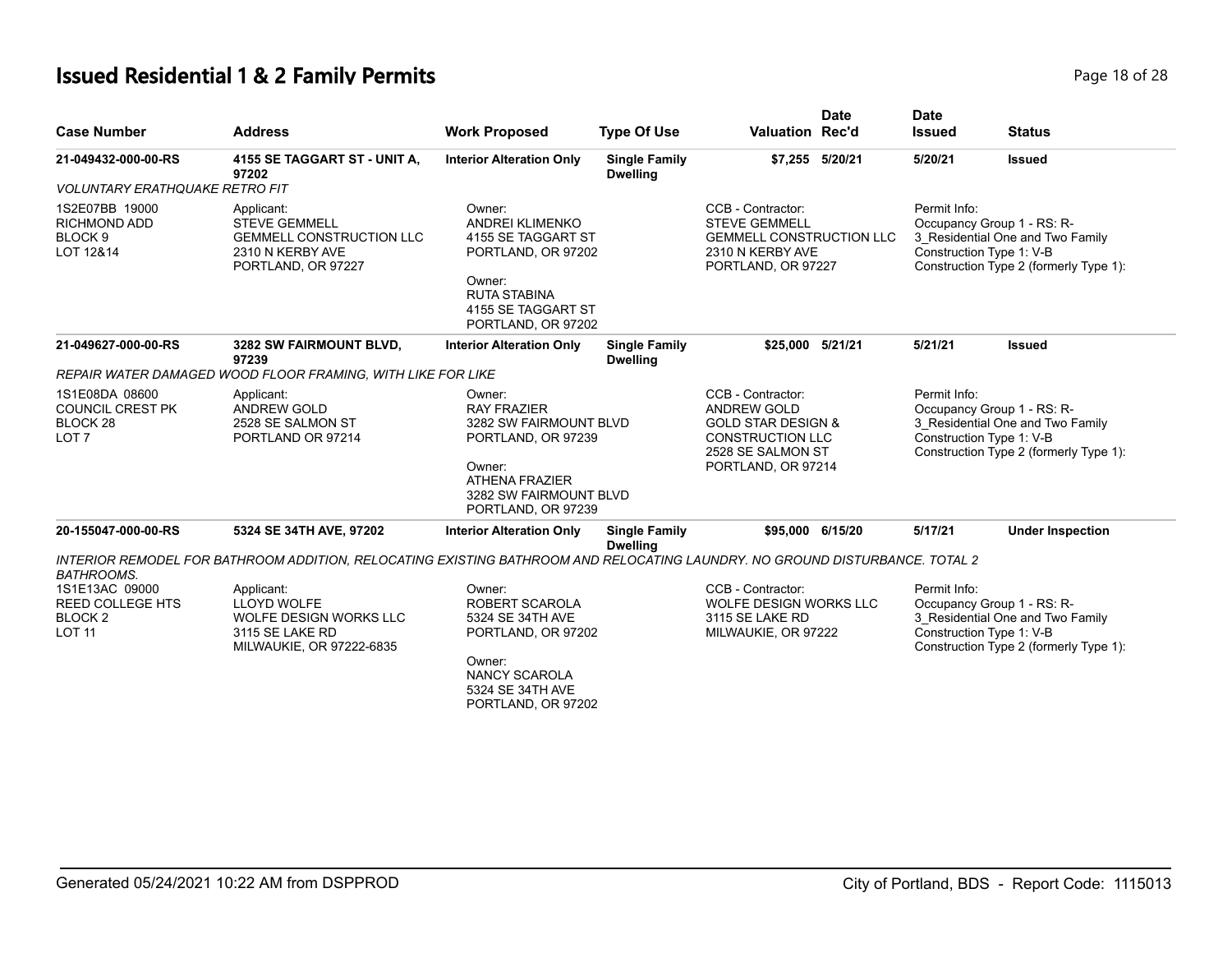# **Issued Residential 1 & 2 Family Permits Page 19 of 28 Page 19 of 28**

| <b>Case Number</b>                                                                       | <b>Address</b>                                                                                                            | <b>Work Proposed</b>                                                                                                                                          | <b>Type Of Use</b>                      | <b>Valuation Rec'd</b>                                                                                                    | <b>Date</b> | <b>Date</b><br><b>Issued</b>             | <b>Status</b>                                                                                            |
|------------------------------------------------------------------------------------------|---------------------------------------------------------------------------------------------------------------------------|---------------------------------------------------------------------------------------------------------------------------------------------------------------|-----------------------------------------|---------------------------------------------------------------------------------------------------------------------------|-------------|------------------------------------------|----------------------------------------------------------------------------------------------------------|
| 21-042069-000-00-RS                                                                      | 4806 NE 15TH AVE, 97211                                                                                                   | <b>Interior Alteration Only</b>                                                                                                                               | <b>Single Family</b><br><b>Dwelling</b> | \$8,984 4/29/21                                                                                                           |             | 5/20/21                                  | Issued                                                                                                   |
|                                                                                          | *SINGLE PDF* BASEMENT WALL STRENGTHENING USING NUWAL                                                                      |                                                                                                                                                               |                                         |                                                                                                                           |             |                                          |                                                                                                          |
| 1N1E23AC 06300<br><b>VERNON</b><br>BLOCK 42<br>LOT <sub>9</sub>                          | Applicant:<br><b>EMILY SINGLETON</b><br>TERRAFIRMA FOUNDATION<br><b>SYSTEMS</b><br>7910 SW HUNZIKER ST<br>TIGARD OR 97223 | Owner:<br><b>STACY MACKELVIE</b><br>4806 NE 15TH AVE<br>PORTLAND, OR 97211-5032<br>Owner:<br>PATRICK MACKELVIE<br>4806 NE 15TH AVE<br>PORTLAND, OR 97211-5032 |                                         | CCB - Contractor:<br><b>TERRAFIRMA FOUNDATION</b><br><b>REPAIR INC</b><br>761 NE GARDEN VALLEY BLVD<br>ROSEBURG, OR 97470 |             | Permit Info:<br>Construction Type 1: V-B | Occupancy Group 1 - RS: R-<br>3_Residential One and Two Family<br>Construction Type 2 (formerly Type 1): |
| 21-049709-000-00-RS                                                                      | 5229 SW DOLPH CT, 97219                                                                                                   | <b>Interior Alteration Only</b>                                                                                                                               | <b>Single Family</b><br><b>Dwelling</b> | \$4,200 5/21/21                                                                                                           |             | 5/21/21                                  | <b>Issued</b>                                                                                            |
| ADD POWDER ROOM TO MAIN FLOOR.                                                           |                                                                                                                           |                                                                                                                                                               |                                         |                                                                                                                           |             |                                          |                                                                                                          |
| 1S1E19DC 07400<br>SECTION 19 1S 1E<br>TL 7400 0.34 ACRES                                 | Applicant:<br>ROBERT WOOD<br>MOUNTAINWOOD HOMES<br><b>PO BOX 2257</b><br>PORTLAND, OR 97075                               | Owner:<br><b>SUZANNAH LUHN</b><br>7400 SW BARNES RD #1212<br>PORTLAND, OR 97225                                                                               |                                         | CCB - Contractor:<br>MOUNTAINWOOD HOMES INC<br>PO BOX 2257<br>BEAVERTON, OR 97075-2257                                    |             | Permit Info:<br>Construction Type 1: V-B | Occupancy Group 1 - RS: R-<br>3 Residential One and Two Family<br>Construction Type 2 (formerly Type 1): |
| 21-048090-000-00-RS                                                                      | 2272 SE 37TH AVE, 97214                                                                                                   | <b>Interior Alteration Only</b>                                                                                                                               | <b>Single Family</b><br><b>Dwelling</b> | \$6,000 5/17/21                                                                                                           |             | 5/18/21                                  | <b>Final</b>                                                                                             |
|                                                                                          | SIMPLE BATHROOM PERMIT - CONVERT THIRD BEDROOM TO BATHROOM. TRADE PERMITS SEPARATE.                                       |                                                                                                                                                               |                                         |                                                                                                                           |             |                                          |                                                                                                          |
| 1S1E01DD 20400<br>SWAN ADD<br>BLOCK 6<br>S 43 1/3' OF W 14' OF LOT<br>S 43 1/3' OF LOT 6 | Applicant:<br>SBM CONSTRUCTION LLC<br>PO BOX 46<br>EAGLE CREEK, OR 97022                                                  | Owner:<br>WIND CHIME INVESTMENTS LLC<br>31181 NE CORRAL CREEK RD<br>NEWBERG, OR 97132                                                                         |                                         | CCB - Contractor:<br><b>SBM CONSTRUCTION LLC</b><br>PO BOX 46<br>EAGLE CREEK, OR 97022                                    |             | Permit Info:<br>Construction Type 1: V-B | Occupancy Group 1 - RS: R-<br>3_Residential One and Two Family<br>Construction Type 2 (formerly Type 1): |
| 21-047885-000-00-RS                                                                      | 5421 SE 136TH AVE, 97236                                                                                                  | <b>Interior Alteration Only</b>                                                                                                                               | <b>Single Family</b><br><b>Dwelling</b> | \$2.000 5/17/21                                                                                                           |             | 5/17/21                                  | <b>Under Inspection</b>                                                                                  |
|                                                                                          | SIMPLE BATHROOM PERMIT - LEGALIZE EXISTING BATHROOM IN BASEMENT.                                                          |                                                                                                                                                               |                                         |                                                                                                                           |             |                                          |                                                                                                          |
| 1S2E14AC 02700<br><b>LAMARGENT PK</b><br>LOT 2 TL 2700                                   | Applicant:<br><b>CARLTON MCKNIGHT</b><br>5421 SE 136TH AVE<br>PORTLAND, OR 97236-4031                                     | Owner:<br><b>MARGARET MCKNIGHT</b><br>5421 SE 136TH AVE<br>PORTLAND, OR 97236-4031<br>Owner:<br><b>CARLTON MCKNIGHT</b><br>5421 SE 136TH AVE                  |                                         |                                                                                                                           |             | Permit Info:<br>Construction Type 1: V-B | Occupancy Group 1 - RS: R-<br>3_Residential One and Two Family<br>Construction Type 2 (formerly Type 1): |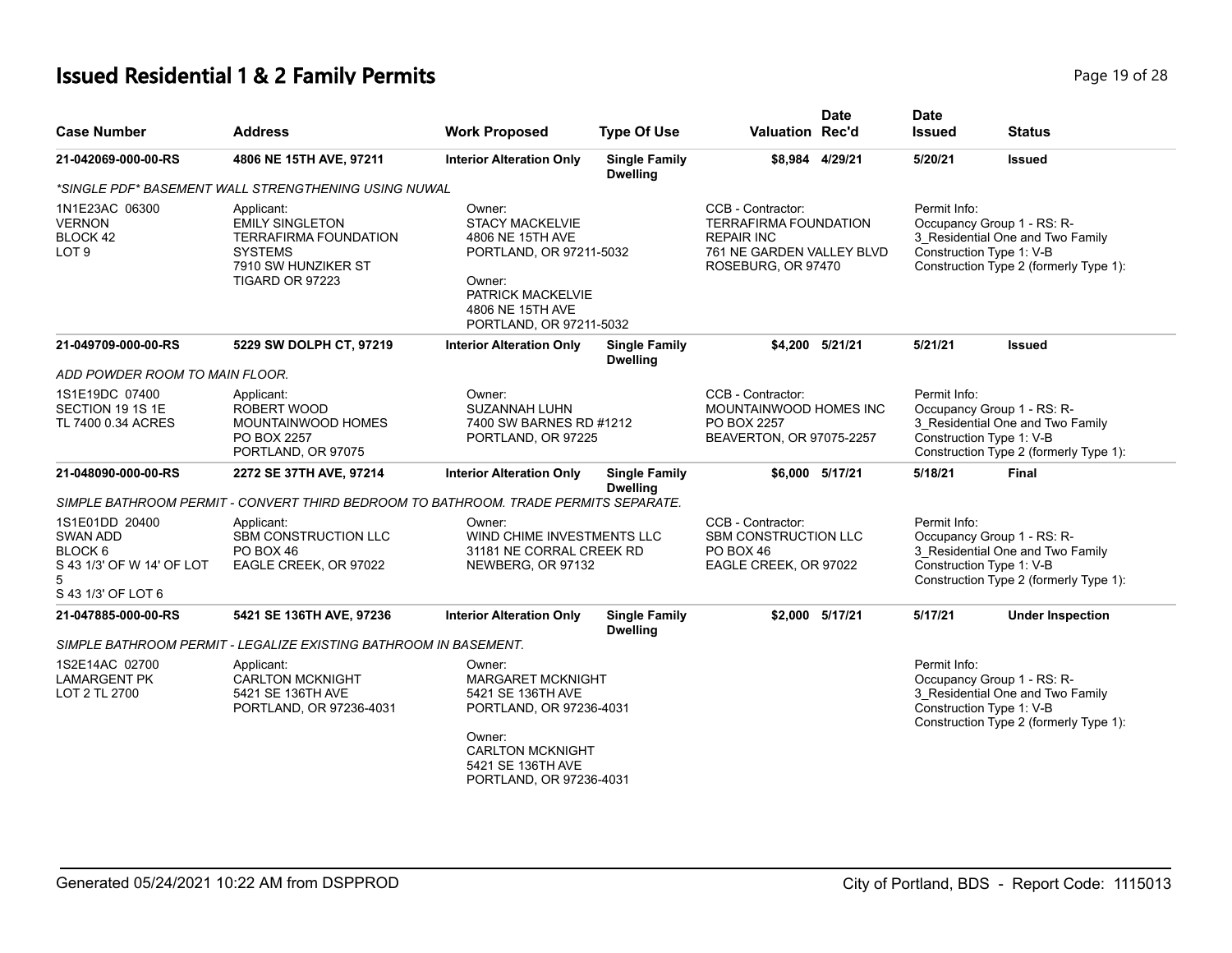# **Issued Residential 1 & 2 Family Permits Page 20 of 28 Page 20 of 28**

| <b>Case Number</b>                                                                              | <b>Address</b>                                                                                                                                                               | <b>Work Proposed</b>                                                                                                                                             | <b>Type Of Use</b>                      | <b>Valuation Rec'd</b>                                                                                                                                                                                                                                                     | <b>Date</b> | <b>Date</b><br><b>Issued</b>             | <b>Status</b>                                                                                                                                                                                                      |
|-------------------------------------------------------------------------------------------------|------------------------------------------------------------------------------------------------------------------------------------------------------------------------------|------------------------------------------------------------------------------------------------------------------------------------------------------------------|-----------------------------------------|----------------------------------------------------------------------------------------------------------------------------------------------------------------------------------------------------------------------------------------------------------------------------|-------------|------------------------------------------|--------------------------------------------------------------------------------------------------------------------------------------------------------------------------------------------------------------------|
| 21-047844-000-00-RS                                                                             | 6685 N MEARS ST, 97203                                                                                                                                                       | <b>Interior Alteration Only</b>                                                                                                                                  | <b>Single Family</b><br><b>Dwelling</b> | \$60,000 5/17/21                                                                                                                                                                                                                                                           |             | 5/17/21                                  | <b>Issued</b>                                                                                                                                                                                                      |
| CONVERT TO PANTRY. ADD BAR SINK IN BASEMENT                                                     | CONVERSION OF UNFINISHED BASEMENT TO LIVING SPACE. ADD BATHROOM AND BEDROOM TO BASEMENT. DECOMMISSION MAIN FLOOR POWDER BATH AND                                             |                                                                                                                                                                  |                                         |                                                                                                                                                                                                                                                                            |             |                                          |                                                                                                                                                                                                                    |
| 1N1E06DC 09804<br>PARTITION PLAT 2010-7<br>LOT <sub>2</sub>                                     | Applicant:<br><b>BUILDING ARTS LLC</b><br>1724 NE 53RD AVE<br>PORTLAND, OR 97213                                                                                             | Owner:<br><b>EVA LEVBARG</b><br>6685 N MEARS ST<br>PORTLAND, OR 97203<br>Owner:<br><b>ADAM LEVBARG</b><br>6685 N MEARS ST<br>PORTLAND, OR 97203                  |                                         | CCB - Contractor:<br>D & D ACQUISITIONS INC<br>11120 SW INDUSTRIAL WAY<br>BLDG 93<br>TUALATIN, OR 97062<br>CCB - Contractor:<br>RJ RAMOS ENTERPRISES INC<br>8401 SE POWELL BLVD<br>PORTLAND, OR 97266<br>CCB - Contractor:<br><b>BUILDING ARTS LLC</b><br>1724 NE 53RD AVE |             | Permit Info:<br>Construction Type 1: V-B | Occupancy Group 1 - RS: R-<br>3 Residential One and Two Family<br>Construction Type 2 (formerly Type 1):                                                                                                           |
| 21-049277-000-00-RS                                                                             | 3324 NE 29TH AVE, 97212                                                                                                                                                      | <b>Interior Alteration Only</b>                                                                                                                                  | <b>Single Family</b>                    | PORTLAND, OR 97213<br>\$14,145 5/20/21                                                                                                                                                                                                                                     |             | 5/20/21                                  | <b>Issued</b>                                                                                                                                                                                                      |
|                                                                                                 |                                                                                                                                                                              |                                                                                                                                                                  | <b>Dwelling</b>                         |                                                                                                                                                                                                                                                                            |             |                                          |                                                                                                                                                                                                                    |
|                                                                                                 | *SINGLR PDF* REMODEL SECOND FLOOR BATHROOM. NO STRUCTURAL CHANGES. NO ADDED TOILETS. TRADES ONLY.                                                                            |                                                                                                                                                                  |                                         |                                                                                                                                                                                                                                                                            |             |                                          |                                                                                                                                                                                                                    |
| 1N1E25BA 09200<br><b>IRVINGWOOD</b><br><b>BLOCK 5</b><br>INC 1/2 VAC ALLEY E OF &<br>ADJ LOT 14 | Applicant:<br>DAVID LEECH<br>DAVID LEECH INC<br>214 SE 18th-SUITE 101<br>PORTLAND, OR 97214                                                                                  | Owner:<br><b>CHRISTOPHER IGLEHEART</b><br>3324 NE 29TH AVE<br>PORTLAND, OR 97212<br>Owner:<br><b>FRANCES CLEVELAND</b><br>3324 NE 29TH AVE<br>PORTLAND, OR 97212 |                                         | CCB - Contractor:<br>DAVID LEECH<br>DAVID LEECH INC<br>214 SE 18TH SUITE 101<br>PORTLAND, OR 97214                                                                                                                                                                         |             | Permit Info:                             | Occupancy Group 1 - RS: R-<br>3_Residential One and Two Family<br>Construction Type 1: V-B<br>Construction Type 2 (formerly Type 1):                                                                               |
|                                                                                                 | Total # of RS Interior Alteration Only permits issued: 16                                                                                                                    |                                                                                                                                                                  |                                         |                                                                                                                                                                                                                                                                            |             |                                          | Total valuation of RS Interior Alteration Only permits issued: \$360,089                                                                                                                                           |
| 21-006276-000-00-RS                                                                             | 5506 NE 55TH AVE - UNIT A,<br>97218                                                                                                                                          | <b>New Construction</b>                                                                                                                                          | <b>Single Family</b><br><b>Dwelling</b> | \$279,262 1/26/21                                                                                                                                                                                                                                                          |             | 5/17/21                                  | <b>Issued</b>                                                                                                                                                                                                      |
|                                                                                                 | SINGLE-PDF - NEW SINGLE FAMILY RESIDENCE WITH ATTACHED ACCESSORY DWELLING UNIT/ 3- STORY/ 1-CAR GARAGE/ FLAT LOT/COMPLEX ***ELECTRICAL                                       |                                                                                                                                                                  |                                         |                                                                                                                                                                                                                                                                            |             |                                          |                                                                                                                                                                                                                    |
| 1N2E18DC 05204<br>LOT <sub>4</sub>                                                              | MECHANICAL AND PLUMBING SEPARATE***DFS TRUSSES***<br>Applicant:<br><b>TYSON OKELY</b><br>DEZ DEVELOPMENT<br>10117 SE SUNNYSIDE RD #F1123<br>CLACKAMAS OR 97015<br><b>USA</b> |                                                                                                                                                                  |                                         | Primary Contractor:<br>TO BE BID                                                                                                                                                                                                                                           |             | Permit Info:<br>B<br>2478                | Occupancy Group 1 - RS: R-<br>3 Residential One and Two Family<br>Construction Type 1: V-B<br>Construction Type 2 (formerly Type 1): V-<br>Total Square Footage - Display Only:<br>Number of New Dwelling Units: 2 |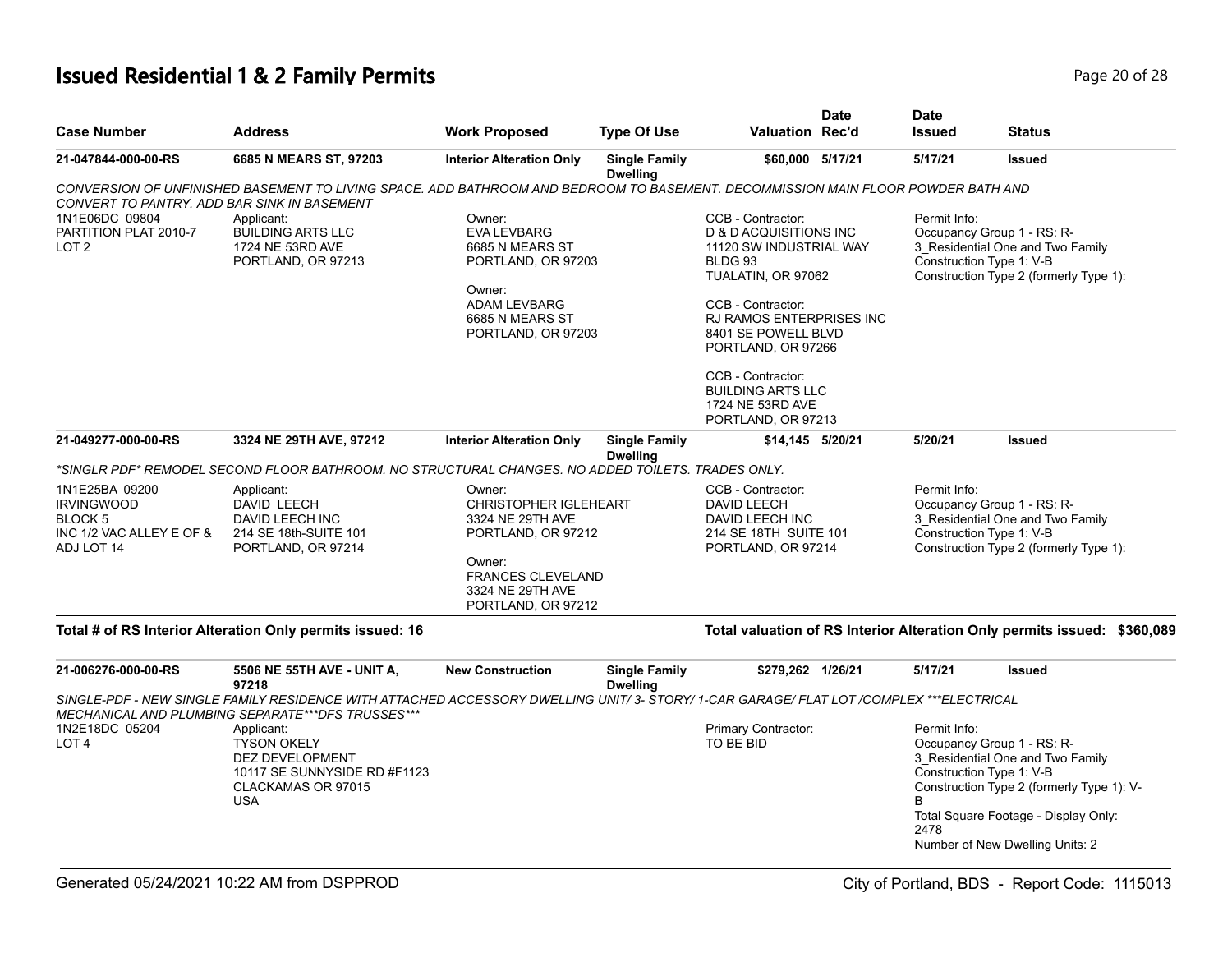# **Issued Residential 1 & 2 Family Permits**

|  | Page 21 of 28 |  |  |  |
|--|---------------|--|--|--|
|--|---------------|--|--|--|

| <b>Case Number</b>                                 | <b>Address</b>                                                                                                                                              | <b>Work Proposed</b>                                                                  | <b>Type Of Use</b>                      | <b>Date</b><br><b>Valuation Rec'd</b>                                                                                                                                                                             | <b>Date</b><br><b>Issued</b> | <b>Status</b>                                                                                                                                                                                                      |
|----------------------------------------------------|-------------------------------------------------------------------------------------------------------------------------------------------------------------|---------------------------------------------------------------------------------------|-----------------------------------------|-------------------------------------------------------------------------------------------------------------------------------------------------------------------------------------------------------------------|------------------------------|--------------------------------------------------------------------------------------------------------------------------------------------------------------------------------------------------------------------|
| 20-198290-DFS-01-RS                                | 3862 NE 150TH AVE, 97230                                                                                                                                    | <b>New Construction</b>                                                               | <b>Single Family</b><br><b>Dwelling</b> | \$1 2/26/21                                                                                                                                                                                                       | 5/21/21                      | <b>Issued</b>                                                                                                                                                                                                      |
|                                                    | SINGLE PDF - DFS NFPA 13D FOR FIRE SPRINKLERS REQUIRED                                                                                                      |                                                                                       |                                         |                                                                                                                                                                                                                   |                              |                                                                                                                                                                                                                    |
| 1N2E24CD 02218                                     | Applicant:<br><b>TRACY REYNOLDS</b><br>DARTER CONSTRUCTION LLC<br>1826 NW COLUMBIA SUMMIT DR.<br>CAMAS, WA 98607                                            | Owner:<br><b>SGS DEVELOPMENT LLC</b><br>62765 POWELL BUTTE HWY<br>BEND, OR 97701-8010 |                                         | CCB - Contractor:<br>MCGEE PLUMBING COMPANY<br>PO BOX 829<br>WASHOUGAL, WA 98671-0829<br>CCB - Contractor:<br><b>TRACY REYNOLDS</b><br>DARTER CONSTRUCTION LLC<br>7640 NE AIRPORT WAY 56115<br>PORTLAND, OR 97238 | Permit Info:<br>B<br>2297    | Occupancy Group 1 - RS: R-<br>3_Residential One and Two Family<br>Construction Type 1: V-B<br>Construction Type 2 (formerly Type 1): V-<br>Total Square Footage - Display Only:                                    |
| 20-219436-DFS-01-RS                                | 4540 SW 59TH AVE, 97221                                                                                                                                     | <b>New Construction</b>                                                               | <b>Single Family</b><br><b>Dwelling</b> | \$1,500 5/20/21                                                                                                                                                                                                   | 5/20/21                      | <b>Issued</b>                                                                                                                                                                                                      |
| SINGLE PDF - DFS FOR FIRE SPRINKLERS               |                                                                                                                                                             |                                                                                       |                                         |                                                                                                                                                                                                                   |                              |                                                                                                                                                                                                                    |
| 1S1E18BA 03903<br>LOT <sub>2</sub>                 | Applicant:<br><b>BRADLEE HERSEY</b><br><b>FASTER PERMITS</b><br>2000 SW 1ST AVE, STE 420<br>PORTLAND OR 97201                                               | Owner:<br><b>SOLSTICE CUSTOM HOMES</b><br>5740 SW ARROW WOOD LN<br>PORTLAND, OR 97225 |                                         | CCB - Contractor:<br>Permit Info:<br>LWD LLC<br>Occupancy Group 1 - RS: R-<br>5740 SW ARROWWOOD LN<br>Construction Type 1: V-B<br>PORTLAND, OR 97225<br>B<br>4797                                                 |                              | 3 Residential One and Two Family<br>Construction Type 2 (formerly Type 1): V-<br>Total Square Footage - Display Only:                                                                                              |
| 20-140167-000-00-RS                                | 5730 SE FLAVEL DR, 97206                                                                                                                                    | <b>New Construction</b>                                                               | <b>Single Family</b><br><b>Dwelling</b> | \$371.378 5/15/20                                                                                                                                                                                                 | 5/19/21                      | <b>Issued</b>                                                                                                                                                                                                      |
|                                                    | NEW SINGLE FAMILY DWELLING / 3-STORY/ 2-CAR GARAGE / SLOPED LOT / COMPLEX ***TRADES SEPERATE***residential fire sprinklers required and noted as a deferred |                                                                                       |                                         |                                                                                                                                                                                                                   |                              |                                                                                                                                                                                                                    |
| submittal***<br>1S2E19DD 10202<br>LOT <sub>2</sub> | Applicant:<br><b>ZACK NOLAN</b><br>PDX CONTRACTORS LLC<br>P.O. BOX 66438<br>PORTLAND, OR 97290                                                              | Owner:<br><b>ZACK NOLAN</b><br>1540 NE 5TH ST<br>MCMINNVILLE, OR 97128                |                                         | CCB - Contractor:<br>PDX CONTRACTORS LLC<br>PO BOX 66438<br>PORTLAND, OR 97290                                                                                                                                    | Permit Info:<br>B.<br>3331.5 | Occupancy Group 1 - RS: R-<br>3 Residential One and Two Family<br>Construction Type 1: V-B<br>Construction Type 2 (formerly Type 1): V-<br>Total Square Footage - Display Only:<br>Number of New Dwelling Units: 1 |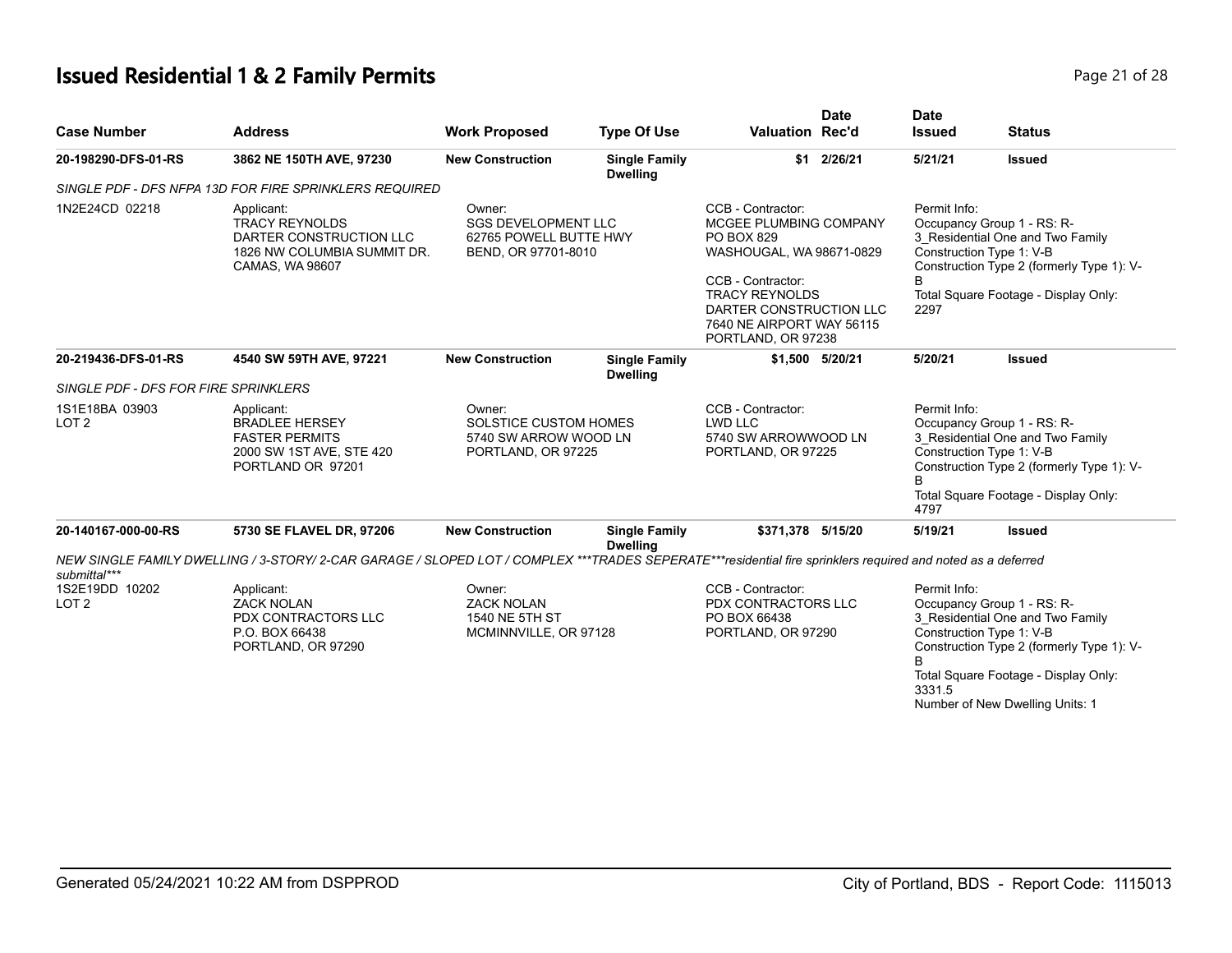# **Issued Residential 1 & 2 Family Permits Page 22 of 28 Page 22 of 28**

| <b>Case Number</b>                            | <b>Address</b>                                                                                                                   | <b>Work Proposed</b>                                                                    | <b>Type Of Use</b>                                                                                                                                                                       | <b>Valuation Rec'd</b>                                                                                                                                                                                                                                                                      | <b>Date</b>                                                                                                                                                                                                  | <b>Date</b><br><b>Issued</b> | <b>Status</b>                                                                                                                                                                   |
|-----------------------------------------------|----------------------------------------------------------------------------------------------------------------------------------|-----------------------------------------------------------------------------------------|------------------------------------------------------------------------------------------------------------------------------------------------------------------------------------------|---------------------------------------------------------------------------------------------------------------------------------------------------------------------------------------------------------------------------------------------------------------------------------------------|--------------------------------------------------------------------------------------------------------------------------------------------------------------------------------------------------------------|------------------------------|---------------------------------------------------------------------------------------------------------------------------------------------------------------------------------|
| 20-174375-DFS-01-RS                           | 13729 SE RHONE ST, 97236                                                                                                         | <b>New Construction</b>                                                                 | <b>Single Family</b><br><b>Dwelling</b>                                                                                                                                                  |                                                                                                                                                                                                                                                                                             | \$1,500 5/21/21                                                                                                                                                                                              | 5/21/21                      | <b>Issued</b>                                                                                                                                                                   |
| SINGLE PDF -DFS FOR FIRE SPRINKLERS           |                                                                                                                                  |                                                                                         |                                                                                                                                                                                          |                                                                                                                                                                                                                                                                                             |                                                                                                                                                                                                              |                              |                                                                                                                                                                                 |
| 1S2E11DA 02701<br>LOT 1                       | Applicant:<br>KYM NGUYEN<br>CONCEPT DESIGN AND<br>ASSOCIATES LLC<br>522 NW 23RD AVE SUITE F<br>PORTLAND OR 97210                 | Owner:<br>SINO-US PROPERTIES INC<br>3506 SE 66TH AVE STE 201<br>PORTLAND, OR 97206-2626 |                                                                                                                                                                                          | CCB - Contractor:<br><b>UPPER VALLEY</b><br><b>CONSTRUCTION INC</b><br>PO BOX 1415<br>MOLALLA, OR 97038                                                                                                                                                                                     |                                                                                                                                                                                                              | Permit Info:<br>2209         | Occupancy Group 1 - RS: R-<br>3_Residential One and Two Family<br>Construction Type 1: V-B<br>Construction Type 2 (formerly Type 1):<br>Total Square Footage - Display Only:    |
| 20-166894-DFS-01-RS                           | 13721 SE RHONE ST, 97236                                                                                                         | <b>New Construction</b>                                                                 | <b>Single Family</b><br><b>Dwelling</b>                                                                                                                                                  |                                                                                                                                                                                                                                                                                             | \$1,500 5/21/21                                                                                                                                                                                              | 5/21/21                      | <b>Issued</b>                                                                                                                                                                   |
| SINGLE PDF - DFS FOR FIRE SPRINKLERS          |                                                                                                                                  |                                                                                         |                                                                                                                                                                                          |                                                                                                                                                                                                                                                                                             |                                                                                                                                                                                                              |                              |                                                                                                                                                                                 |
| 1S2E11DA 02702<br>LOT 2                       | Applicant:<br>KIM NGUYEN<br><b>CONCEPT DESIGN &amp;</b><br><b>ASSOCIATES LLC</b><br>522 NW 23RD AVE, STE F<br>PORTLAND, OR 97210 | Owner:                                                                                  | CCB - Contractor:<br>SINO-US PROPERTIES INC<br><b>UPPER VALLEY</b><br>3506 SE 66TH AVE STE 201<br><b>CONSTRUCTION INC</b><br>PO BOX 1415<br>PORTLAND, OR 97206-2626<br>MOLALLA, OR 97038 |                                                                                                                                                                                                                                                                                             | Permit Info:<br>Occupancy Group 1 - RS: R-<br>3 Residential One and Two Family<br>Construction Type 1: V-B<br>Construction Type 2 (formerly Type 1): V-<br>B<br>Total Square Footage - Display Only:<br>2070 |                              |                                                                                                                                                                                 |
| 20-198260-DFS-01-RS                           | 3871 NE 150TH AVE, 97230                                                                                                         | <b>New Construction</b>                                                                 | <b>Single Family</b><br><b>Dwelling</b>                                                                                                                                                  | \$1                                                                                                                                                                                                                                                                                         | 2/26/21                                                                                                                                                                                                      | 5/21/21                      | <b>Issued</b>                                                                                                                                                                   |
| SINGLE PDF - DFS FOR NFPA 13D FIRE SPRINKLERS |                                                                                                                                  |                                                                                         |                                                                                                                                                                                          |                                                                                                                                                                                                                                                                                             |                                                                                                                                                                                                              |                              |                                                                                                                                                                                 |
| 1N2E24CD 02203                                | Applicant:<br><b>TRACY REYNOLDS</b><br>DARTER CONSTRUCTION LLC<br>1826 NW COLUMBIA SUMMIT DR.<br>CAMAS, WA 98607                 | Owner:<br><b>SGS DEVELOPMENT LLC</b><br>62765 POWELL BUTTE HWY<br>BEND, OR 97701-8010   |                                                                                                                                                                                          | CCB - Contractor:<br><b>JOSEPH P HAMMES</b><br>ALL SEASONS HEATING &<br><b>COOLING INC</b><br>13213 NE KERR RD STE 200<br>VANCOUVER, WA 98682<br>CCB - Contractor:<br>MCGEE PLUMBING COMPANY<br><b>PO BOX 829</b><br>WASHOUGAL, WA 98671-0829<br>CCB - Contractor:<br><b>TRACY REYNOLDS</b> |                                                                                                                                                                                                              | Permit Info:<br>B<br>2297    | Occupancy Group 1 - RS: R-<br>3 Residential One and Two Family<br>Construction Type 1: V-B<br>Construction Type 2 (formerly Type 1): V-<br>Total Square Footage - Display Only: |
|                                               |                                                                                                                                  |                                                                                         |                                                                                                                                                                                          | DARTER CONSTRUCTION LLC<br>7640 NE AIRPORT WAY 56115<br>PORTLAND, OR 97238<br>CCB - Contractor:<br><b>GRIZZLY ELECTRIC INC</b><br>2114 MAIN ST STE 100-117<br>VANCOUVER, WA 98660                                                                                                           |                                                                                                                                                                                                              |                              |                                                                                                                                                                                 |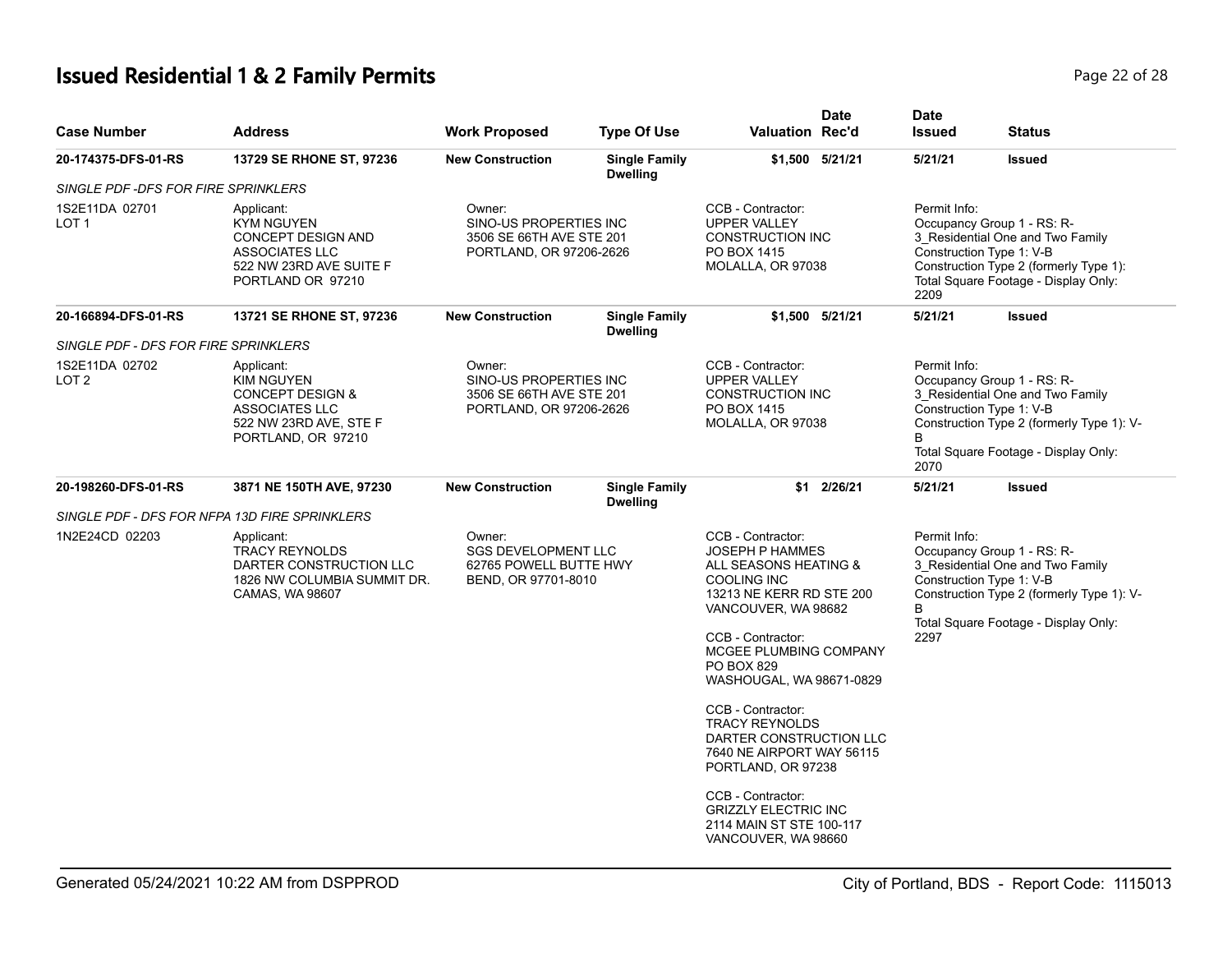# **Issued Residential 1 & 2 Family Permits Page 23 of 28 Page 23 of 28**

| <b>Case Number</b>                                        | <b>Address</b>                                                                                                                                  | <b>Work Proposed</b>                                                                    | <b>Type Of Use</b>                      | <b>Valuation Rec'd</b>                                                                                                                                                                                                                                                                                                                                                                                                                         | <b>Date</b> | <b>Date</b><br><b>Issued</b> | <b>Status</b>                                                                                                                                                                                                      |
|-----------------------------------------------------------|-------------------------------------------------------------------------------------------------------------------------------------------------|-----------------------------------------------------------------------------------------|-----------------------------------------|------------------------------------------------------------------------------------------------------------------------------------------------------------------------------------------------------------------------------------------------------------------------------------------------------------------------------------------------------------------------------------------------------------------------------------------------|-------------|------------------------------|--------------------------------------------------------------------------------------------------------------------------------------------------------------------------------------------------------------------|
| 20-140148-000-00-RS                                       | 5734 SE FLAVEL DR, 97206                                                                                                                        | <b>New Construction</b>                                                                 | <b>Single Family</b><br><b>Dwelling</b> | \$256,851 5/15/20                                                                                                                                                                                                                                                                                                                                                                                                                              |             | 5/19/21                      | <b>Issued</b>                                                                                                                                                                                                      |
|                                                           | PS-5 PDOX LTD - NEW SINGLE FAMILY DWELLING / 2-STORY/ 2-CAR GARAGE / SLOPED LOT / COMPLEX ***TRADES SEPERATE***                                 |                                                                                         |                                         |                                                                                                                                                                                                                                                                                                                                                                                                                                                |             |                              |                                                                                                                                                                                                                    |
| 1S2E19DD 10201<br>LOT <sub>1</sub>                        | Applicant:<br><b>ZACK NOLAN</b><br>PDX CONTRACTORS LLC<br>P.O. BOX 66438<br>PORTLAND, OR 97290                                                  | Owner:<br><b>ZACK NOLAN</b><br>1540 NE 5TH ST<br>MCMINNVILLE, OR 97128                  |                                         | CCB - Contractor:<br>PDX CONTRACTORS LLC<br>PO BOX 66438<br>PORTLAND, OR 97290                                                                                                                                                                                                                                                                                                                                                                 |             | Permit Info:<br>B<br>2376    | Occupancy Group 1 - RS: R-<br>3 Residential One and Two Family<br>Construction Type 1: V-B<br>Construction Type 2 (formerly Type 1): V-<br>Total Square Footage - Display Only:<br>Number of New Dwelling Units: 1 |
| 21-008226-000-00-RS                                       | 2715 SE HARRISON ST, 97214                                                                                                                      | <b>New Construction</b>                                                                 | <b>Single Family</b><br><b>Dwelling</b> | \$467,144 2/8/21                                                                                                                                                                                                                                                                                                                                                                                                                               |             | 5/20/21                      | <b>Issued</b>                                                                                                                                                                                                      |
| AN ADU ***                                                | SINGLE PDF - NEW SINGLE FAMILY RESIDENCE / 3-STORY / ATTACHED 2-CAR GARAGE / SEMI SLOPED LOT / COMPLEX *** SINK IN LIVING RM LOWEST FLOOR - NOT |                                                                                         |                                         |                                                                                                                                                                                                                                                                                                                                                                                                                                                |             |                              |                                                                                                                                                                                                                    |
| 1S1E01CB 06201<br>BLOCK <sub>8</sub><br>LOT 15&16 TL 6201 | Applicant:<br><b>RYAN PICKREL</b><br><b>FASTER PERMITS</b><br>2000 SW 1ST AVE #420<br>PORTLAND OR 97201                                         | Owner:<br>OREGON HOMEWORKS LLC<br>10200 SW EASTRIDGE ST #200<br>PORTLAND, OR 97225-5032 |                                         | CCB - Contractor:<br><b>Todd Turpin</b><br>WHITE LIGHTNING ELECTRIC<br>INC.<br>7524 SE 52ND AVE<br>PORTLAND, OR 97206<br>CCB - Contractor:<br><b>RUSSELL &amp; SONS PLUMBING</b><br><b>INC</b><br>6015 NE 88TH ST<br>VANCOUVER, WA 98665<br>CCB - Contractor:<br>OREGON HOMEWORKS LLC<br>10200 SW EASTRIDGE STREET<br><b>STE 200</b><br>PORTLAND, OR 97225<br>CCB - Contractor:<br>LAKESIDEHVAC INC<br>7021 MCEWAN RD<br>LAKE OSWEGO, OR 97035 |             | Permit Info:<br>B<br>4046    | Occupancy Group 1 - RS: R-<br>3 Residential One and Two Family<br>Construction Type 1: V-B<br>Construction Type 2 (formerly Type 1): V-<br>Total Square Footage - Display Only:<br>Number of New Dwelling Units: 1 |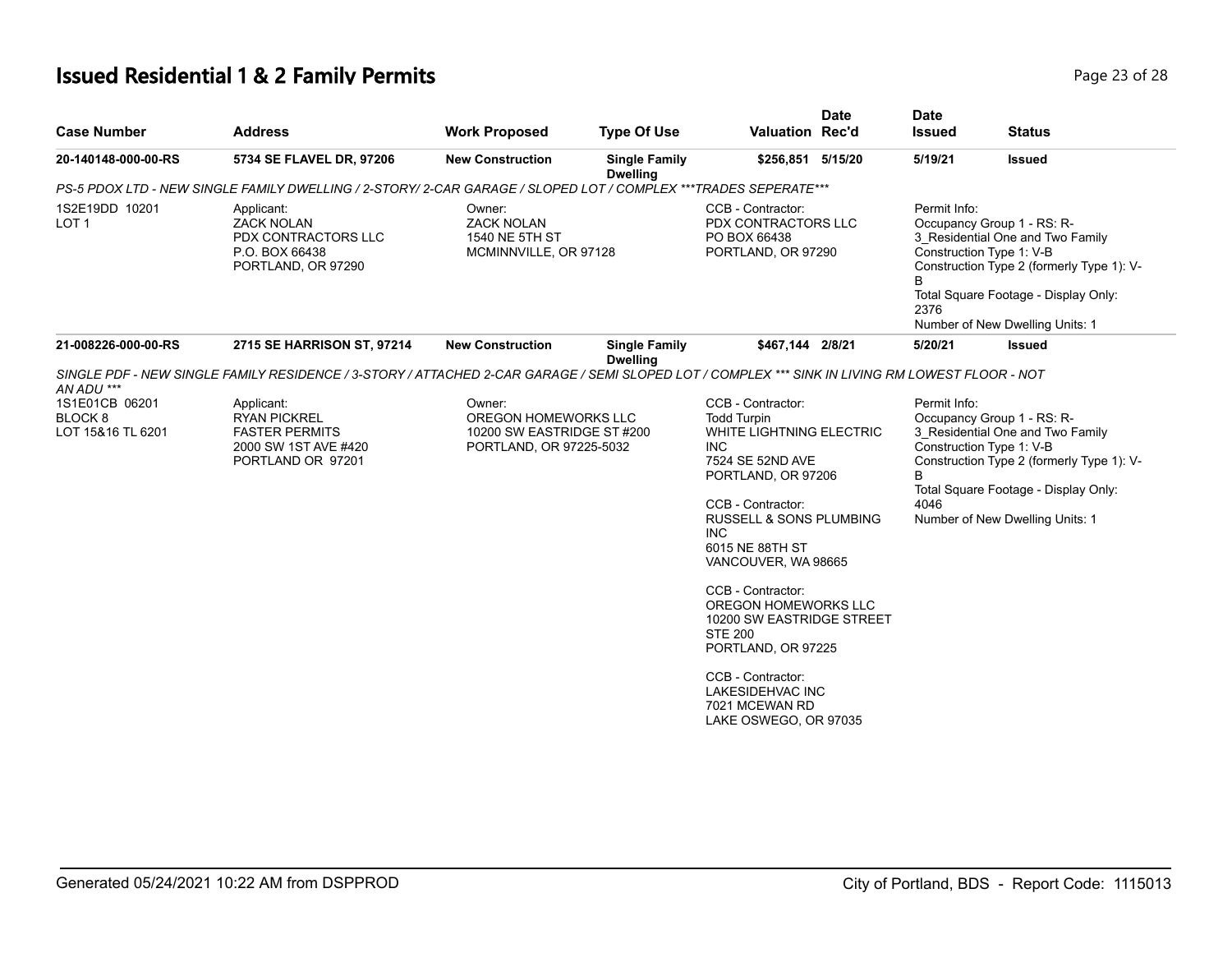# **Issued Residential 1 & 2 Family Permits Page 24 of 28 Page 24 of 28**

| <b>Case Number</b>  | <b>Address</b>                                                                                                       | <b>Work Proposed</b>                                                                                                     | <b>Type Of Use</b>                      | <b>Valuation Rec'd</b>                                                                                                                                                                                                                                                                                                                                                                                                                             | <b>Date</b>    | <b>Date</b><br><b>Issued</b> | <b>Status</b>                                                                                                                                                                   |
|---------------------|----------------------------------------------------------------------------------------------------------------------|--------------------------------------------------------------------------------------------------------------------------|-----------------------------------------|----------------------------------------------------------------------------------------------------------------------------------------------------------------------------------------------------------------------------------------------------------------------------------------------------------------------------------------------------------------------------------------------------------------------------------------------------|----------------|------------------------------|---------------------------------------------------------------------------------------------------------------------------------------------------------------------------------|
| 20-198284-DFS-01-RS | 3842 NE 150TH AVE, 97230                                                                                             | <b>New Construction</b>                                                                                                  | <b>Single Family</b><br><b>Dwelling</b> |                                                                                                                                                                                                                                                                                                                                                                                                                                                    | \$1 2/26/21    | 5/21/21                      | <b>Issued</b>                                                                                                                                                                   |
|                     | SINGLE PDF - DFS NFPA 13D FOR FIRE SPRINKLERS                                                                        |                                                                                                                          |                                         |                                                                                                                                                                                                                                                                                                                                                                                                                                                    |                |                              |                                                                                                                                                                                 |
| 1N2E24CD 02216      | Applicant:<br><b>TRACY REYNOLDS</b><br>DARTER CONSTRUCTION LLC<br>1826 NW COLUMBIA SUMMIT DR.<br>CAMAS, WA 98607     | Owner:<br><b>SGS DEVELOPMENT LLC</b><br>62765 POWELL BUTTE HWY<br>BEND, OR 97701-8010                                    |                                         | CCB - Contractor:<br><b>JOSEPH P HAMMES</b><br>ALL SEASONS HEATING &<br>COOLING INC<br>13213 NE KERR RD STE 200<br>VANCOUVER, WA 98682<br>CCB - Contractor:<br>MCGEE PLUMBING COMPANY<br><b>PO BOX 829</b><br>WASHOUGAL, WA 98671-0829<br>CCB - Contractor:<br><b>TRACY REYNOLDS</b><br>DARTER CONSTRUCTION LLC<br>7640 NE AIRPORT WAY 56115<br>PORTLAND, OR 97238<br>CCB - Contractor:<br><b>GRIZZLY ELECTRIC INC</b><br>2114 MAIN ST STE 100-117 |                | Permit Info:<br>B<br>2297    | Occupancy Group 1 - RS: R-<br>3_Residential One and Two Family<br>Construction Type 1: V-B<br>Construction Type 2 (formerly Type 1): V-<br>Total Square Footage - Display Only: |
| 19-230037-REV-05-RS | 3952 SE GLADSTONE ST, 97202                                                                                          | <b>New Construction</b>                                                                                                  | <b>Single Family</b>                    | VANCOUVER, WA 98660                                                                                                                                                                                                                                                                                                                                                                                                                                | $$0$ $5/15/21$ | 5/17/21                      | <b>Issued</b>                                                                                                                                                                   |
|                     |                                                                                                                      |                                                                                                                          | <b>Dwelling</b>                         |                                                                                                                                                                                                                                                                                                                                                                                                                                                    |                |                              |                                                                                                                                                                                 |
|                     | SINGLE PDF - REVISION OF AS BUILTS*****RELATES TO DFS FOR FIRE SPRINKLERS******                                      |                                                                                                                          |                                         |                                                                                                                                                                                                                                                                                                                                                                                                                                                    |                |                              |                                                                                                                                                                                 |
| 1S1E12DD 01400      | Applicant:<br><b>KEVIN PARTAIN</b><br><b>URBAN VISIONS</b><br>223 NE 56TH AVENUE<br>PORTLAND, OR 97213               | Owner:<br><b>CRESTON &amp; KENILWORTH</b><br><b>CONDOMINIUM LLC</b><br>4110 SE HAWTHORNE BLVD #166<br>PORTLAND, OR 97214 |                                         | CCB - Contractor:<br><b>STEVE MELKERSON</b><br><b>CALIBER HOMES LLC</b><br>4110 SE HAWTHORNE BLVD 166<br>PORTLAND, OR 97214                                                                                                                                                                                                                                                                                                                        |                | Permit Info:<br>B            | Occupancy Group 1 - RS: R-<br>3 Residential One and Two Family<br>Construction Type 1: V-B<br>Construction Type 2 (formerly Type 1): V-                                         |
|                     | Applicant:<br><b>RONIN CAMPBELL</b><br><b>WYATT FIRE PROTECTION</b><br>9095 SW BURNHAM ST<br><b>TIGARD, OR 97223</b> |                                                                                                                          |                                         | CCB - Contractor:<br>PINNACLE PLUMBING INC<br>PO BOX 1053<br>GRESHAM, OR 97030                                                                                                                                                                                                                                                                                                                                                                     |                | 1769                         | Total Square Footage - Display Only:                                                                                                                                            |
|                     |                                                                                                                      |                                                                                                                          |                                         | CCB - Contractor:<br><b>BARNSON ELECTRIC INC</b><br>17057 SW 123RD AVE<br><b>TIGARD, OR 97224</b>                                                                                                                                                                                                                                                                                                                                                  |                |                              |                                                                                                                                                                                 |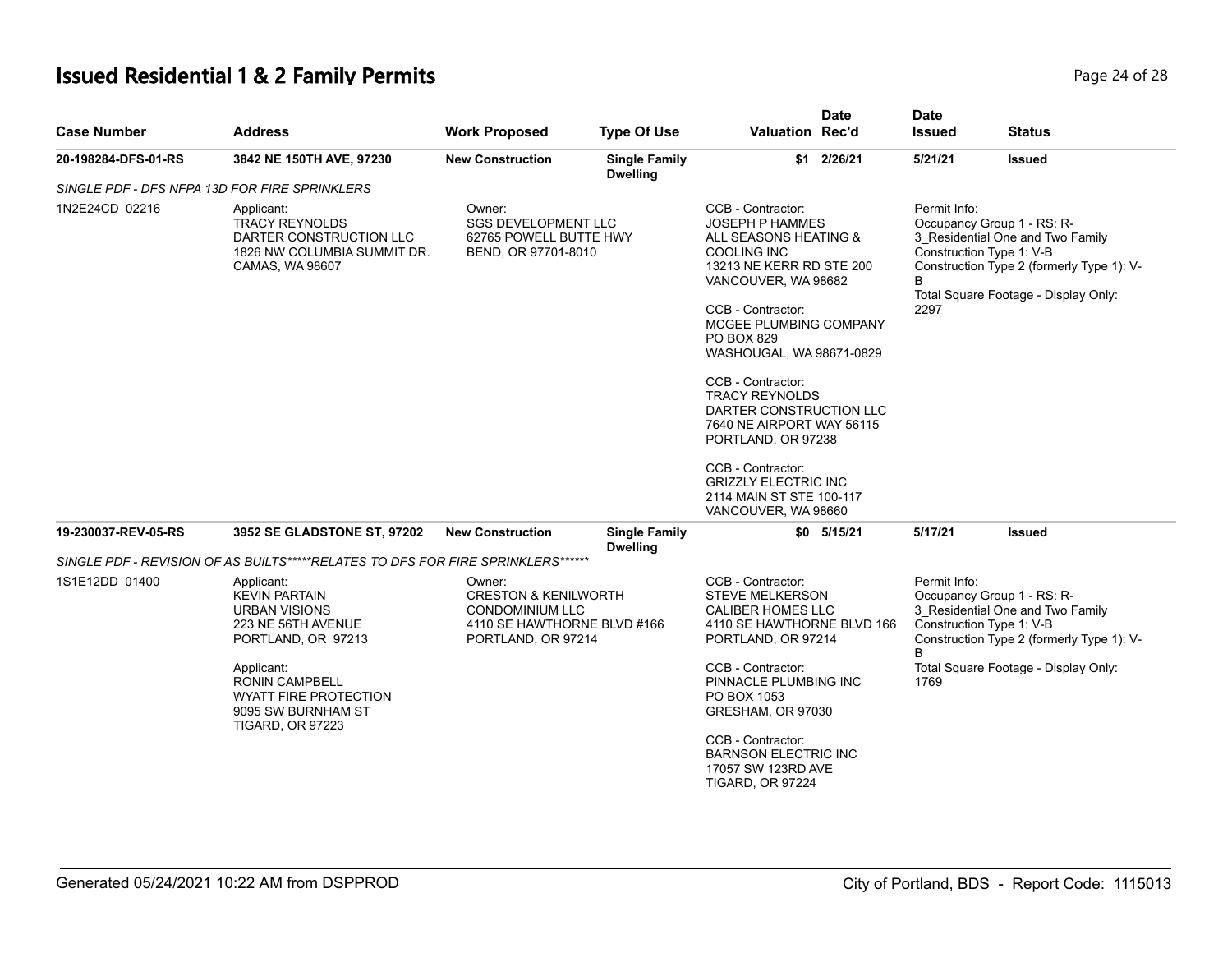# **Issued Residential 1 & 2 Family Permits Page 25 of 28 Page 25 of 28**

| <b>Case Number</b>  | <b>Address</b>                                                                                                                                                                                                                      | <b>Work Proposed</b>                                                                                                  | <b>Type Of Use</b>                                                                                                                                                                                                                                                                                                                                                                                                                                                               | <b>Valuation Rec'd</b>                                                                                                            | <b>Date</b>                                                                                                                                                                                                  | <b>Date</b><br><b>Issued</b> | <b>Status</b>                                                                                                                                                                   |
|---------------------|-------------------------------------------------------------------------------------------------------------------------------------------------------------------------------------------------------------------------------------|-----------------------------------------------------------------------------------------------------------------------|----------------------------------------------------------------------------------------------------------------------------------------------------------------------------------------------------------------------------------------------------------------------------------------------------------------------------------------------------------------------------------------------------------------------------------------------------------------------------------|-----------------------------------------------------------------------------------------------------------------------------------|--------------------------------------------------------------------------------------------------------------------------------------------------------------------------------------------------------------|------------------------------|---------------------------------------------------------------------------------------------------------------------------------------------------------------------------------|
| 20-198288-DFS-01-RS | 3852 NE 150TH AVE, 97230                                                                                                                                                                                                            | <b>New Construction</b>                                                                                               | <b>Single Family</b><br><b>Dwelling</b>                                                                                                                                                                                                                                                                                                                                                                                                                                          |                                                                                                                                   | \$1 2/26/21                                                                                                                                                                                                  | 5/21/21                      | <b>Issued</b>                                                                                                                                                                   |
|                     | SINGLE PDF - DFS NFPA 13D FOR FIRE SPRINKLERS                                                                                                                                                                                       |                                                                                                                       |                                                                                                                                                                                                                                                                                                                                                                                                                                                                                  |                                                                                                                                   |                                                                                                                                                                                                              |                              |                                                                                                                                                                                 |
| 1N2E24CD 02217      | Applicant:<br><b>TRACY REYNOLDS</b><br>DARTER CONSTRUCTION LLC<br>1826 NW COLUMBIA SUMMIT DR.<br>CAMAS, WA 98607                                                                                                                    | Owner:<br><b>SGS DEVELOPMENT LLC</b><br>62765 POWELL BUTTE HWY<br>BEND, OR 97701-8010                                 | CCB - Contractor:<br><b>JOSEPH P HAMMES</b><br>ALL SEASONS HEATING &<br><b>COOLING INC</b><br>13213 NE KERR RD STE 200<br>VANCOUVER, WA 98682<br>CCB - Contractor:<br>MCGEE PLUMBING COMPANY<br><b>PO BOX 829</b><br>WASHOUGAL, WA 98671-0829<br>CCB - Contractor:<br><b>TRACY REYNOLDS</b><br>DARTER CONSTRUCTION LLC<br>7640 NE AIRPORT WAY 56115<br>PORTLAND, OR 97238<br>CCB - Contractor:<br><b>GRIZZLY ELECTRIC INC</b><br>2114 MAIN ST STE 100-117<br>VANCOUVER, WA 98660 |                                                                                                                                   | Permit Info:<br>Occupancy Group 1 - RS: R-<br>3_Residential One and Two Family<br>Construction Type 1: V-B<br>Construction Type 2 (formerly Type 1): V-<br>B<br>Total Square Footage - Display Only:<br>2297 |                              |                                                                                                                                                                                 |
| 20-148230-REV-01-RS | 1730 SE RAMONA ST, 97202                                                                                                                                                                                                            | <b>New Construction</b>                                                                                               | Townhouse (2                                                                                                                                                                                                                                                                                                                                                                                                                                                                     |                                                                                                                                   | \$0 5/19/21                                                                                                                                                                                                  | 5/19/21                      | <b>Issued</b>                                                                                                                                                                   |
|                     | SINGLE PDF REVISION TO RETAINING WALL FOOTING. EXTEND RETAINING WALL TO SUPPORT BEARING SOIL                                                                                                                                        |                                                                                                                       | Units)                                                                                                                                                                                                                                                                                                                                                                                                                                                                           |                                                                                                                                   |                                                                                                                                                                                                              |                              |                                                                                                                                                                                 |
| 1S1E14DB 12300      | Applicant:<br><b>CODY JOHNECHECK</b><br>KEN RANDALL HOMES LLC<br>2 CENTERPOINTE DR, STE 210<br>LAKE OSWEGO OR 97035<br>Applicant:<br><b>JEREMY WILLIAMS</b><br>PARK SOMERSET LLC<br>2 CENTERPOINTE DR #120<br>LAKE OSWEGO, OR 97035 | Owner:<br><b>CONSOLIDATED LAND &amp; CATTLE</b><br><b>LLC</b><br>2 CENTERPOINTE DR #210<br>LAKE OSWEGO, OR 97035-8627 |                                                                                                                                                                                                                                                                                                                                                                                                                                                                                  | CCB - Contractor:<br><b>CODY JOHNECHECK</b><br><b>KEN RANDALL HOMES LLC</b><br>2 CENTERPOINTE DR STE 210<br>LAKE OSWEGO, OR 97035 |                                                                                                                                                                                                              | Permit Info:<br>В<br>1920    | Occupancy Group 1 - RS: R-<br>3 Residential One and Two Family<br>Construction Type 1: V-B<br>Construction Type 2 (formerly Type 1): V-<br>Total Square Footage - Display Only: |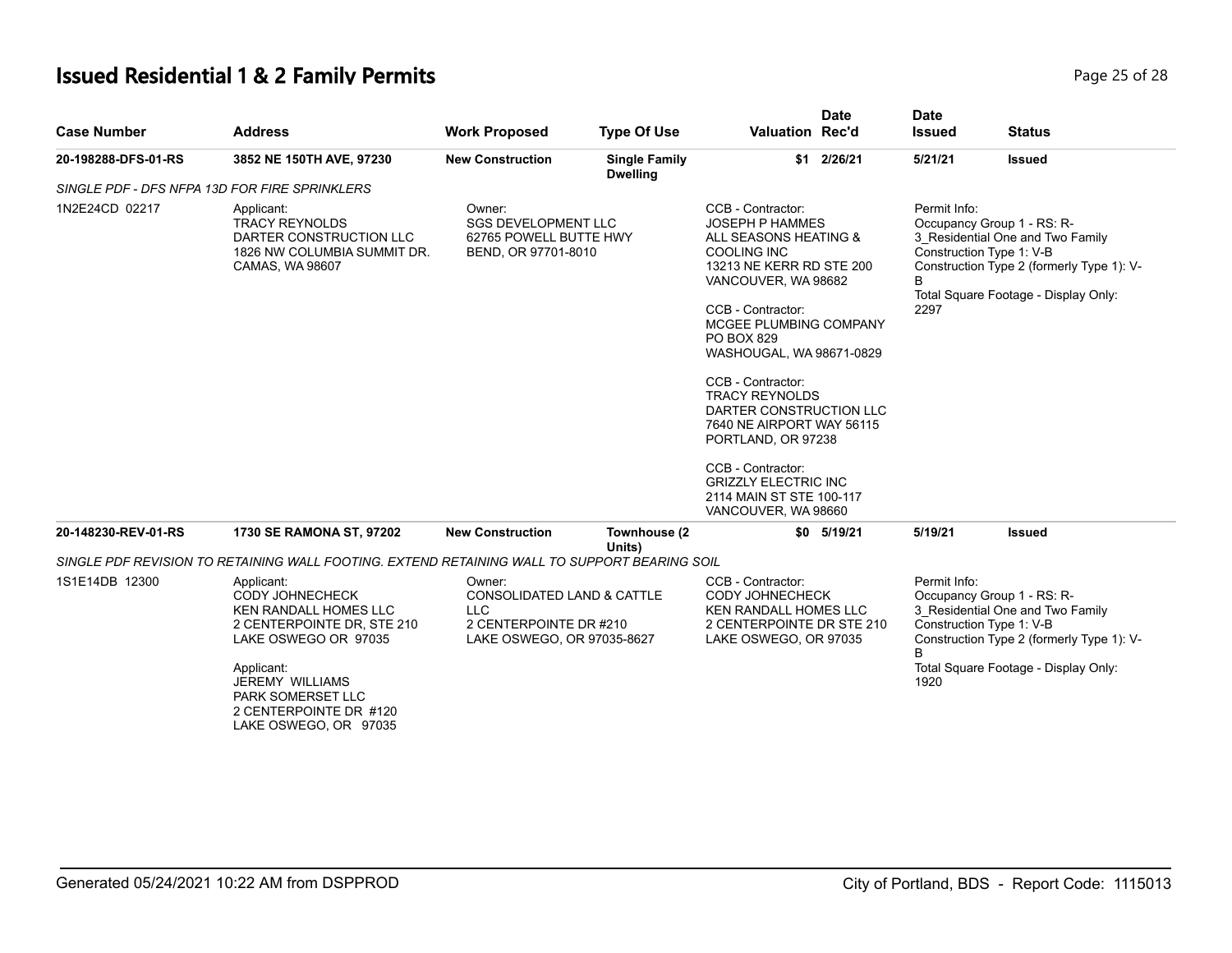# **Issued Residential 1 & 2 Family Permits Page 26 of 28 Page 26 of 28**

| <b>Case Number</b>                                                         | <b>Address</b>                                                                                                                            | <b>Work Proposed</b>                                                                                                                                          | <b>Type Of Use</b>             | <b>Valuation Rec'd</b>                                                                                                                                                                                        | <b>Date</b>    | <b>Date</b><br><b>Issued</b> | <b>Status</b>                                                                                                                                                                                                       |
|----------------------------------------------------------------------------|-------------------------------------------------------------------------------------------------------------------------------------------|---------------------------------------------------------------------------------------------------------------------------------------------------------------|--------------------------------|---------------------------------------------------------------------------------------------------------------------------------------------------------------------------------------------------------------|----------------|------------------------------|---------------------------------------------------------------------------------------------------------------------------------------------------------------------------------------------------------------------|
| 19-161729-REV-01-RS                                                        | 2517 SE 41ST AVE, 97202                                                                                                                   | <b>New Construction</b>                                                                                                                                       | Townhouse (3<br>or more units) |                                                                                                                                                                                                               | $$0$ $5/21/21$ | 5/21/21                      | <b>Issued</b>                                                                                                                                                                                                       |
| STRINGERS WITH OPEN TREAD GLUE LAMS                                        | SINGLE PDF - REVISION TO CHANGE FROM NOTCHED, EXPOSED LVL STRINGERS WITH OPEN TREAD GLUE LAMS TO UN-NOTCHED, EXPOSED GLUE LAM             |                                                                                                                                                               |                                |                                                                                                                                                                                                               |                |                              |                                                                                                                                                                                                                     |
| 1S1E12AA 00200                                                             | Applicant:<br><b>ZAC HORTON</b><br><b>FASTER PERMITS</b><br>2000 SW 1ST AVE SUITE 420<br>PORTLAND, OR 97201                               | Owner:<br>2515 SE 41ST AVE LLC<br>2244 WINDER CIR<br>FRANKLIN, TN 37064                                                                                       |                                | CCB - Contractor:<br>TEAM PDX LLC<br>11845 SE 34TH AVE<br>MILWAUKIE, OR 97222                                                                                                                                 |                | Permit Info:<br>1080         | Occupancy Group 1 - RS: R-<br>3 Residential One and Two Family<br>Construction Type 1: V-B<br>Construction Type 2 (formerly Type 1):<br>Total Square Footage - Display Only:                                        |
| 19-161736-REV-02-RS                                                        | 2511 SE 41ST AVE, 97202                                                                                                                   | <b>New Construction</b>                                                                                                                                       | Townhouse (3<br>or more units) |                                                                                                                                                                                                               | $$0$ $5/21/21$ | 5/21/21                      | <b>Issued</b>                                                                                                                                                                                                       |
| STRINGERS WITH OPEN TREAD GLUE LAMS                                        | SINGLE PDF - REVISION TO CHANGE FROM NOTCHED. EXPOSED LVL STRINGERS WITH OPEN TREAD GLUE LAMS TO UN-NOTCHED. EXPOSED GLUE LAM             |                                                                                                                                                               |                                |                                                                                                                                                                                                               |                |                              |                                                                                                                                                                                                                     |
| 1S1E12AA 00200                                                             | Applicant:<br><b>ZAC HORTON</b><br><b>FASTER PERMITS</b><br>2000 SW 1ST AVE SUITE 420<br>PORTLAND, OR 97201                               | Owner:<br>2515 SE 41ST AVE LLC<br>2244 WINDER CIR<br>FRANKLIN, TN 37064                                                                                       |                                | CCB - Contractor:<br><b>TEAM PDX LLC</b><br>11845 SE 34TH AVE<br>MILWAUKIE, OR 97222                                                                                                                          |                | Permit Info:<br>1080         | Occupancy Group 1 - RS: R-<br>3_Residential One and Two Family<br>Construction Type 1: V-B<br>Construction Type 2 (formerly Type 1):<br>Total Square Footage - Display Only:                                        |
| 19-161738-REV-01-RS                                                        | 2509 SE 41ST AVE, 97202                                                                                                                   | <b>New Construction</b>                                                                                                                                       | Townhouse (3<br>or more units) |                                                                                                                                                                                                               | $$0$ $5/21/21$ | 5/21/21                      | <b>Issued</b>                                                                                                                                                                                                       |
| STRINGERS WITH OPEN TREAD GLUE LAMS                                        | SINGLE PDF - REVISION TO CHANGE FROM NOTCHED. EXPOSED LVL STRINGERS WITH OPEN TREAD GLUE LAMS TO UN-NOTCHED. EXPOSED GLUE LAM             |                                                                                                                                                               |                                |                                                                                                                                                                                                               |                |                              |                                                                                                                                                                                                                     |
| 1S1E12AA 00200<br>RICHMOND ADD<br>BLOCK <sub>2</sub><br>S 40' OF LOT 17&19 | Applicant:<br><b>ZAC HORTON</b><br><b>FASTER PERMITS</b><br>2000 SW 1ST AVE SUITE 420<br>PORTLAND, OR 97201                               | Owner:<br>2515 SE 41ST AVE LLC<br>2244 WINDER CIR<br>FRANKLIN, TN 37064                                                                                       |                                | CCB - Contractor:<br>TEAM PDX LLC<br>11845 SE 34TH AVE<br>MILWAUKIE, OR 97222                                                                                                                                 |                | Permit Info:<br>1080         | Occupancy Group 1 - RS: R-<br>3 Residential One and Two Family<br>Construction Type 1: V-B<br>Construction Type 2 (formerly Type 1):<br>Total Square Footage - Display Only:                                        |
| 20-171594-000-00-RS                                                        | <b>2220 NE FLANDERS ST, 97232</b>                                                                                                         | <b>New Construction</b>                                                                                                                                       | Townhouse (3<br>or more units) | \$112,908 8/5/20                                                                                                                                                                                              |                | 5/21/21                      | <b>Issued</b>                                                                                                                                                                                                       |
| SEPERATE***                                                                | SINGLE PDF - 6 OF 6 NEW ATTACHED TOWNHOMES ON SINGLE LOT / 2-STORY / NO GARAGE / FLAT LOT / COMPLEX ***ELECTRICAL MECHANICAL AND PLUMBING |                                                                                                                                                               |                                |                                                                                                                                                                                                               |                |                              |                                                                                                                                                                                                                     |
| 1N1E35DA 03800                                                             | Applicant:<br><b>TYSON OKELY</b><br>DEZ DEVELOPMENT<br>15648 SE 114TH AVE SUITE 211<br>CLACKAMAS, OR 97015                                | Owner:<br><b>OLEG LUPEKHA</b><br>2214 NE FLANDERS ST<br>PORTLAND, OR 97232<br>Owner:<br><b>DWELL DEVELOPMENT</b><br>2214 NE FLANDERS ST<br>PORTLAND, OR 97232 |                                | CCB - Contractor:<br><b>RIVERSIDE CARPENTRY LLC</b><br>12042 SE SUNNYSIDE RD 584<br>CLACKAMAS, OR 97015<br>CCB - Contractor:<br>DEZ DEVELOPMENT LLC<br>10117 SE SUNNYSIDE RD<br>#F1123<br>CLACKAMAS, OR 97015 |                | Permit Info:                 | Occupancy Group 1 - RS: R-<br>3_Residential One and Two Family<br>Construction Type 1: V-B<br>Construction Type 2 (formerly Type 1):<br>Total Square Footage - Display Only: 922<br>Number of New Dwelling Units: 1 |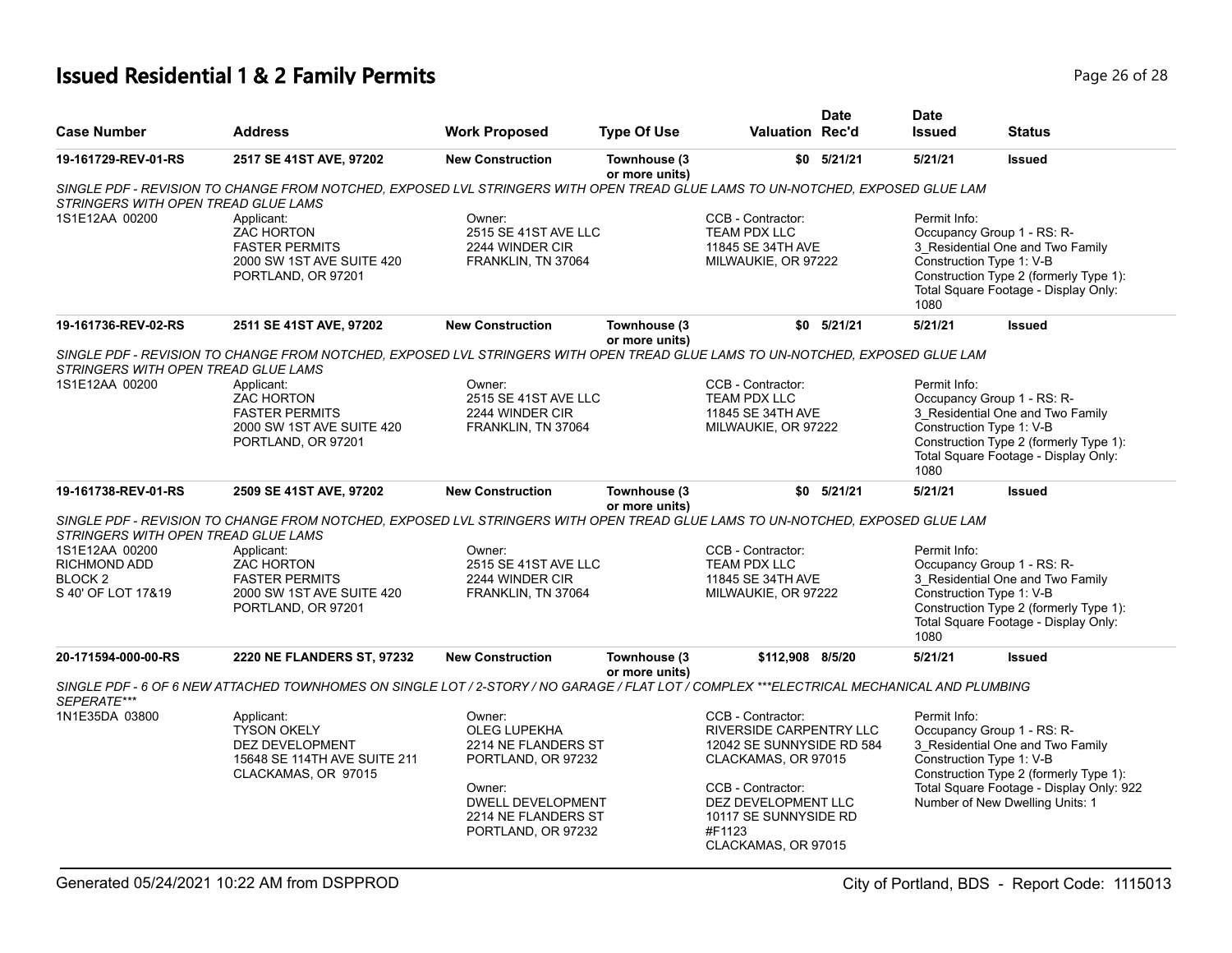# **Issued Residential 1 & 2 Family Permits Page 27 of 28 Page 27 of 28**

| <b>Case Number</b>                                   | <b>Address</b>                                                                                                                                                                                                                                                                        | <b>Work Proposed</b>                                                                                                                                                                     | <b>Type Of Use</b>             | <b>Valuation Rec'd</b>                                                                                                                                                                                                            | <b>Date</b> | <b>Date</b><br><b>Issued</b>                        | <b>Status</b>                                                                                                                                                                                            |
|------------------------------------------------------|---------------------------------------------------------------------------------------------------------------------------------------------------------------------------------------------------------------------------------------------------------------------------------------|------------------------------------------------------------------------------------------------------------------------------------------------------------------------------------------|--------------------------------|-----------------------------------------------------------------------------------------------------------------------------------------------------------------------------------------------------------------------------------|-------------|-----------------------------------------------------|----------------------------------------------------------------------------------------------------------------------------------------------------------------------------------------------------------|
| 20-171593-000-00-RS                                  | 2218 NE FLANDERS ST, 97232                                                                                                                                                                                                                                                            | <b>New Construction</b>                                                                                                                                                                  | Townhouse (3<br>or more units) | \$112,908 8/5/20                                                                                                                                                                                                                  |             | 5/21/21                                             | <b>Issued</b>                                                                                                                                                                                            |
| SEPERATE***                                          | SINGLE PDF - 5 OF 6 NEW ATTACHED TOWNHOMES ON SINGLE LOT / 2-STORY / NO GARAGE / FLAT LOT / COMPLEX ***ELECTRICAL MECHANICAL AND PLUMBING                                                                                                                                             |                                                                                                                                                                                          |                                |                                                                                                                                                                                                                                   |             |                                                     |                                                                                                                                                                                                          |
| 1N1E35DA 03800                                       | Applicant:<br><b>TYSON OKELY</b><br><b>DEZ DEVELOPMENT</b><br>15648 SE 114TH AVE SUITE 211<br>CLACKAMAS, OR 97015                                                                                                                                                                     | Owner:<br>OLEG LUPEKHA<br>2214 NE FLANDERS ST<br>PORTLAND, OR 97232<br>Owner:<br><b>DWELL DEVELOPMENT</b><br>2214 NE FLANDERS ST<br>PORTLAND, OR 97232                                   |                                | CCB - Contractor:<br>RIVERSIDE CARPENTRY LLC<br>12042 SE SUNNYSIDE RD 584<br>CLACKAMAS, OR 97015<br>CCB - Contractor:<br>DEZ DEVELOPMENT LLC<br>10117 SE SUNNYSIDE RD<br>#F1123<br>CLACKAMAS, OR 97015                            |             | Permit Info:<br>Construction Type 1: V-B            | Occupancy Group 1 - RS: R-<br>3 Residential One and Two Family<br>Construction Type 2 (formerly Type 1):<br>Total Square Footage - Display Only: 922<br>Number of New Dwelling Units: 1                  |
| 20-171589-000-00-RS                                  | 2212 NE FLANDERS ST, 97232                                                                                                                                                                                                                                                            | <b>New Construction</b>                                                                                                                                                                  | Townhouse (3                   | \$112,908 8/5/20                                                                                                                                                                                                                  |             | 5/21/21                                             | <b>Issued</b>                                                                                                                                                                                            |
| SEPERATE***<br>1N1E35DA 03800<br>20-171592-000-00-RS | SINGLE PDF - 3 OF 6 NEW ATTACHED TOWNHOMES ON SINGLE LOT / 2-STORY / NO GARAGE / FLAT LOT / COMPLEX ***ELECTRICAL MECHANICAL AND PLUMBING<br>Applicant:<br><b>TYSON OKELY</b><br>DEZ DEVELOPMENT<br>15648 SE 114TH AVE SUITE 211<br>CLACKAMAS, OR 97015<br>2216 NE FLANDERS ST, 97232 | Owner:<br><b>OLEG LUPEKHA</b><br>2214 NE FLANDERS ST<br>PORTLAND, OR 97232<br>Owner:<br><b>DWELL DEVELOPMENT</b><br>2214 NE FLANDERS ST<br>PORTLAND, OR 97232<br><b>New Construction</b> | or more units)<br>Townhouse (3 | CCB - Contractor:<br><b>RIVERSIDE CARPENTRY LLC</b><br>12042 SE SUNNYSIDE RD 584<br>CLACKAMAS, OR 97015<br>CCB - Contractor:<br>DEZ DEVELOPMENT LLC<br>10117 SE SUNNYSIDE RD<br>#F1123<br>CLACKAMAS, OR 97015<br>\$112,908 8/5/20 |             | Permit Info:<br>Construction Type 1: V-B<br>5/21/21 | Occupancy Group 1 - RS: R-<br>3_Residential One and Two Family<br>Construction Type 2 (formerly Type 1):<br>Total Square Footage - Display Only: 922<br>Number of New Dwelling Units: 1<br><b>Issued</b> |
|                                                      |                                                                                                                                                                                                                                                                                       |                                                                                                                                                                                          | or more units)                 |                                                                                                                                                                                                                                   |             |                                                     |                                                                                                                                                                                                          |
| SEPERATE***                                          | SINGLE PDF - 4 OF 6 NEW ATTACHED TOWNHOMES ON SINGLE LOT / 2-STORY / NO GARAGE / FLAT LOT / COMPLEX ***ELECTRICAL MECHANICAL AND PLUMBING                                                                                                                                             |                                                                                                                                                                                          |                                |                                                                                                                                                                                                                                   |             |                                                     |                                                                                                                                                                                                          |
| 1N1E35DA 03800                                       | Applicant:<br><b>TYSON OKELY</b><br>DEZ DEVELOPMENT<br>15648 SE 114TH AVE SUITE 211<br>CLACKAMAS, OR 97015                                                                                                                                                                            | Owner:<br>OLEG LUPEKHA<br>2214 NE FLANDERS ST<br>PORTLAND, OR 97232<br>Owner:<br><b>DWELL DEVELOPMENT</b><br>2214 NE FLANDERS ST<br>PORTLAND, OR 97232                                   |                                | CCB - Contractor:<br>RIVERSIDE CARPENTRY LLC<br>12042 SE SUNNYSIDE RD 584<br>CLACKAMAS, OR 97015<br>CCB - Contractor:<br>DEZ DEVELOPMENT LLC<br>10117 SE SUNNYSIDE RD<br>#F1123<br>CLACKAMAS, OR 97015                            |             | Permit Info:<br>Construction Type 1: V-B            | Occupancy Group 1 - RS: R-<br>3 Residential One and Two Family<br>Construction Type 2 (formerly Type 1):<br>Total Square Footage - Display Only: 922<br>Number of New Dwelling Units: 1                  |